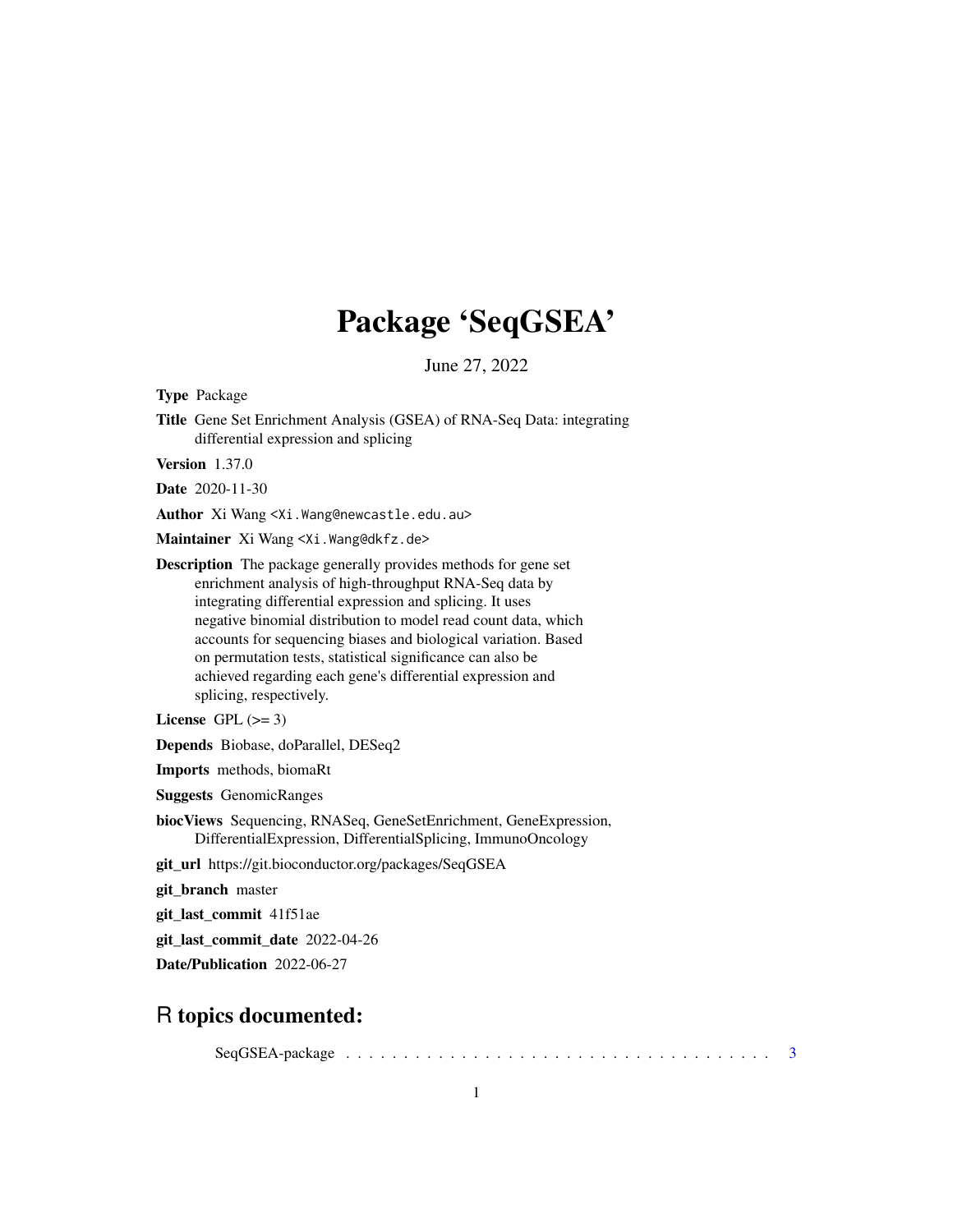| calES      | 5              |
|------------|----------------|
|            | 6              |
|            | $\overline{7}$ |
|            | 8              |
|            | 8              |
|            | 9              |
|            | 10             |
|            | 11             |
|            | 12             |
|            | 13             |
|            | 13             |
|            | 14             |
|            | 15             |
|            | 16             |
|            | 17             |
|            | 18             |
|            | 19             |
|            | 20             |
|            | 20             |
|            | 21             |
|            | 22             |
|            | 23             |
|            | 24             |
|            | 25             |
|            | 26             |
|            | 27             |
|            | 28             |
|            | 29             |
|            | 30             |
|            | 31             |
|            | 32             |
|            | 32             |
|            | 33             |
|            | 34             |
|            | 35             |
|            | 36             |
|            | 37             |
| normFactor | 38             |
|            | 39             |
|            | 39             |
|            | 40             |
|            | 41             |
|            | 42             |
|            | 43             |
|            | 44             |
|            | 45             |
| runSeqGSEA | 46             |
|            | 48             |
|            |                |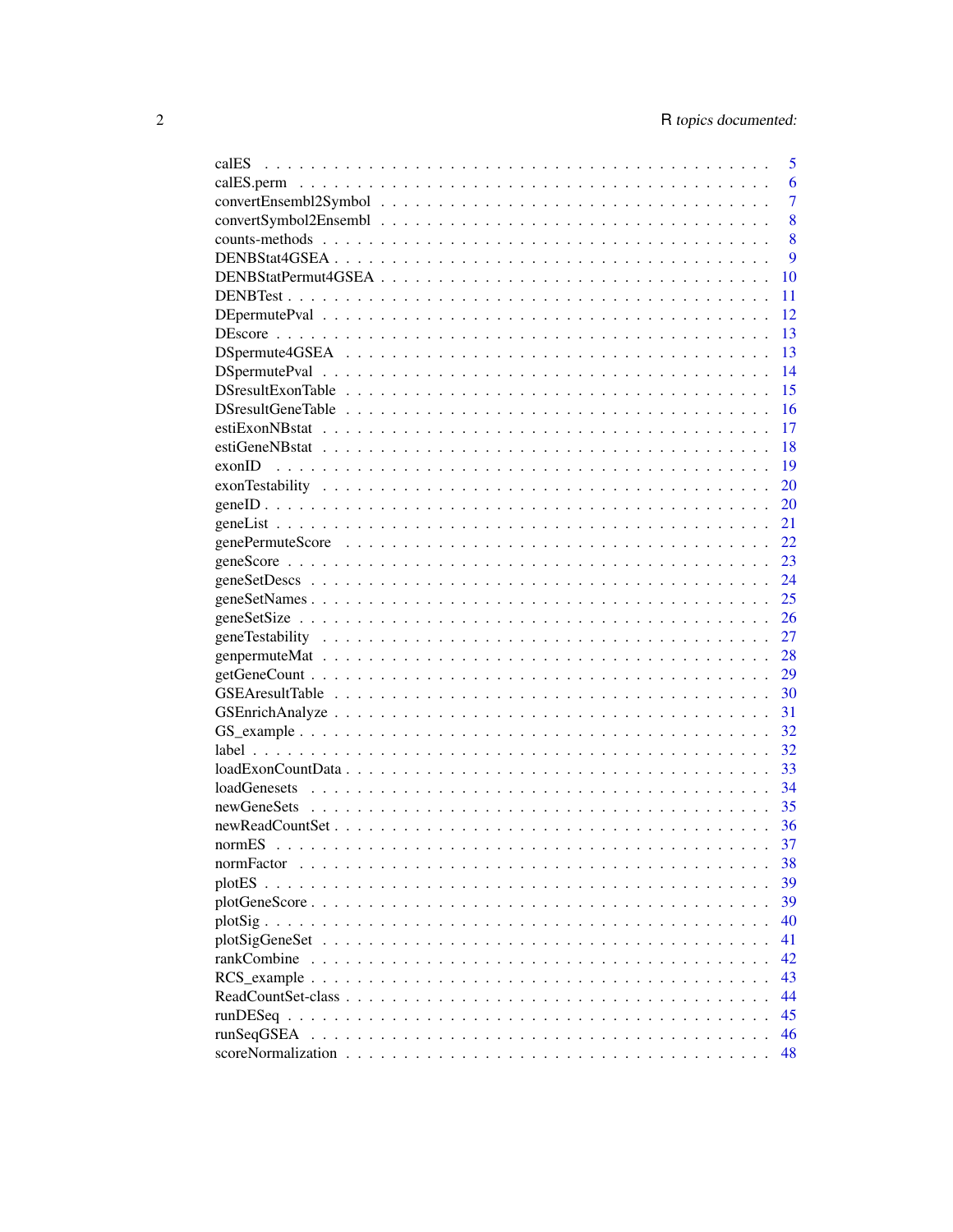### <span id="page-2-0"></span>SeqGSEA-package 3

| Index |  |  |  |  |  |  |  |  |  |  |  |  |  |  |  |  |  |
|-------|--|--|--|--|--|--|--|--|--|--|--|--|--|--|--|--|--|

SeqGSEA-package *SeqGSEA: a Bioconductor package for gene set enrichment analysis of RNA-Seq data*

### Description

SeqGSEA is an R package for gene set enrichment analysis of RNA-Seq data with the ability to integrate differential expression and differential splice in functional analysis.

### Details

| Package: | SeqGSEA    |
|----------|------------|
| Type:    | Package    |
| License: | $GPL (=3)$ |

A User's Guide is available as well as the usual help page documentation for each of the individual functions.

The most useful functions are listed below:

\* ReadCountSet class

- [ReadCountSet-class](#page-43-1)
- [ReadCountSet](#page-43-2)
- [exonID](#page-18-1)
- [geneID](#page-19-1)
- [counts-methods](#page-7-1)
- [label](#page-31-1)
- [subsetByGenes](#page-51-1)

\* SeqGeneSet class

• [SeqGeneSet-class](#page-48-1)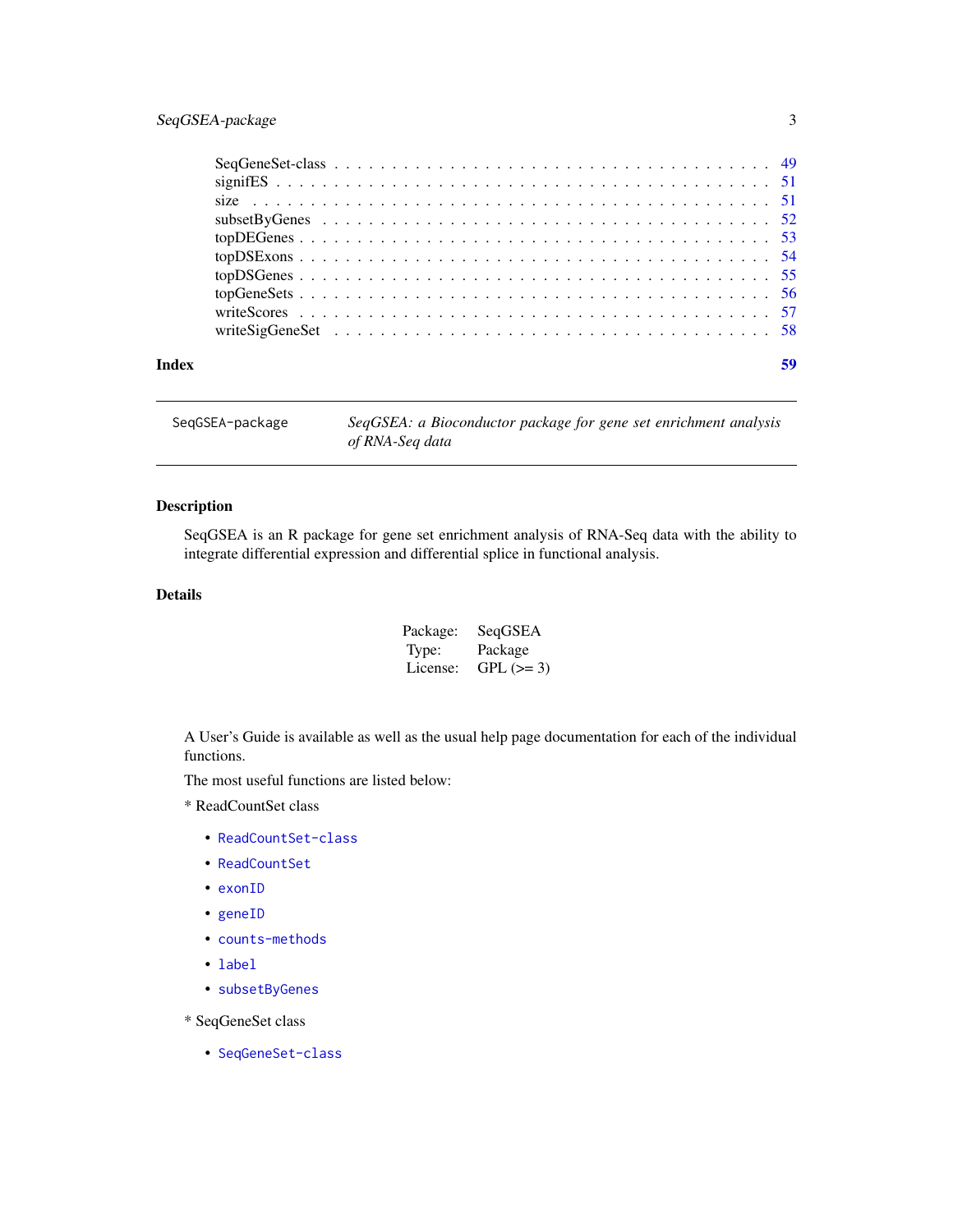- <span id="page-3-0"></span>• [geneSetDescs](#page-23-1)
- [geneSetNames](#page-24-1)
- [geneSetSize](#page-25-1)
- [size](#page-50-1)

### \* Load data

- [newReadCountSet](#page-35-1)
- [loadExonCountData](#page-32-1)
- [newGeneSets](#page-34-1)
- [loadGenesets](#page-33-1)
- \* DE analysis
	- [getGeneCount](#page-28-1)
	- [runDESeq](#page-44-1)
	- [DENBStat4GSEA](#page-8-1)
	- [DENBStatPermut4GSEA](#page-9-1)
	- [DENBTest](#page-10-1)
	- [DEpermutePval](#page-11-1)
- \* DS analysis
	- [DSpermute4GSEA](#page-12-1)
	- [DSpermutePval](#page-13-1)
	- [exonTestability](#page-19-2)
	- [geneTestability](#page-26-1)
	- [estiExonNBstat](#page-16-1)
	- [estiGeneNBstat](#page-17-1)
- \* GSEA main
	- [GSEnrichAnalyze](#page-30-1)
	- [calES](#page-4-1)
	- [calES.perm](#page-5-1)
	- [genePermuteScore](#page-21-1)
	- [geneScore](#page-22-1)
	- [rankCombine](#page-41-1)
	- [normES](#page-36-1)
	- [normFactor](#page-37-1)
	- [scoreNormalization](#page-47-1)
	- [signifES](#page-50-2)
- \* Result tables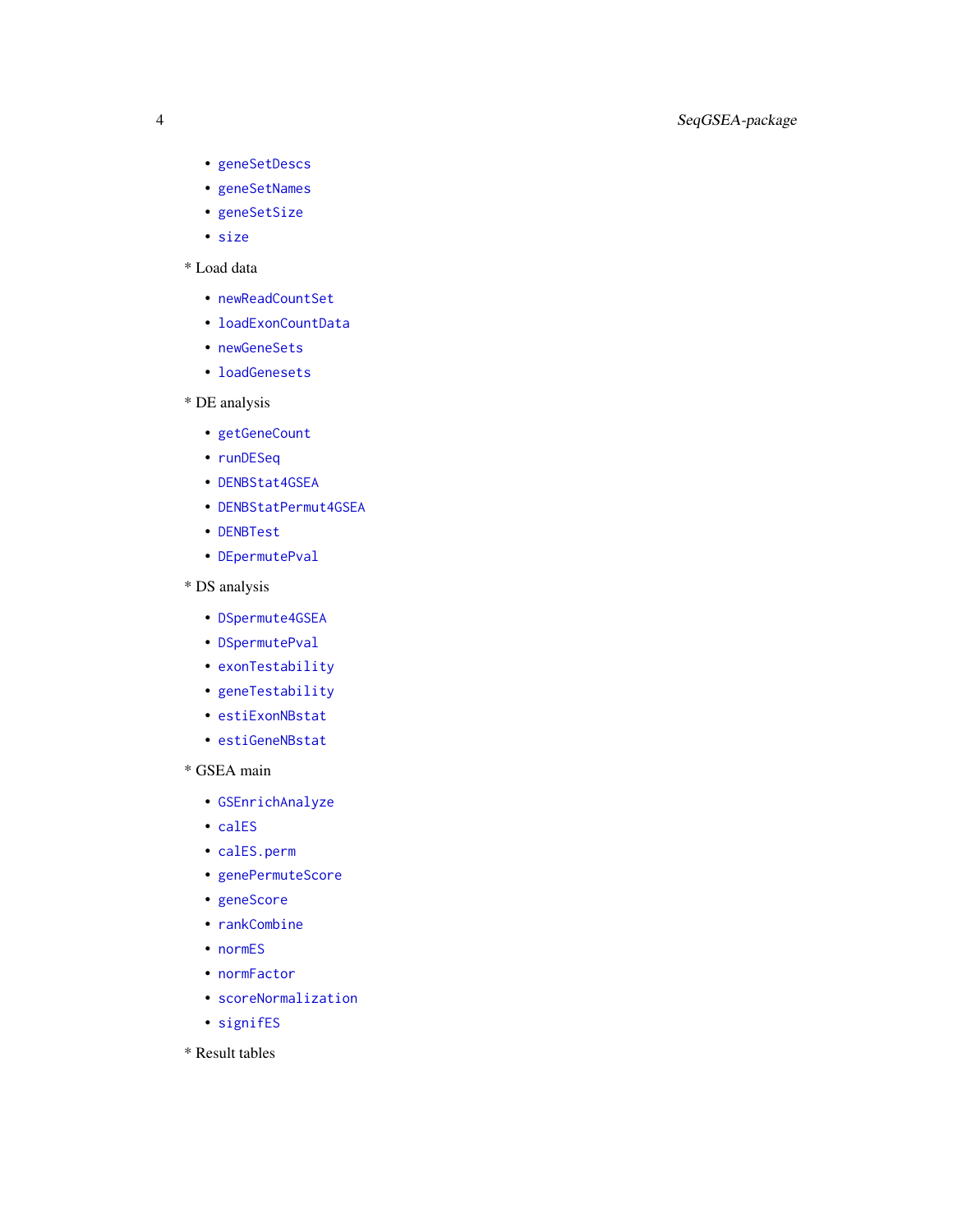#### <span id="page-4-0"></span>calES 5

- [GSEAresultTable](#page-29-1)
- [DSresultExonTable](#page-14-1)
- [DSresultGeneTable](#page-15-1)
- [topDEGenes](#page-52-1)
- [topDSExons](#page-53-1)
- [topDSGenes](#page-54-1)
- [topGeneSets](#page-55-1)
- \* Result displays
	- [plotES](#page-38-1)
	- [plotGeneScore](#page-38-2)
	- [plotSig](#page-39-1)
	- [plotSigGeneSet](#page-40-1)
	- [writeSigGeneSet](#page-57-1)

### \* Miscellaneous

- [genpermuteMat](#page-27-1)
- [convertEnsembl2Symbol](#page-6-1)
- [convertSymbol2Ensembl](#page-7-2)

### Author(s)

Xi Wang and Murray J. Cairns

Maintainer: Xi Wang <xi.wang@newcastle.edu.au>

### References

Xi Wang and Murray J. Cairns (2013). Gene Set Enrichment Analysis of RNA-Seq Data: Integrating Differential Expression and Splicing. BMC Bioinformatics, 14(Suppl 5):S16.

<span id="page-4-1"></span>calES *Calculate running enrichment scores of gene sets*

### Description

This is an internal function to calculate running enrichment scores of each gene set in the SeqGeneSet object specified

#### Usage

```
calES(gene.set, gene.score, weighted.type = 1)
```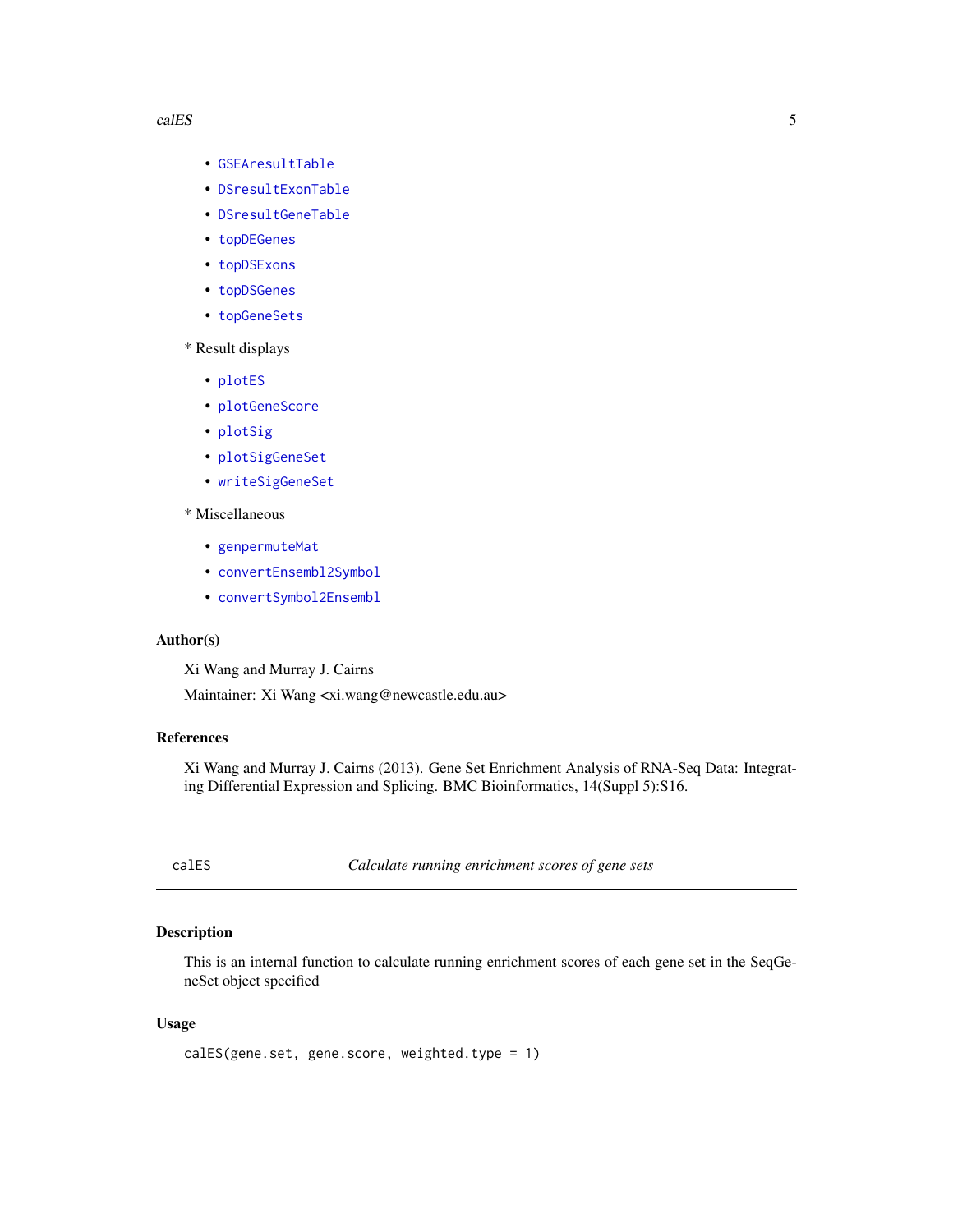<span id="page-5-0"></span>

| gene.set   | a SegGeneSet object.                                                     |
|------------|--------------------------------------------------------------------------|
| gene.score | a vector of gene scores corresponding to the genelist slot of gene. set. |
|            | weighted.type gene score weight type.                                    |

### Author(s)

Xi Wang, xi.wang@newcastle.edu.au

### See Also

[GSEnrichAnalyze](#page-30-1), [calES.perm](#page-5-1),

#### Examples

```
data(DEscore, package="SeqGSEA")
data(DSscore, package="SeqGSEA")
gene.score <- geneScore(DEscore, DSscore, method="linear", DEweight = 0.3)
data(GS_example, package="SeqGSEA")
rES <- calES(GS_example, gene.score)
rES[1,]
```
<span id="page-5-1"></span>

| calES.perm | Calculate enrichment scores for gene sets in the permutation data sets |  |  |  |
|------------|------------------------------------------------------------------------|--|--|--|
|------------|------------------------------------------------------------------------|--|--|--|

### Description

This is an internal function to calculate enrichment scores for gene sets in the permutation data sets.

#### Usage

```
calES.perm(gene.set, gene.score.perm, weighted.type = 1)
```
### Arguments

gene.set a SeqGeneSet object. gene.score.perm a matrix of gene scores on the permutation data sets.

```
weighted.type gene score weight type.
```
### Author(s)

Xi Wang, xi.wang@newcastle.edu.au

### See Also

[GSEnrichAnalyze](#page-30-1), [calES](#page-4-1),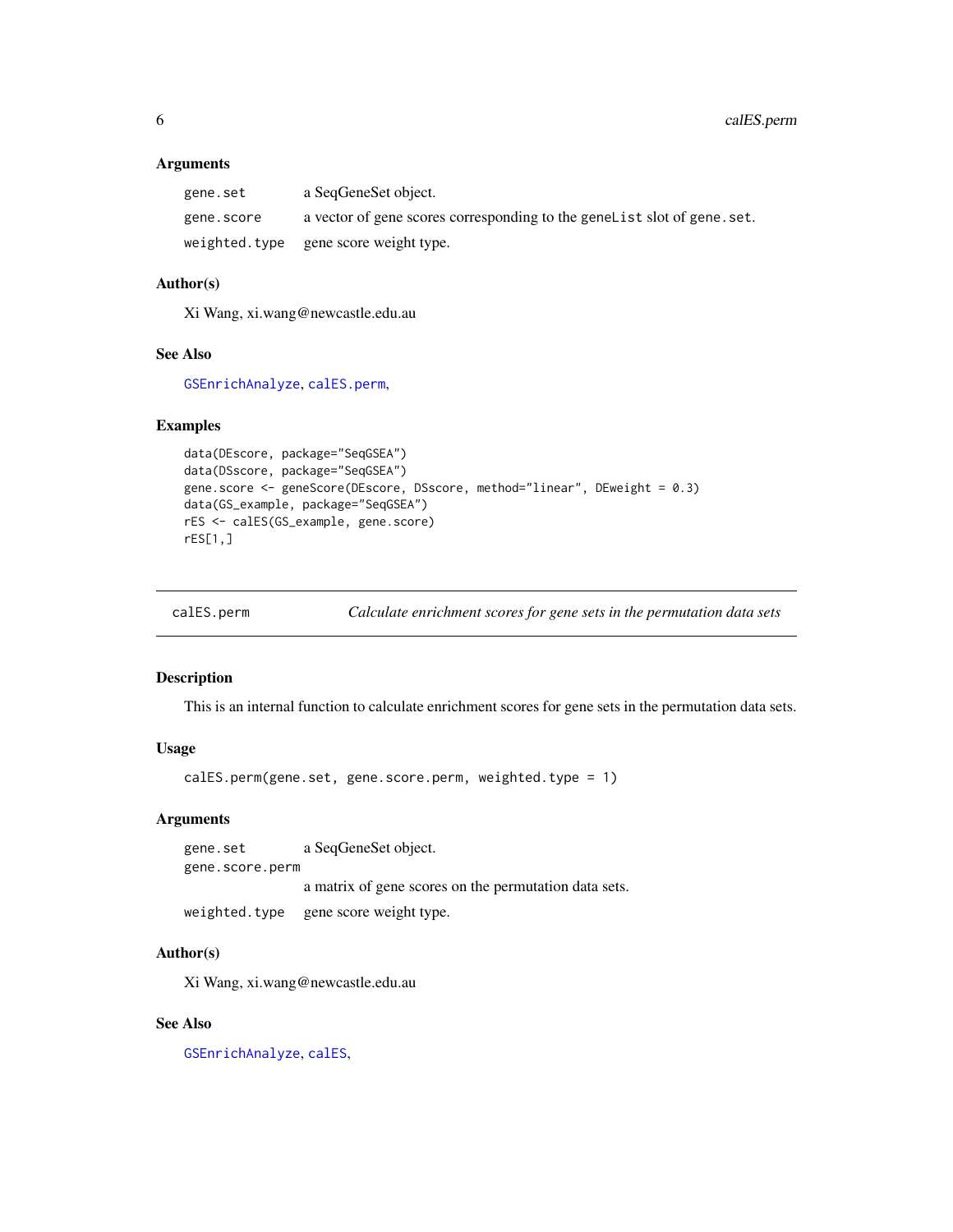### <span id="page-6-0"></span>convertEnsembl2Symbol 7

### Examples

```
data(DEscore.perm, package="SeqGSEA")
data(DSscore.perm, package="SeqGSEA")
gene.score.perm <- genePermuteScore(DEscore.perm, DSscore.perm, method="linear", DEweight=0.3)
data(GS_example, package="SeqGSEA")
ES.perm <- calES.perm(GS_example, gene.score.perm)
ES.perm[1:5,1:5]
```
<span id="page-6-1"></span>convertEnsembl2Symbol *Convert ensembl gene IDs to gene symbols*

### Description

Convert ensembl gene IDs to gene symbols

### Usage

convertEnsembl2Symbol(ensembl.genes)

#### Arguments

ensembl.genes ensembl gene ID(s).

#### Value

A 2-column matrix showing the correspondence of ensembl gene IDs and gene symbols.

### Author(s)

Xi Wang, xi.wang@newcastle.edu.au

### See Also

[convertSymbol2Ensembl](#page-7-2)

### Examples

```
## Not run:
convertEnsembl2Symbol("ENSG00000162946") #DISC1
```
## End(Not run)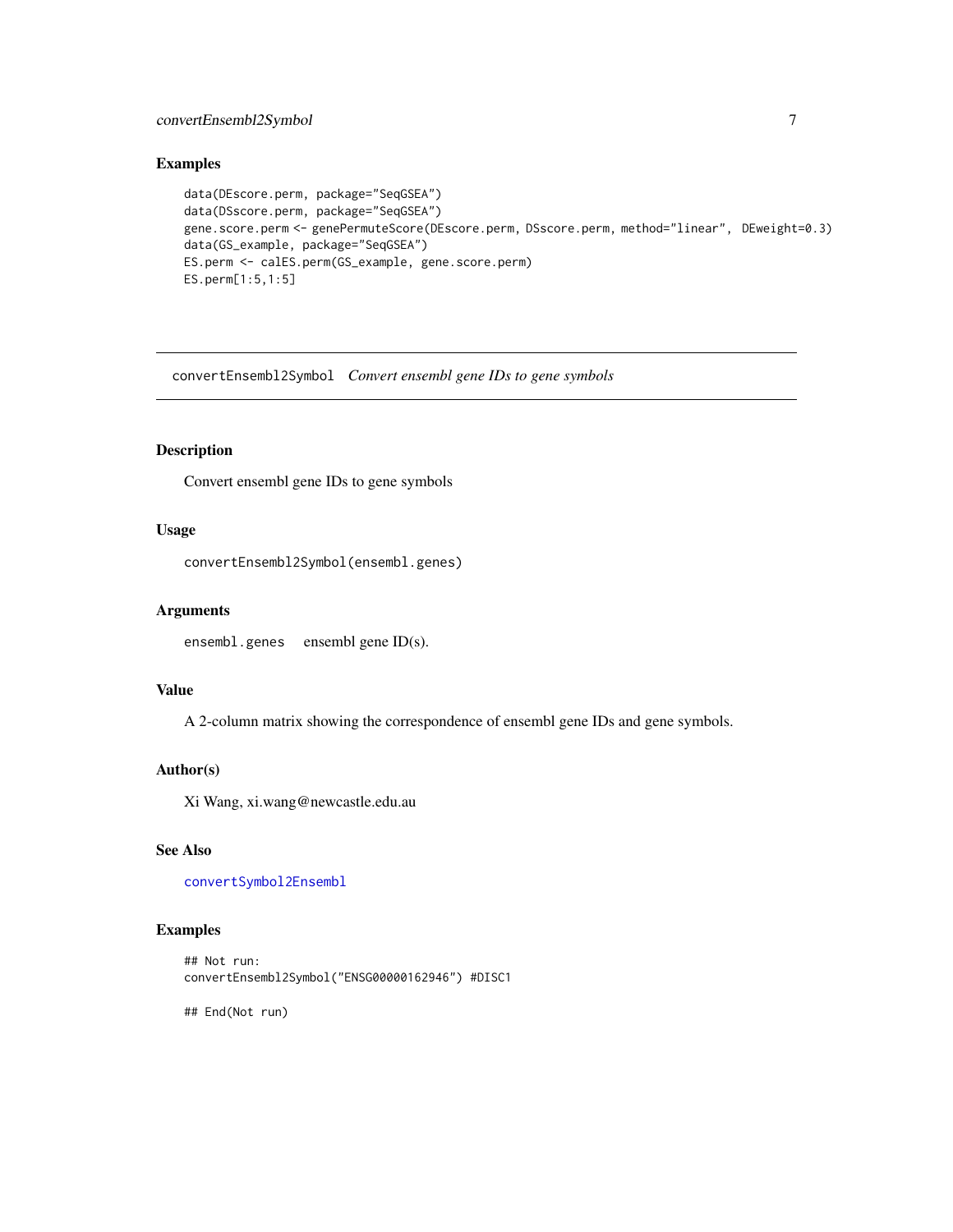<span id="page-7-2"></span><span id="page-7-0"></span>convertSymbol2Ensembl *Convert gene symbols to ensembl gene IDs*

### Description

Convert gene symbols to ensembl gene IDs

#### Usage

```
convertSymbol2Ensembl(symbols)
```
### Arguments

symbols gene symbol(s).

### Value

A 2-column matrix showing the correspondence of gene symbols and ensembl gene IDs.

#### Author(s)

Xi Wang, xi.wang@newcastle.edu.au

#### See Also

[convertEnsembl2Symbol](#page-6-1)

### Examples

```
## Not run:
convertSymbol2Ensembl("DISC1") #ENSG00000162946
```
## End(Not run)

<span id="page-7-1"></span>counts-methods *Accessors for the 'counts' slot of a ReadCountSet object.*

### <span id="page-7-3"></span>Description

Accessors for the 'counts' slot of a ReadCountSet object.

### Usage

```
## S4 method for signature 'ReadCountSet'
counts(object)
## S4 replacement method for signature 'ReadCountSet,matrix'
counts(object) <- value
```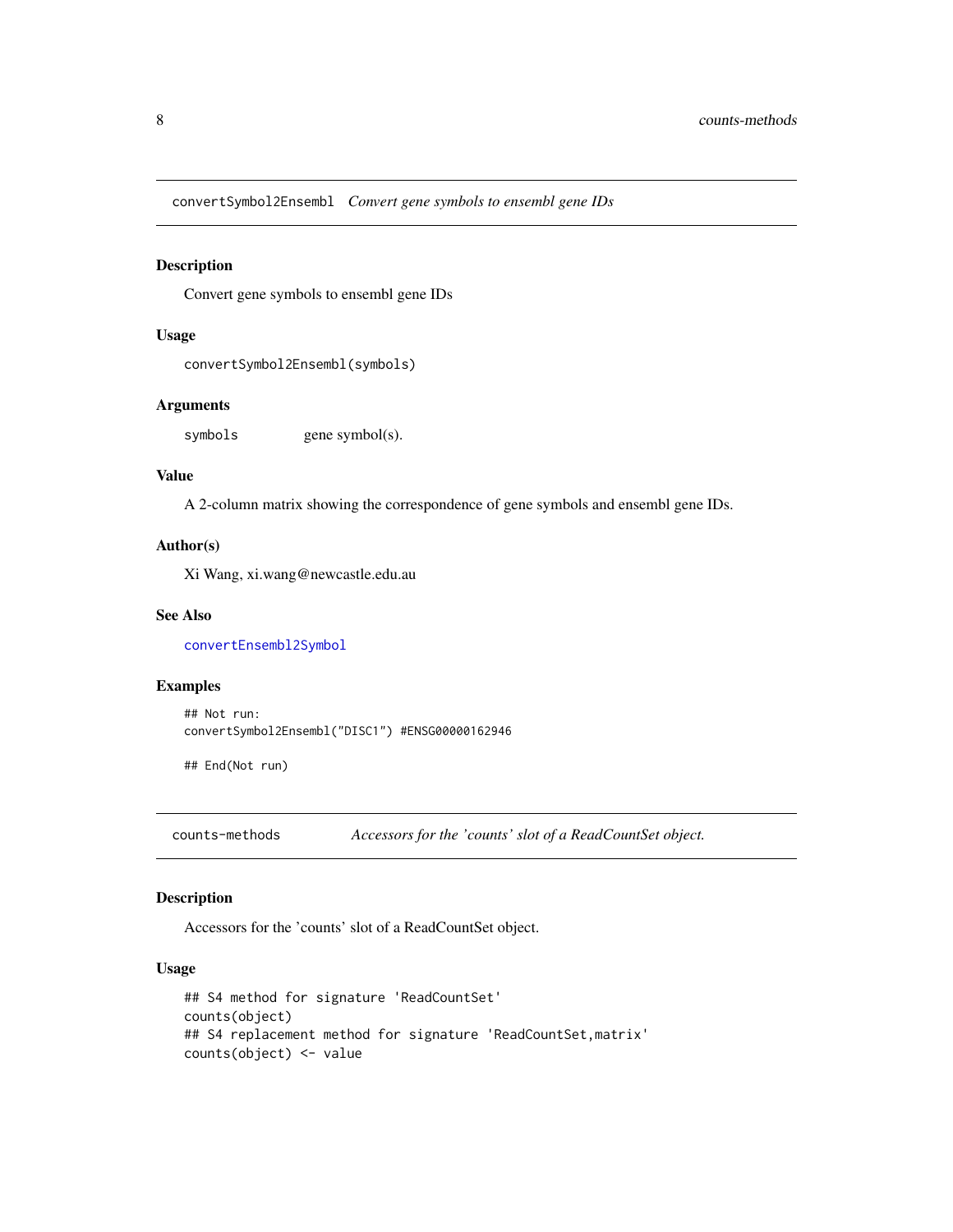### <span id="page-8-0"></span>DENBStat4GSEA 9

#### Arguments

| object | a ReadCountSet object   |
|--------|-------------------------|
| value  | a matrix of read counts |

#### Author(s)

Xi Wang, xi.wang@newcastle.edu.au

### Examples

```
data(RCS_example, package="SeqGSEA")
readCounts <- counts(RCS_example)
head(readCounts)
```
<span id="page-8-1"></span>

| DENBStat4GSEA |      | Calculate NB-statistics quantifying differential expression for each |  |  |  |
|---------------|------|----------------------------------------------------------------------|--|--|--|
|               | gene |                                                                      |  |  |  |

#### Description

Calculate NB-statistics quantifying differential expression between two groups of samples compared. The results will be used for GSEA run. Comparing with [DENBTest](#page-10-1), this function will not calculate NB test p-values.

This function only works with two-group comparison.

#### Usage

DENBStat4GSEA(dds)

### Arguments

dds A DESeqDataSet object with size factors and dispersion parameters estimated. Recommended to take the output of [runDESeq](#page-44-1).

### Value

A data frame containing each gene's expression means and variances in each group, and each gene's DE NB-statistics.

### Note

The results with the output of [DENBStatPermut4GSEA](#page-9-1) can also be used to run [DEpermutePval](#page-11-1).

#### Author(s)

Xi Wang, xi.wang@newcastle.edu.au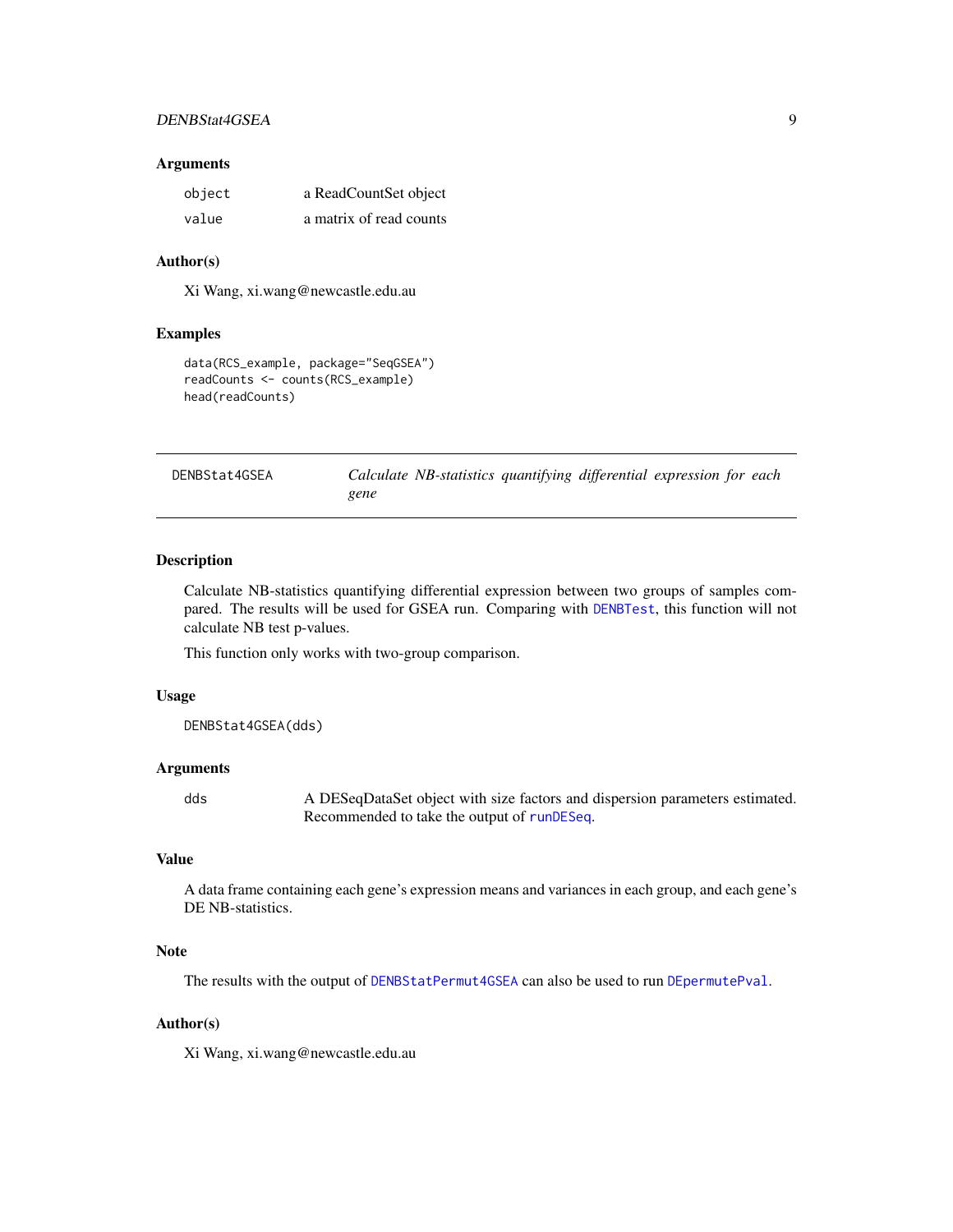#### <span id="page-9-0"></span>References

Xi Wang and Murray J. Cairns (2013). Gene Set Enrichment Analysis of RNA-Seq Data: Integrating Differential Expression and Splicing. BMC Bioinformatics, 14(Suppl 5):S16.

#### See Also

[DENBTest](#page-10-1), [runDESeq](#page-44-1), [DENBStatPermut4GSEA](#page-9-1)

### Examples

```
data(RCS_example, package="SeqGSEA")
geneCounts <- getGeneCount(RCS_example)
label <- label(RCS_example)
DEG <- runDESeq(geneCounts, label)
DEGres <- DENBStat4GSEA(DEG)
head(DEGres)
```
<span id="page-9-1"></span>DENBStatPermut4GSEA *Calculate NB-statistics quantifying DE for each gene in the permutation data sets*

### Description

Calculate NB-statistics quantifying differential expression for each gene in the permutation data sets. The results will be used for GSEA run.

### Usage

DENBStatPermut4GSEA(dds, permuteMat)

### Arguments

| dds        | a DESeqDataSet object, can be the output of runDESeq. |
|------------|-------------------------------------------------------|
| permuteMat | a permutation matrix generated by genpermute Mat.     |

### Value

A matrix of NB-statistics. Each row corresponds to each gene, and each column to each permutation.

### Note

The results with the output of [DENBStat4GSEA](#page-8-1) can also be used to run [DEpermutePval](#page-11-1).

#### Author(s)

Xi Wang, xi.wang@newcastle.edu.au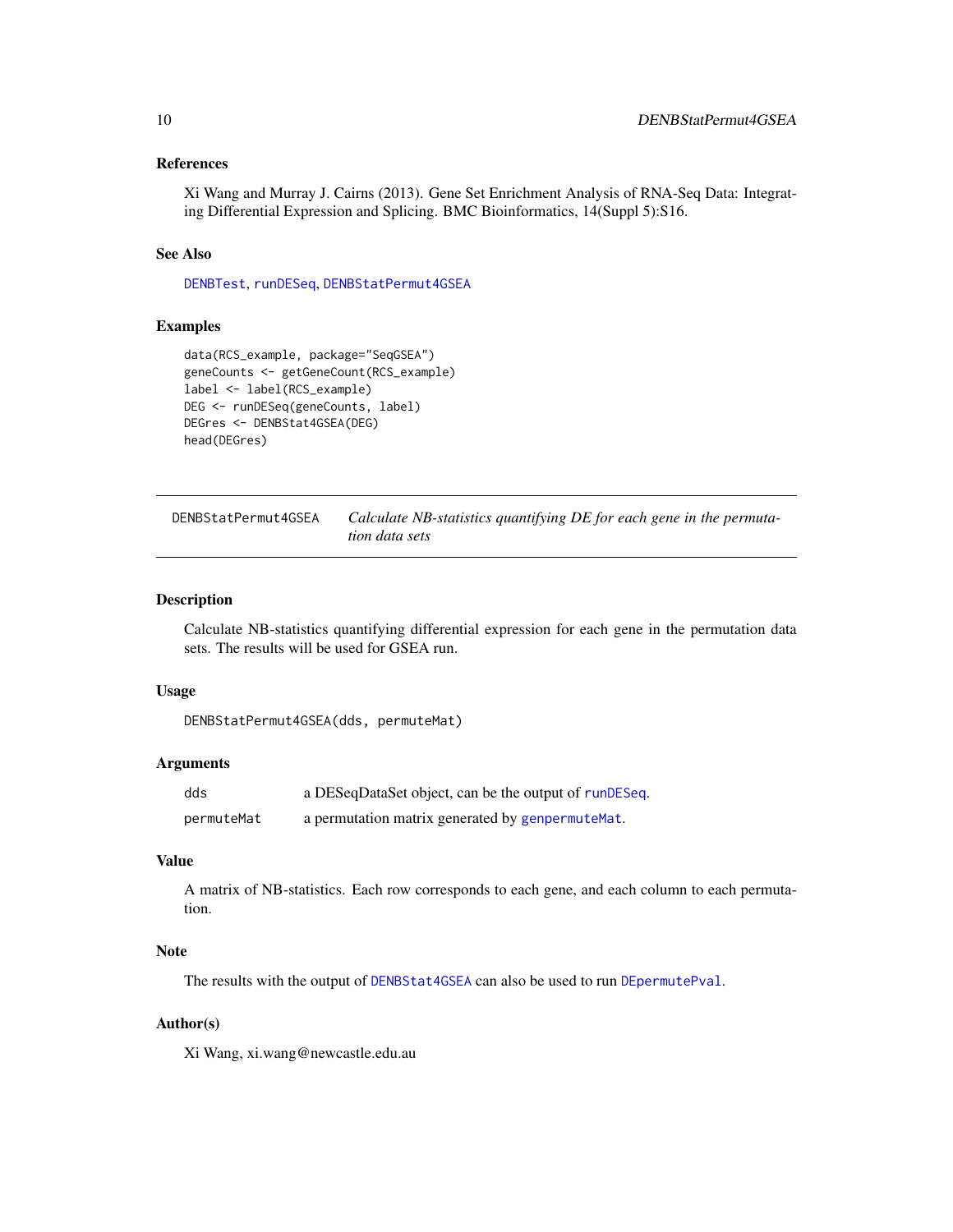#### <span id="page-10-0"></span>DENBTest 11

#### References

Xi Wang and Murray J. Cairns (2013). Gene Set Enrichment Analysis of RNA-Seq Data: Integrating Differential Expression and Splicing. BMC Bioinformatics, 14(Suppl 5):S16.

#### See Also

[DENBStat4GSEA](#page-8-1), [runDESeq](#page-44-1), [DEpermutePval](#page-11-1), [genpermuteMat](#page-27-1)

#### Examples

```
data(RCS_example, package="SeqGSEA")
permuteMat <- genpermuteMat(RCS_example, times=10)
geneCounts <- getGeneCount(RCS_example)
label <- label(RCS_example)
dds <- runDESeq(geneCounts, label)
DEpermNBstat <- DENBStatPermut4GSEA(dds, permuteMat)
DEpermNBstat[1:10,1:10]
```
<span id="page-10-1"></span>DENBTest *Perform negative binomial exact test for differential expression*

#### Description

Perform negative binomial exact test for differential expression - a modified version of nbinomTest in DESeq package.

#### Usage

DENBTest(dds)

#### Arguments

dds A DESeqDataSet object with size factors and dispersion parameters estimated. Recommended to take the output of [runDESeq](#page-44-1).

#### Value

A data frame of the test results. Information contains mean expression values, NB-statistics, (log) fold-changes, p-values, and adjusted p-values.

### Author(s)

Xi Wang, xi.wang@newcastle.edu.au

#### References

Anders, S. and Huber, W. (2010) Differential expression analysis for sequence count data, Genome Biol, 11, R106.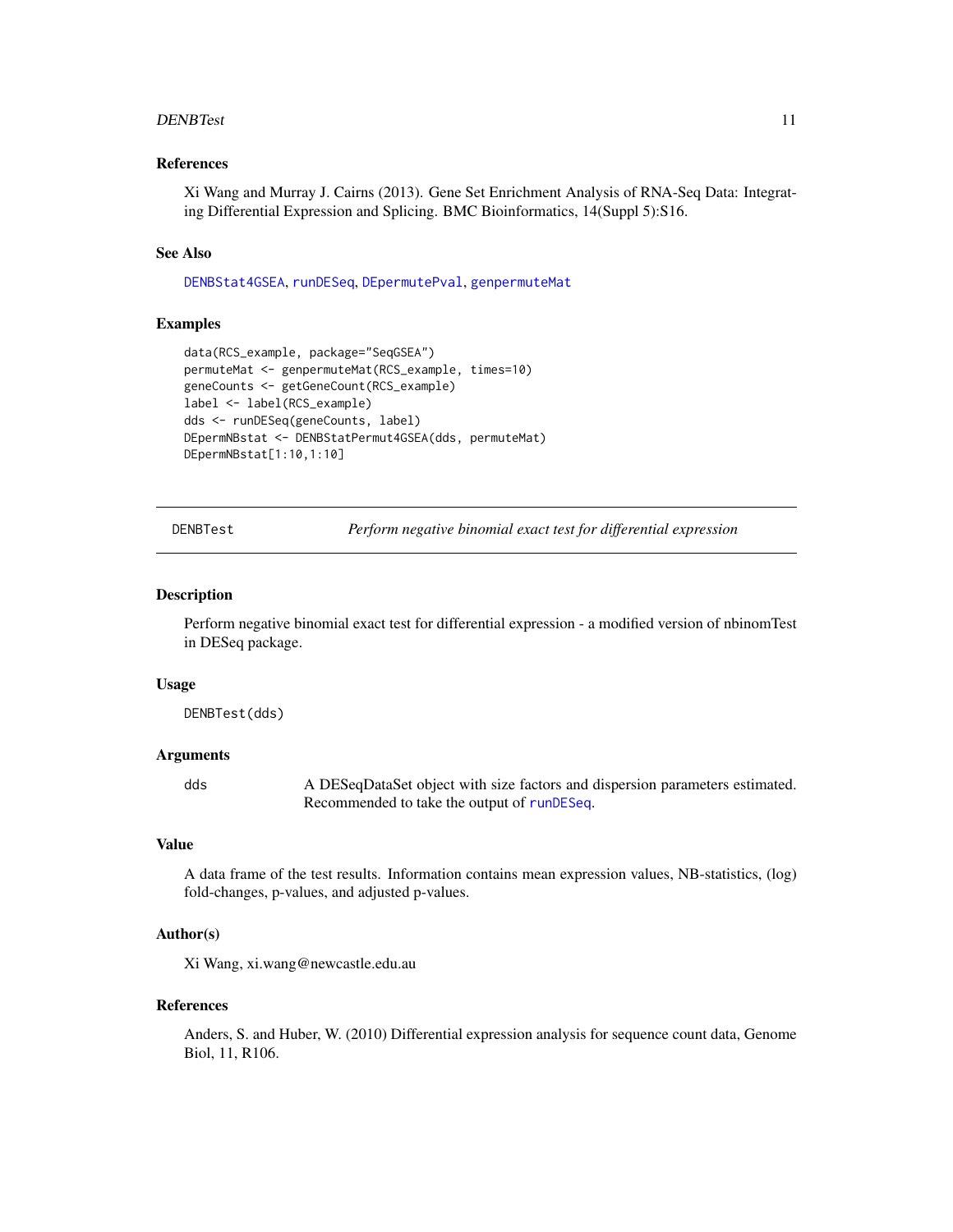### See Also

[runDESeq](#page-44-1), [DENBStat4GSEA](#page-8-1)

### Examples

```
data(RCS_example, package="SeqGSEA")
geneCounts <- getGeneCount(RCS_example)
label <- label(RCS_example)
DEG <- runDESeq(geneCounts, label)
DEGres <- DENBTest(DEG)
head(DEGres)
```
<span id="page-11-1"></span>DEpermutePval *Permutation for p-values in differential expression analysis*

### Description

Calculate permutation p-values in differential expression analysis for each genes.

### Usage

DEpermutePval(DEGres, permuteNBstat)

### Arguments

| <b>DEGres</b> | the output of DENBStat4GSEA.       |
|---------------|------------------------------------|
| permuteNBstat | the output of DENBStatPermut4GSEA. |

### Value

A data frame containing the expression means and variances for each gene in each group compared, and NB-stats, permutation p-values and adjusted p-values for each gene.

#### Author(s)

Xi Wang, xi.wang@newcastle.edu.au

### See Also

[runDESeq](#page-44-1), [DENBStat4GSEA](#page-8-1), [DENBStatPermut4GSEA](#page-9-1), [DENBTest](#page-10-1)

<span id="page-11-0"></span>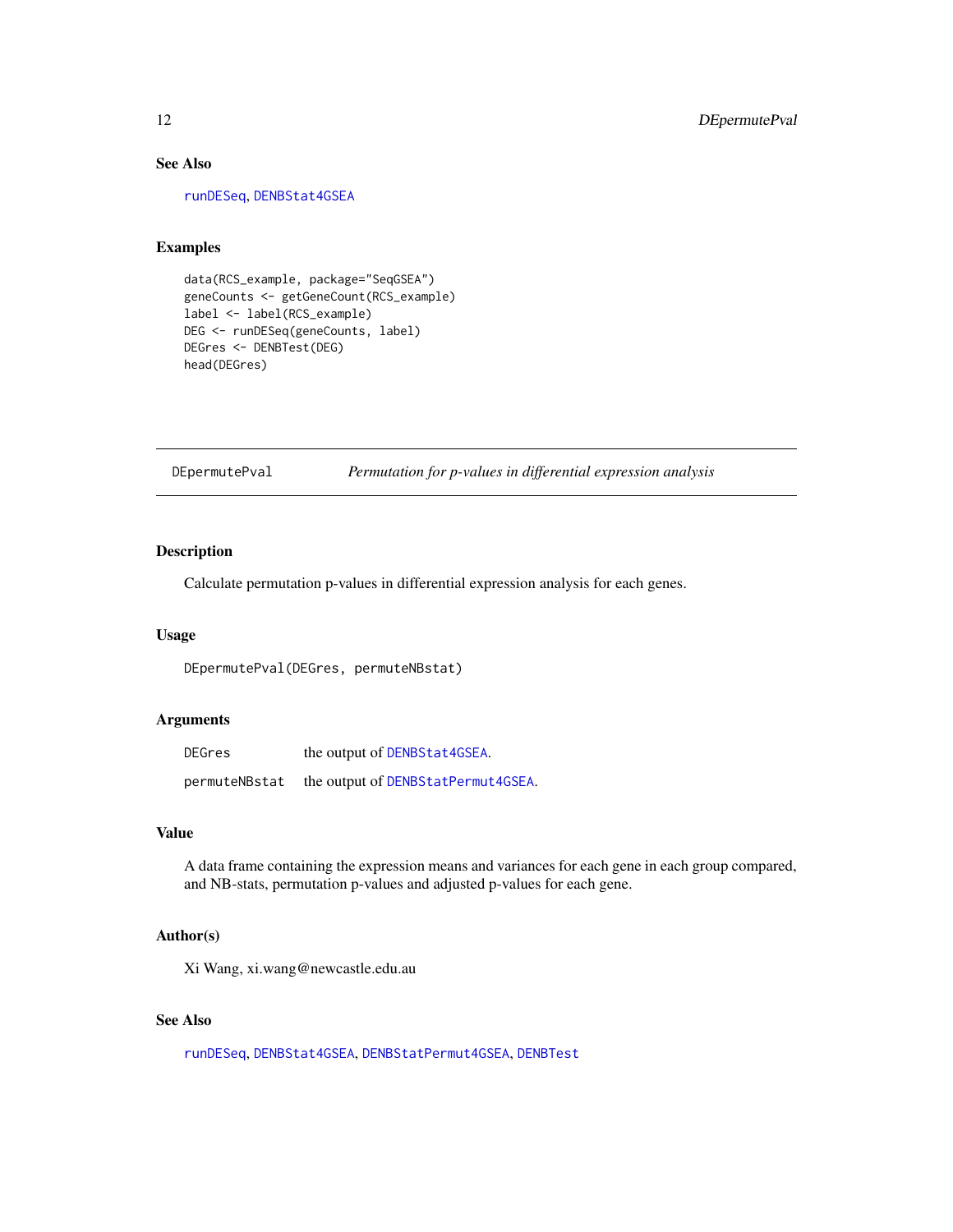#### <span id="page-12-0"></span>DEscore in the set of the set of the set of the set of the set of the set of the set of the set of the set of the set of the set of the set of the set of the set of the set of the set of the set of the set of the set of th

#### Examples

```
data(RCS_example, package="SeqGSEA")
permuteMat <- genpermuteMat(RCS_example, times=10)
geneCounts <- getGeneCount(RCS_example)
label <- label(RCS_example)
DEG <- runDESeq(geneCounts, label)
DEGres <- DENBStat4GSEA(DEG)
DEpermNBstat <- DENBStatPermut4GSEA(DEG, permuteMat)
DEGres <- DEpermutePval(DEGres, DEpermNBstat)
head(DEGres)
```
<span id="page-12-2"></span>

DEscore *Pre-calculated DE/DS scores*

#### Description

DEscore and DSscore are pre-calculated DE and DS scores, respectively; DEscore.perm and DSscore.perm are pre-calculated DE and DS scores on the permutation data sets, respectively; They are used in examples of the SeqGSEA package. Note that these scores are of no meaning but to demonstrate the usage of functions.

#### Usage

```
data("DEscore")
data("DEscore.perm")
data("DSscore")
data("DSscore.perm")
```
### References

Xi Wang and Murray J. Cairns (2013). Gene Set Enrichment Analysis of RNA-Seq Data: Integrating Differential Expression and Splicing. BMC Bioinformatics, 14(Suppl 5):S16.

<span id="page-12-1"></span>

| DSpermute4GSEA | Compute NB-statistics quantifying differential splicing on the permu- |
|----------------|-----------------------------------------------------------------------|
|                | <i>tation data set.</i>                                               |

### Description

This function is to calculate NB-statistics quantifying differential splicing for each gene on each permutation data set. The results will be used for GSEA run as DS background.

#### Usage

DSpermute4GSEA(RCS, permuteMat)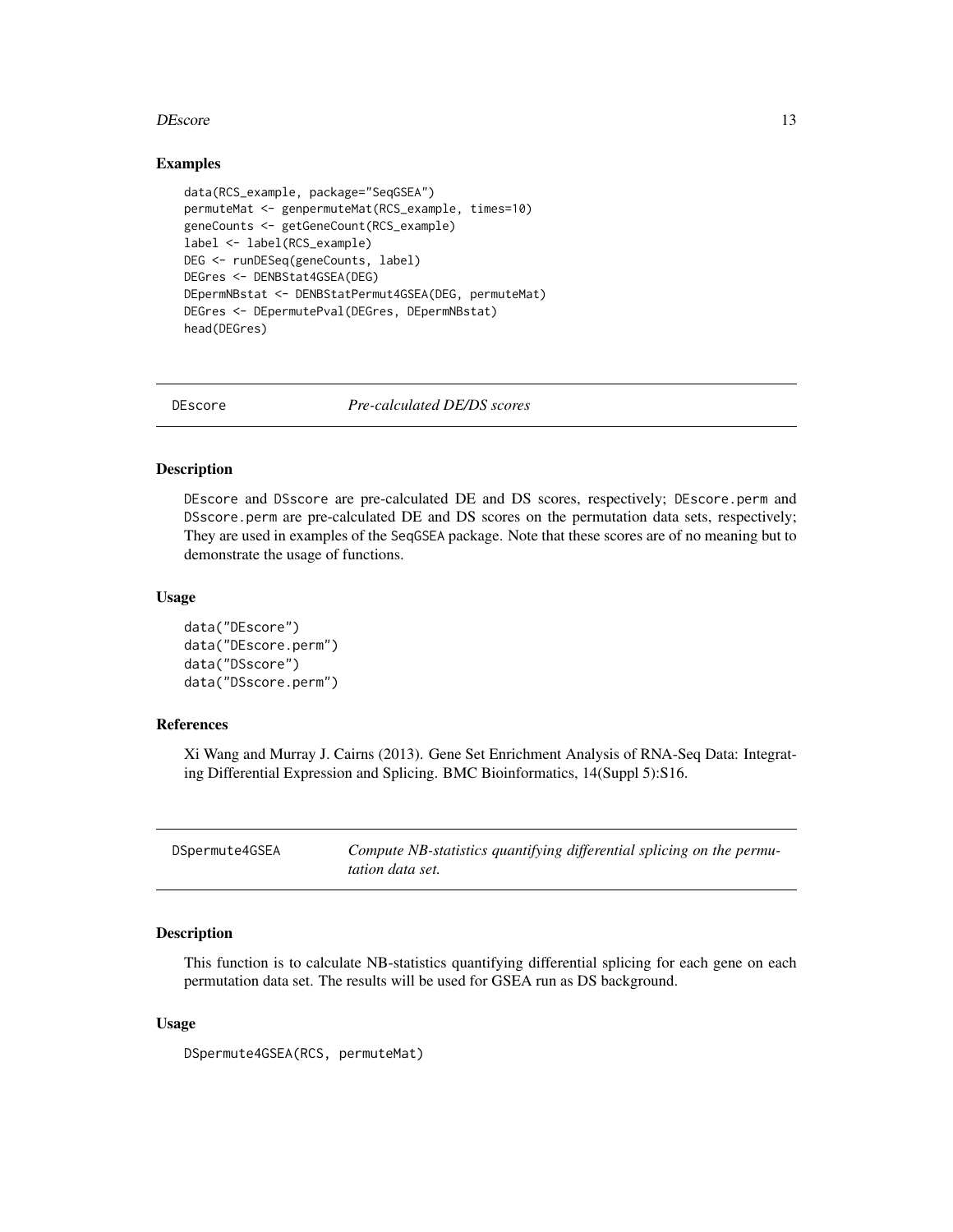<span id="page-13-0"></span>

| <b>RCS</b> | a ReadCountSet object after running exonTestability. |
|------------|------------------------------------------------------|
| permuteMat | a permutation matrix generated by genpermute Mat.    |

### Details

Parallel running configuration: TODO

### Value

A ReadCountSet object with slot permute\_NBstat\_gene updated.

### Note

Please run [exonTestability](#page-19-2) before run this function.

#### Author(s)

Xi Wang, xi.wang@newcastle.edu.au

### References

Xi Wang and Murray J. Cairns (2013). Gene Set Enrichment Analysis of RNA-Seq Data: Integrating Differential Expression and Splicing. BMC Bioinformatics, 14(Suppl 5):S16.

### See Also

[exonTestability](#page-19-2), [genpermuteMat](#page-27-1), [DENBStatPermut4GSEA](#page-9-1), [DSpermutePval](#page-13-1)

### Examples

```
data(RCS_example, package="SeqGSEA")
permuteMat <- genpermuteMat(RCS_example, times=10)
RCS_example <- exonTestability(RCS_example)
RCS_example <- DSpermute4GSEA(RCS_example, permuteMat)
head(RCS_example@permute_NBstat_gene)
```
<span id="page-13-1"></span>DSpermutePval *Permutation for p-values in differential splicing analysis*

#### Description

Calculate permutation p-values in differential splicing analysis.

#### Usage

DSpermutePval(RCS, permuteMat)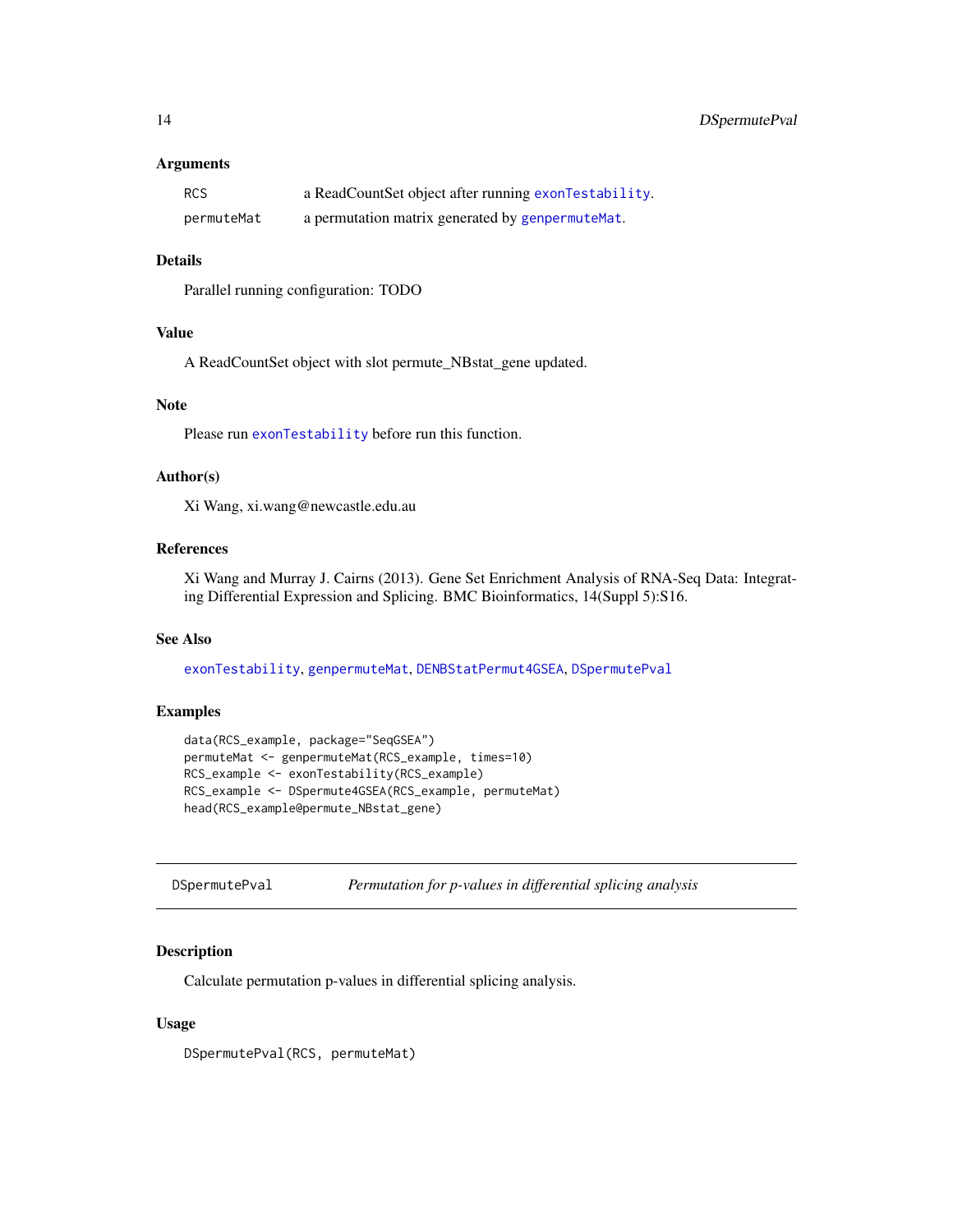<span id="page-14-0"></span>

| <b>RCS</b> | a ReadCountSet object after running estiExonNBstat and estiGeneNBstat. |
|------------|------------------------------------------------------------------------|
| permuteMat | a permutation matrix generated by genpermute Mat.                      |

#### Details

Permutation p-values are computed based on NB-statistics for comparison of the studied groups and NB-statistics from the permutation data sets.

#### Value

A ReadCountSet object with slots permute\_NBstat\_exon, permute\_NBstat\_gene, featureData, and featureData\_gene updated.

### Author(s)

Xi Wang, xi.wang@newcastle.edu.au

### References

Xi Wang and Murray J. Cairns (2013). Gene Set Enrichment Analysis of RNA-Seq Data: Integrating Differential Expression and Splicing. BMC Bioinformatics, 14(Suppl 5):S16.

#### See Also

[estiExonNBstat](#page-16-1), [estiGeneNBstat](#page-17-1), [genpermuteMat](#page-27-1), [DSpermute4GSEA](#page-12-1)

### Examples

```
data(RCS_example, package="SeqGSEA")
permuteMat <- genpermuteMat(RCS_example, times=10)
RCS_example <- exonTestability(RCS_example)
RCS_example <- estiExonNBstat(RCS_example)
RCS_example <- estiGeneNBstat(RCS_example)
RCS_example <- DSpermutePval(RCS_example, permuteMat)
head(DSresultExonTable(RCS_example))
head(DSresultGeneTable(RCS_example))
```
<span id="page-14-1"></span>DSresultExonTable *Form a table for DS analysis results at the Exon level*

### Description

Form a table for differential splicing analysis results at the Exon level.

#### Usage

DSresultExonTable(RCS)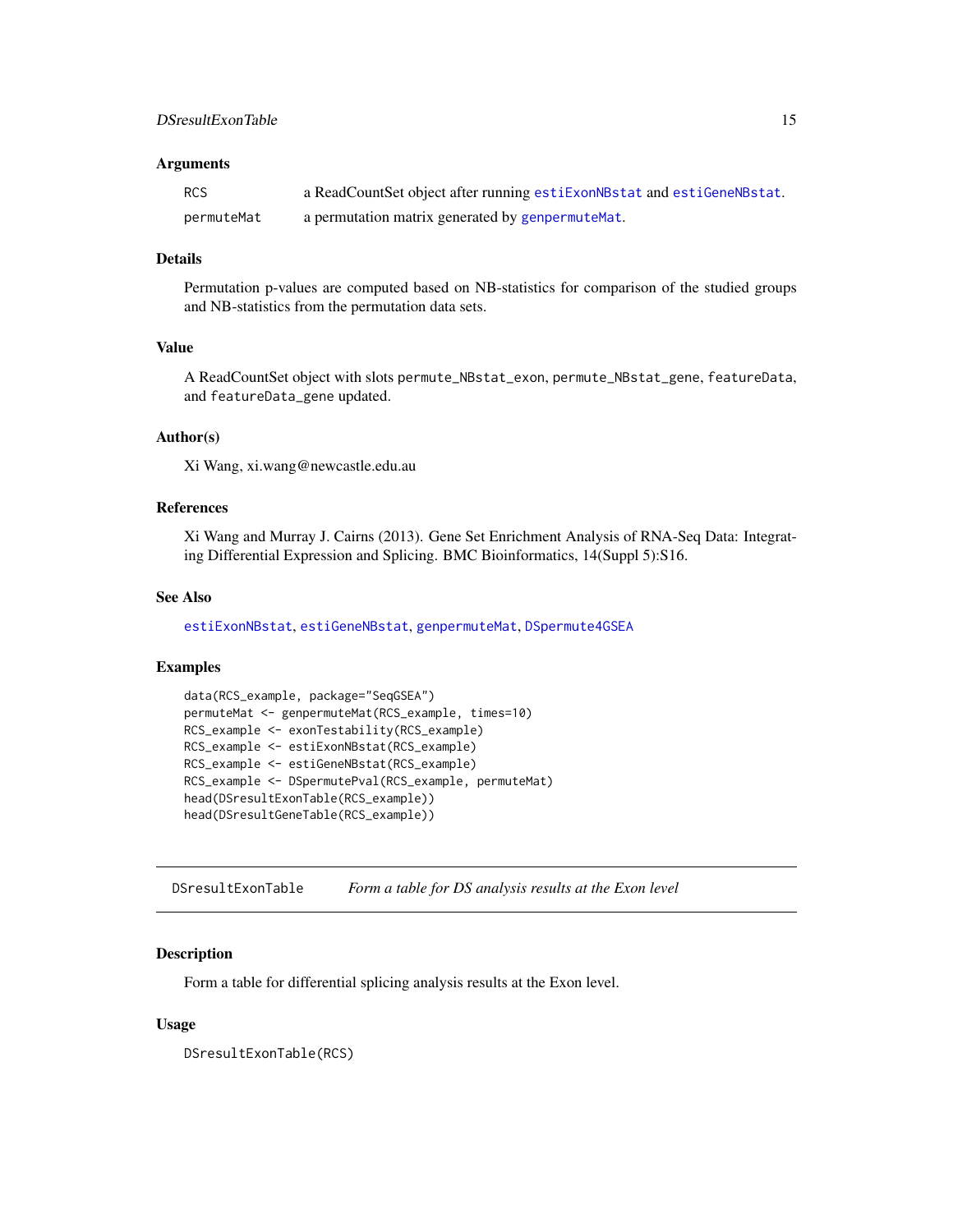<span id="page-15-0"></span>RCS A ReadCountSet object with [DSpermutePval](#page-13-1) done.

### Details

A data frame containing each exon's NB-statistics, p-values and adjusted p-values for differential splicing analysis.

### Value

A matrix containing exon DS analysis results, including testability, NBstats, p-values and adjusted p-values.

### Author(s)

Xi Wang, xi.wang@newcastle.edu.au

### See Also

[DSresultGeneTable](#page-15-1), [DSpermutePval](#page-13-1)

### Examples

```
data(RCS_example, package="SeqGSEA")
permuteMat <- genpermuteMat(RCS_example, times=10)
RCS_example <- exonTestability(RCS_example)
RCS_example <- estiExonNBstat(RCS_example)
RCS_example <- estiGeneNBstat(RCS_example)
RCS_example <- DSpermutePval(RCS_example, permuteMat)
head(DSresultExonTable(RCS_example))
```
<span id="page-15-1"></span>DSresultGeneTable *Form a table for DS analysis results at the gene level*

#### Description

Form a table for differential splicing analysis results at the gene level.

### Usage

```
DSresultGeneTable(RCS)
```
#### Arguments

RCS A ReadCountSet object with [DSpermutePval](#page-13-1) done.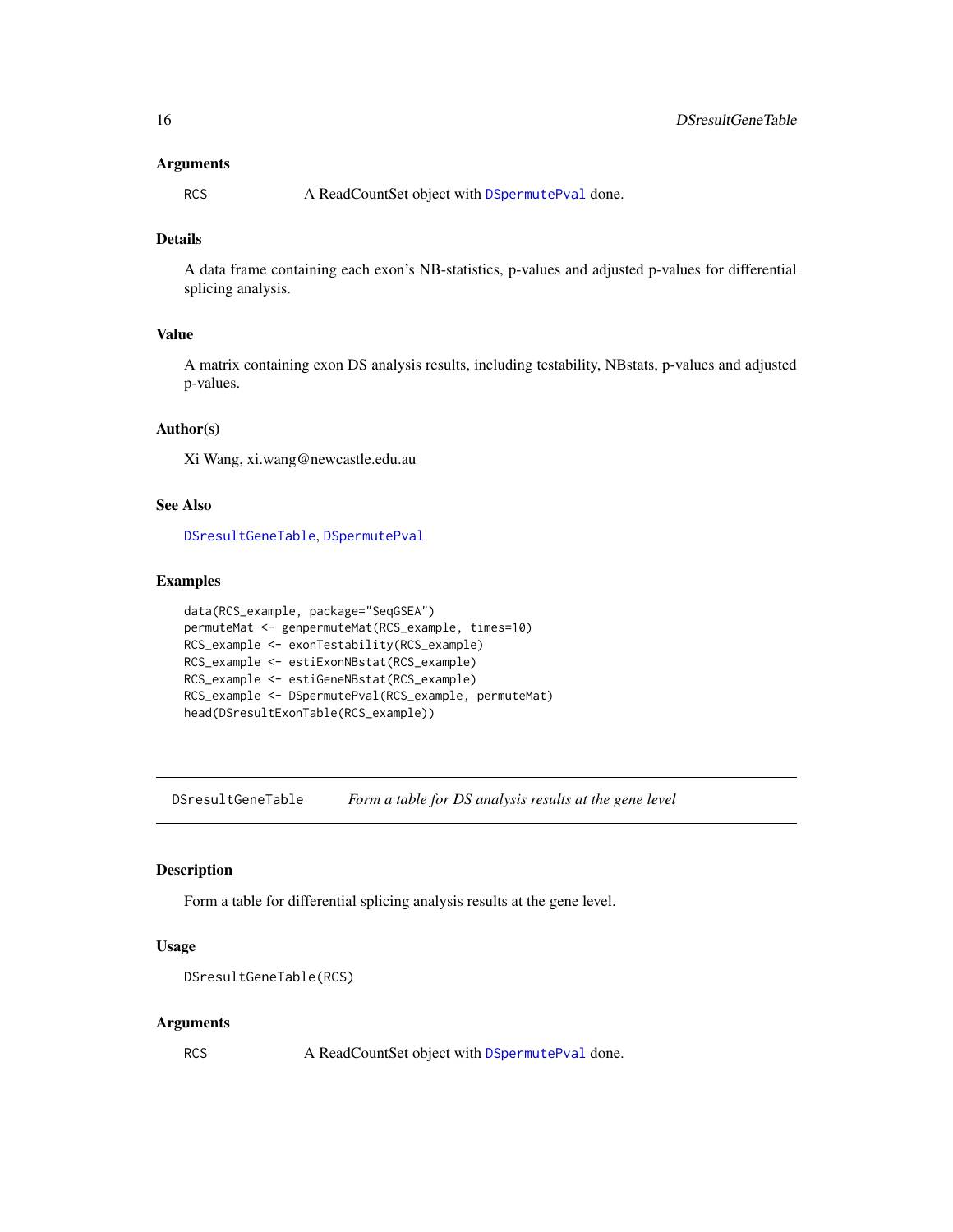### <span id="page-16-0"></span>estiExonNBstat 17

### Value

A data frame containing each gene's NB-statistics, p-values and adjusted p-values for differential splicing analysis.

### Author(s)

Xi Wang, xi.wang@newcastle.edu.au

#### See Also

[DSresultExonTable](#page-14-1), [DSpermutePval](#page-13-1)

#### Examples

```
data(RCS_example, package="SeqGSEA")
permuteMat <- genpermuteMat(RCS_example, times=10)
RCS_example <- exonTestability(RCS_example)
RCS_example <- estiExonNBstat(RCS_example)
RCS_example <- estiGeneNBstat(RCS_example)
RCS_example <- DSpermutePval(RCS_example, permuteMat)
head(DSresultGeneTable(RCS_example))
```
<span id="page-16-1"></span>

| estiExonNBstat | Calculate NB-statistics quantifying differential splicing for individual |
|----------------|--------------------------------------------------------------------------|
|                | exons                                                                    |

### Description

Calculate NB-statistics quantifying differential splicing for individual exons between two groups of samples compared.

#### Usage

```
estiExonNBstat(RCS)
```
#### Arguments

RCS a ReadCountSet object after running exonTestability.

### Value

A ReadCountSet object with the slot featureData updated.

#### Note

Please run [exonTestability](#page-19-2) before you run this function.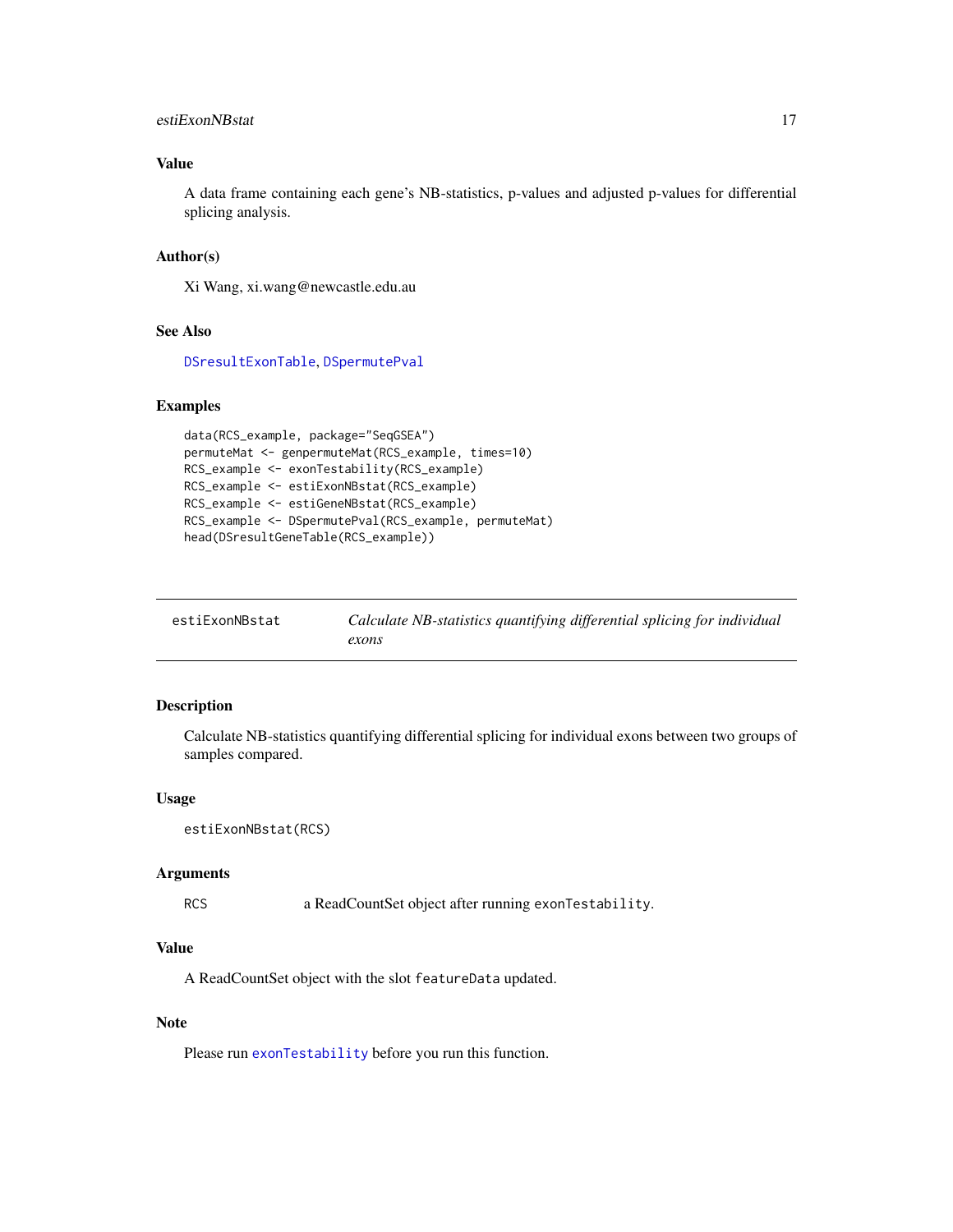#### <span id="page-17-0"></span>Author(s)

Xi Wang, xi.wang@newcastle.edu.au

#### References

Weichen Wang, Zhiyi Qin, Zhixing Feng, Xi Wang and Xuegong Zhang (2013). Identifying differentially spliced genes from two groups of RNA-seq samples. Gene, 518(1):164-170.

#### See Also

[exonTestability](#page-19-2), [estiGeneNBstat](#page-17-1)

### Examples

```
data(RCS_example, package="SeqGSEA")
RCS_example <- exonTestability(RCS_example, cutoff=5)
RCS_example <- estiExonNBstat(RCS_example)
head(fData(RCS_example))
```
<span id="page-17-1"></span>estiGeneNBstat *Calculate NB-statistics quantifying differential splicing for each gene*

### Description

Calculate NB-statistics quantifying differential splicing for each gene between two groups of samples compared. The results will be used for GSEA run (as DS-scores).

### Usage

```
estiGeneNBstat(RCS)
```
#### Arguments

RCS a ReadCountSet object after running estiExonNBstat.

#### Value

A ReadCountSet object with slot featureData\_gene updated.

### Note

Please run [estiExonNBstat](#page-16-1) before run this function.

### Author(s)

Xi Wang, xi.wang@newcastle.edu.au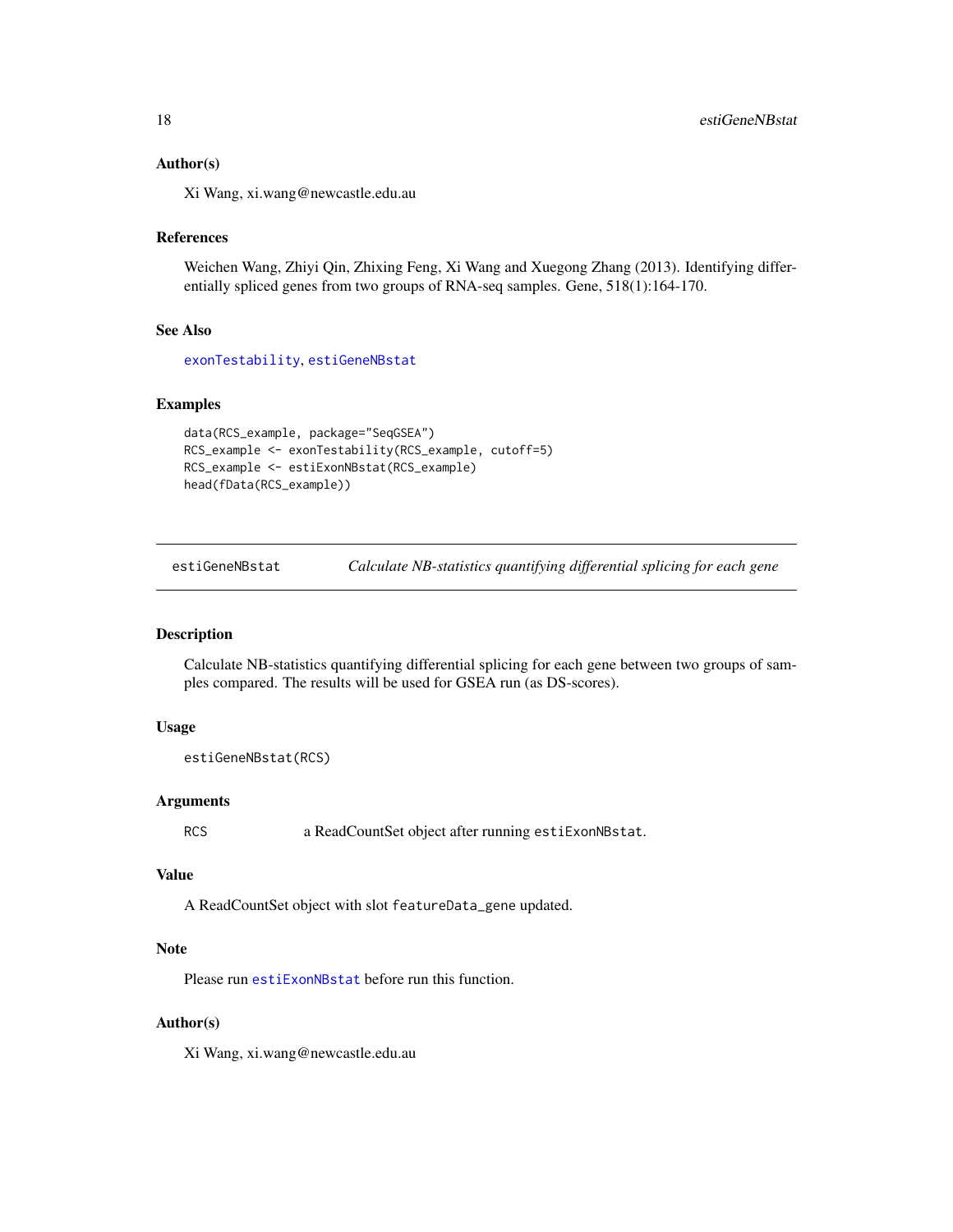#### <span id="page-18-0"></span>exonID 19

### References

Weichen Wang, Zhiyi Qin, Zhixing Feng, Xi Wang and Xuegong Zhang (2013). Identifying differentially spliced genes from two groups of RNA-seq samples. Gene, 518(1):164-170.

### See Also

[estiExonNBstat](#page-16-1)

#### Examples

```
data(RCS_example, package="SeqGSEA")
RCS_example <- exonTestability(RCS_example, cutoff=5)
RCS_example <- estiExonNBstat(RCS_example)
RCS_example <- estiGeneNBstat(RCS_example)
head(RCS_example@featureData_gene)
```
<span id="page-18-1"></span>exonID *Accessor to the exonID slot of ReadCountSet objects*

### Description

Accessor to the exonID slot of ReadCountSet objects

### Usage

exonID(RCS) exonID(RCS) <- value

### Arguments

| RCS   | a ReadCountSet object |
|-------|-----------------------|
| value | a vector of exon IDs  |

### Value

A character vector of exon IDs; or a ReadCountSet object.

#### Author(s)

Xi Wang, xi.wang@newcastle.edu.au

### See Also

[newReadCountSet](#page-35-1), [geneID](#page-19-1)

```
data(RCS_example, package="SeqGSEA")
exonID(RCS_example)
```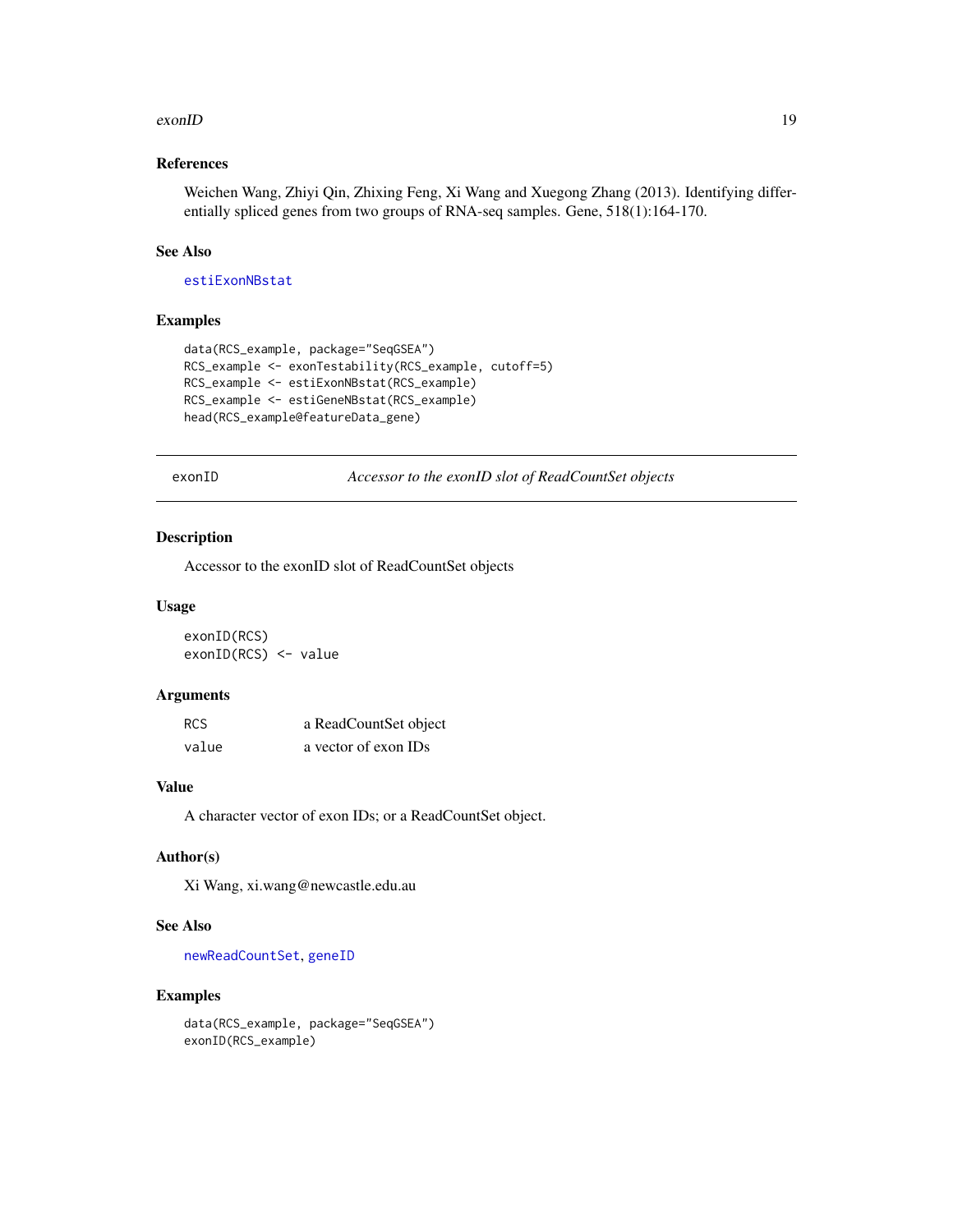<span id="page-19-2"></span><span id="page-19-0"></span>exonTestability *Check exon testability*

#### Description

Check exon testability, filtering out exons with very few (default: 5) read counts

### Usage

```
exonTestability(RCS, cutoff = 5)
```
### Arguments

| RCS    | a ReadCountSet object.                                                       |
|--------|------------------------------------------------------------------------------|
| cutoff | exons with read counts less than this cutoff are to be marked as untestable. |

### Value

a ReadCountSet object with slot fData updated.

### Author(s)

Xi Wang, xi.wang@newcastle.edu.au

### See Also

[geneTestability](#page-26-1)

### Examples

```
data(RCS_example, package="SeqGSEA")
RCS_example <- exonTestability(RCS_example, cutoff=5)
head(fData(RCS_example))
```
<span id="page-19-1"></span>geneID *Accessor to the geneID slot of ReadCountSet objects*

### Description

Accessor to the geneID slot of ReadCountSet objects

#### Usage

geneID(RCS) geneID(RCS) <- value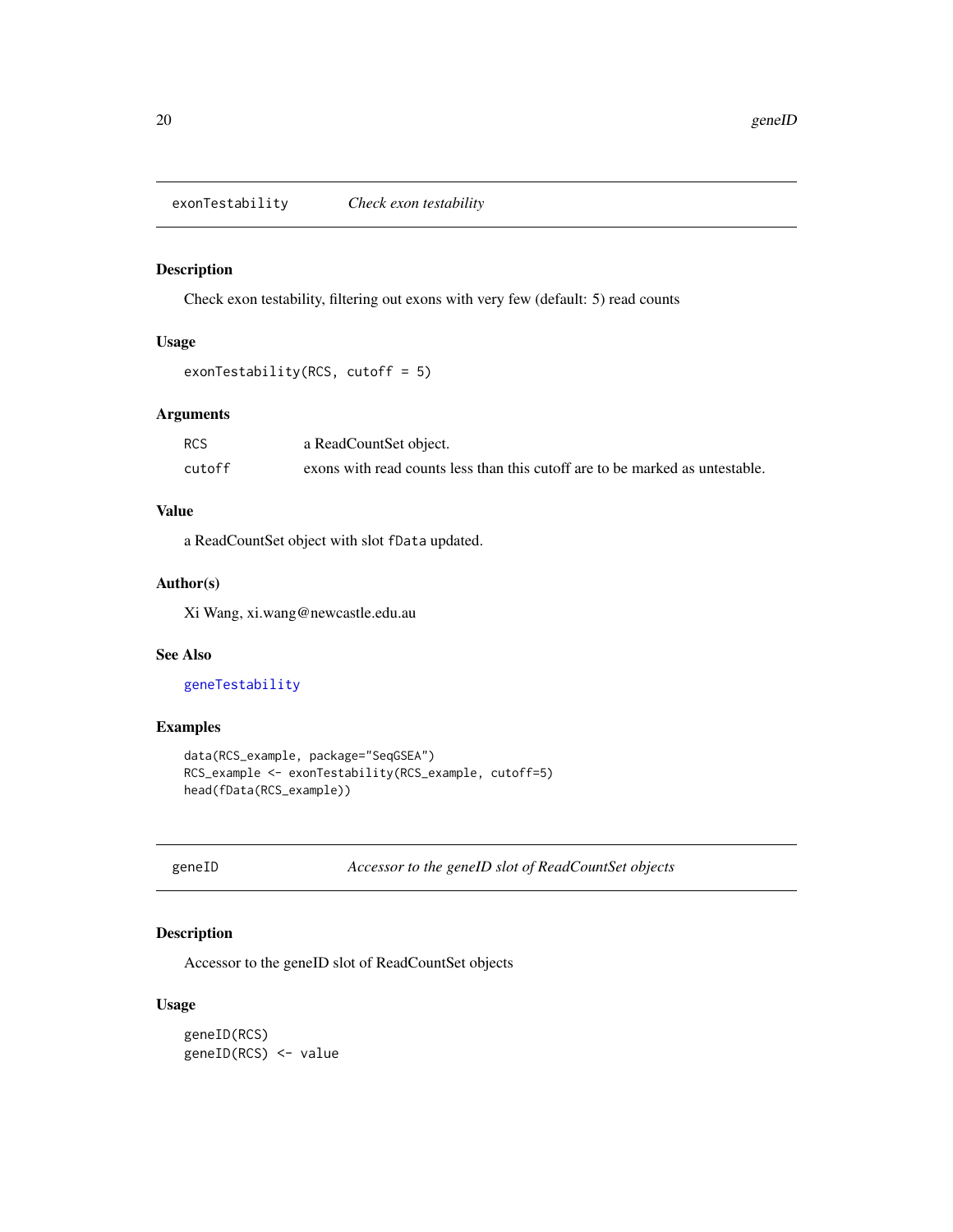#### <span id="page-20-0"></span>geneList 21

#### Arguments

| RCS   | a ReadCountSet object |
|-------|-----------------------|
| value | a vector of gene IDs  |

### Value

A character vector of gene IDs, which can be duplicated; or a ReadCountSet object.

### Author(s)

Xi Wang, xi.wang@newcastle.edu.au

### See Also

[newReadCountSet](#page-35-1), [exonID](#page-18-1)

### Examples

data(RCS\_example, package="SeqGSEA") geneID(RCS\_example)

geneList *Get the gene list in a SeqGeneSet object*

### Description

Get the gene list in a SeqGeneSet object

### Usage

geneList(GS)

### Arguments

GS A SeqGeneSet object.

#### Details

TBA

## Value

A vector of gene IDs.

### Author(s)

Xi Wang, xi.wang@newcastle.edu.au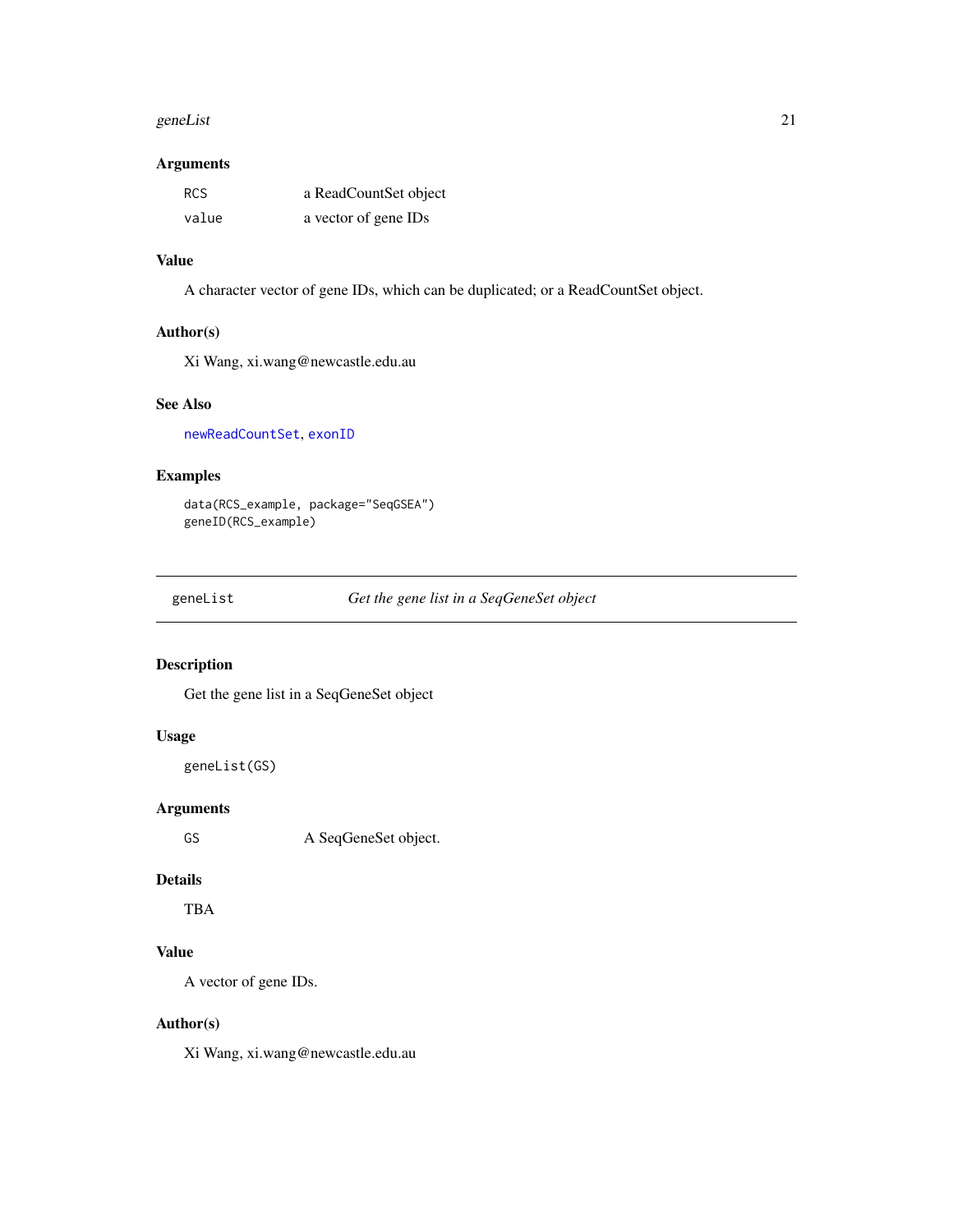### See Also

[loadGenesets](#page-33-1), [SeqGeneSet-class](#page-48-1)

#### Examples

```
##
gs <- newGeneSets(GS=list(1:10, 6:15, 11:20),
                  geneList=paste("Gene", 1:22, sep=""),
                  GSNames=c("gs1","gs2","gs3"),
                  GSDescs=c("test1","test2","test3"),
                  name="gs examples")
geneList(gs)
## End
```
<span id="page-21-1"></span>genePermuteScore *Calculate gene scores on permutation data sets*

#### Description

Calculate gene scores on permutation data sets

### Usage

genePermuteScore(DEscoreMat, DSscoreMat = NULL, method = c("linear", "quadratic", "rank"), DEweight =  $0.5$ )

#### Arguments

| DEscoreMat | normalized DE scores on permutation data sets.                                                                                                      |
|------------|-----------------------------------------------------------------------------------------------------------------------------------------------------|
| DSscoreMat | normalized DS scores on permutation data sets.                                                                                                      |
| method     | one of the integration methods: linear, quadratic, or rank; default: linear.                                                                        |
| DEweight   | any number between $0$ and $1$ (included), the weight of differential expression<br>scores (the weight for differential splice is $(1-DEweight)$ ). |

### Details

The integration methods including "linear", "quadratic", and "rank" are detailed in Wang and Cairns (2013). Here the rank method refers only to the method using data-set-specific ranks.

For DE-only analysis, just specify DEweight to be 1, and the DSscoreMat value can be NULL.

### Value

A gene score matrix.

#### Author(s)

Xi Wang, xi.wang@newcastle.edu.au

<span id="page-21-0"></span>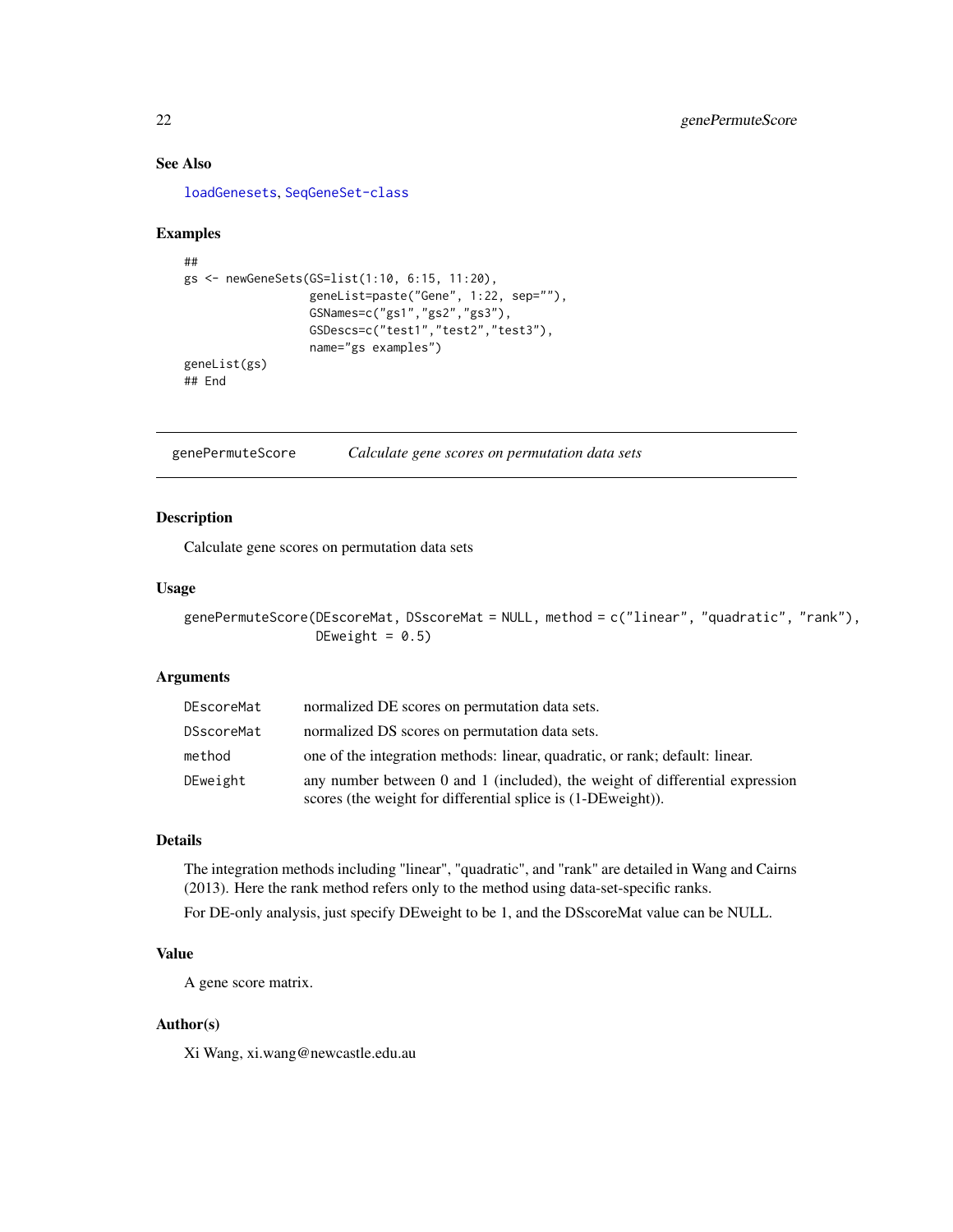### <span id="page-22-0"></span>geneScore 23

#### References

Xi Wang and Murray J. Cairns (2013). Gene Set Enrichment Analysis of RNA-Seq Data: Integrating Differential Expression and Splicing. BMC Bioinformatics, 14(Suppl 5):S16.

### See Also

[geneScore](#page-22-1)

#### Examples

```
data(DEscore.perm, package="SeqGSEA")
data(DSscore.perm, package="SeqGSEA")
# linear combination with weight for DE 0.3
gene.score.perm <- genePermuteScore(DEscore.perm, DSscore.perm, method="linear", DEweight=0.3)
# DE only analysis
gene.score.perm <- genePermuteScore(DEscore.perm, DEweight=1)
```
<span id="page-22-1"></span>geneScore *Calculate gene scores by integrating DE and DS scores*

#### Description

Calculate gene scores by integrating DE and DS scores

#### Usage

```
geneScore(DEscore, DSscore = NULL, method = c("linear", "quadratic", "rank"), DEweight = 0.5)
```
#### Arguments

| DEscore  | normalized DE scores.                                                                                                                           |
|----------|-------------------------------------------------------------------------------------------------------------------------------------------------|
| DSscore  | normalized DS scores.                                                                                                                           |
| method   | one of the integration methods: linear, quadratic, or rank; default: linear.                                                                    |
| DEweight | any number between 0 and 1 (included), the weight of differential expression<br>scores (the weight for differential splice is $(1-DEweight)$ ). |

### Details

The integration methods including "linear", "quadratic", and "rank" are detailed in Wang and Cairns (2013). Here the rank method refers only to the method using data-set-specific ranks.

For DE-only analysis, just specify DEweight to be 1, and the DSscore value can be NULL.

### Value

A vector of gene scores.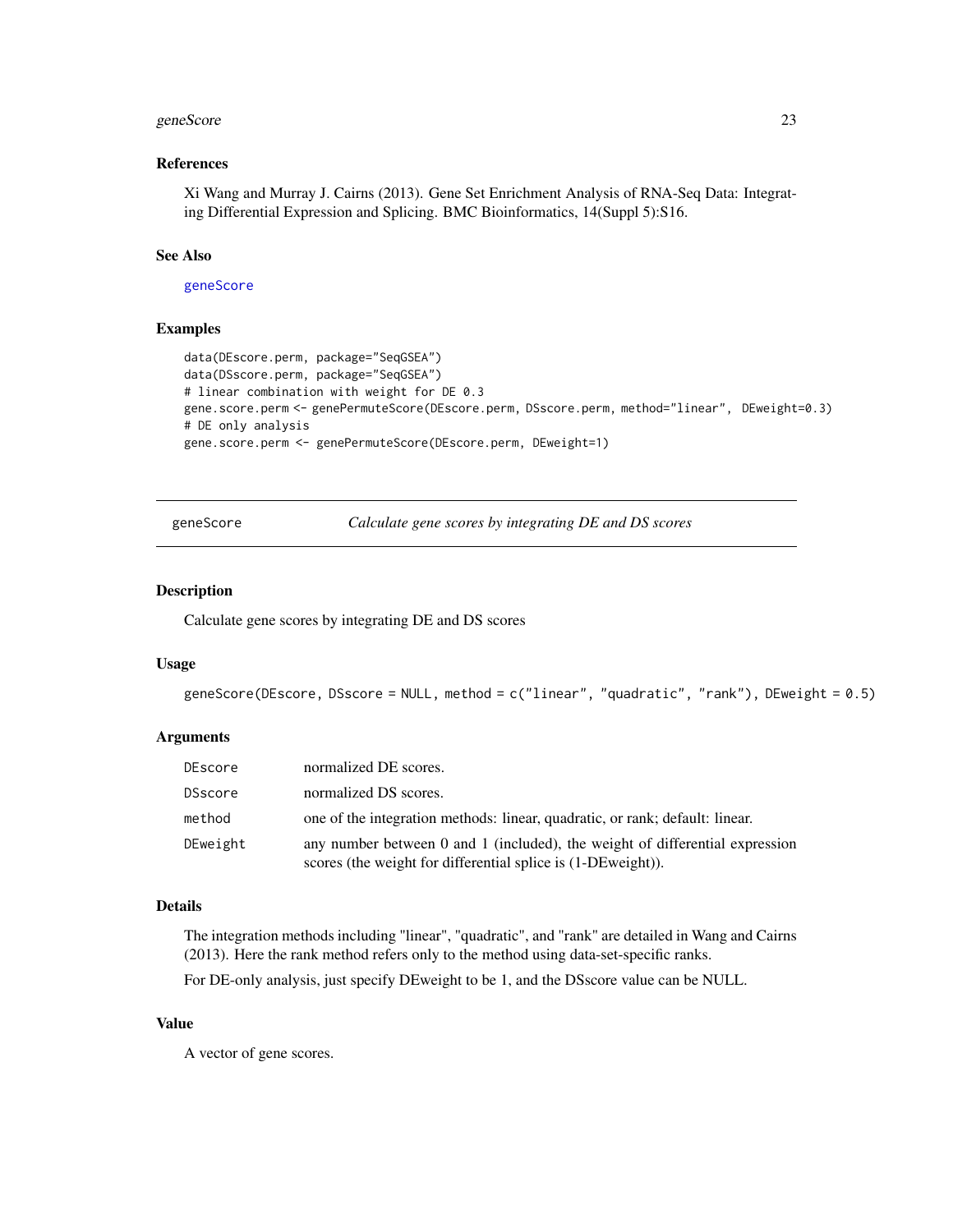#### <span id="page-23-0"></span>Author(s)

Xi Wang, xi.wang@newcastle.edu.au

### References

Xi Wang and Murray J. Cairns (2013). Gene Set Enrichment Analysis of RNA-Seq Data: Integrating Differential Expression and Splicing. BMC Bioinformatics, 14(Suppl 5):S16.

#### See Also

[genePermuteScore](#page-21-1)

#### Examples

```
data(DEscore, package="SeqGSEA")
data(DSscore, package="SeqGSEA")
# linear combination with weight for DE 0.3
gene.score <- geneScore(DEscore, DSscore, method="linear", DEweight = 0.3)
# DE only analysis
gene.score <- geneScore(DEscore, DEweight = 1)
```
<span id="page-23-1"></span>

| geneSetDescs | Get the descriptions of gene sets in a SeqGeneSet object |  |
|--------------|----------------------------------------------------------|--|
|              |                                                          |  |

### Description

Get the descriptions of gene sets in a SeqGeneSet object

### Usage

```
geneSetDescs(GS)
```
### Arguments

GS a SeqGeneSet object.

#### Details

Gene sets with size less than GSSizeMin or more than GSSizeMax are not included.

### Value

A vector of descriptions of each gene set in the SeqGeneSet object.

### Author(s)

Xi Wang, xi.wang@newcastle.edu.au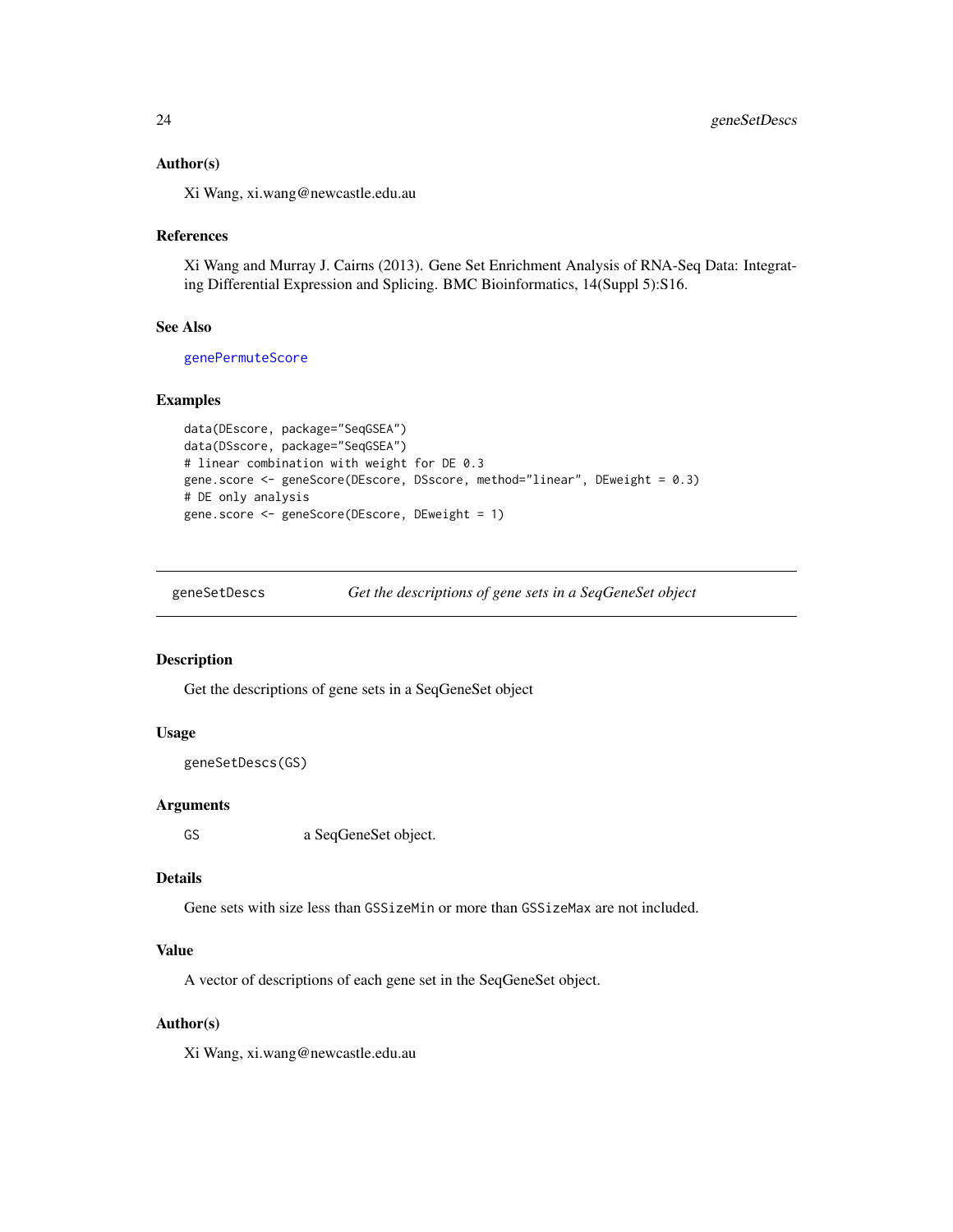### <span id="page-24-0"></span>geneSetNames 25

### See Also

[geneSetNames](#page-24-1), [geneSetSize](#page-25-1), [SeqGeneSet-class](#page-48-1), [loadGenesets](#page-33-1)

### Examples

```
data(GS_example, package="SeqGSEA")
geneSetDescs(GS_example)
```
<span id="page-24-1"></span>geneSetNames *Get the names of gene set in a SeqGeneSet object*

### Description

Get the names of gene set in a SeqGeneSet object

#### Usage

```
geneSetNames(GS)
```
### Arguments

GS a SeqGeneSet object.

### Details

Gene sets with size less than GSSizeMin or more than GSSizeMax are not included.

### Value

A vector of gene set names in this SeqGeneSet object.

### Author(s)

Xi Wang, xi.wang@newcastle.edu.au

### See Also

[geneSetDescs](#page-23-1), [geneSetSize](#page-25-1), [SeqGeneSet-class](#page-48-1), [loadGenesets](#page-33-1)

```
data(GS_example, package="SeqGSEA")
geneSetNames(GS_example)
```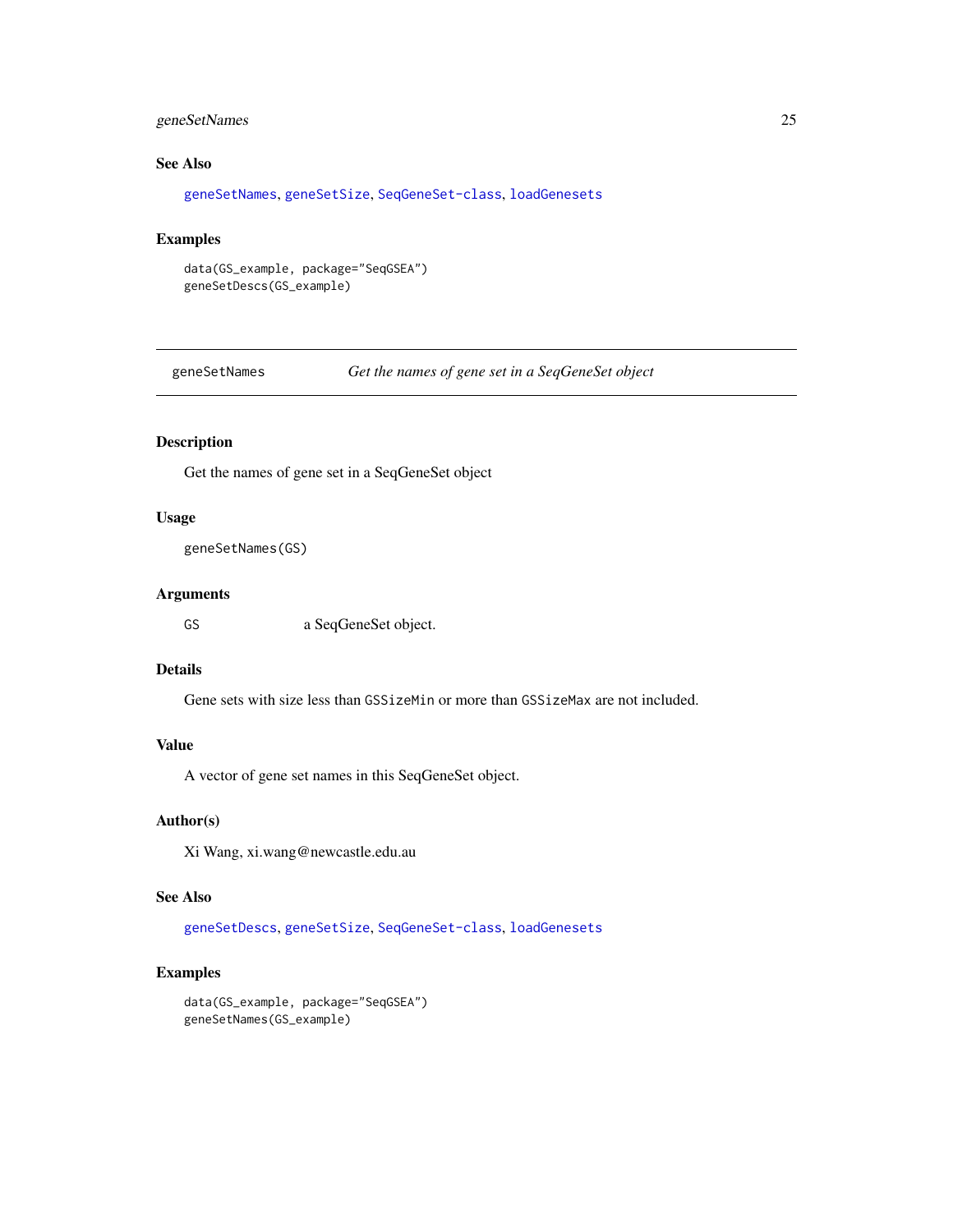<span id="page-25-1"></span><span id="page-25-0"></span>

Get the numbers of genes in each gene set in a SeqGeneSet object

### Usage

geneSetSize(GS)

#### Arguments

GS a SeqGeneSet object.

### Details

Gene sets with size less than GSSizeMin or more than GSSizeMax are not included.

### Value

A vector of integers indicating the number of genes in each gene set in this SeqGeneSet object.

### Author(s)

Xi Wang, xi.wang@newcastle.edu.au

#### See Also

[geneSetNames](#page-24-1), [geneSetDescs](#page-23-1), [SeqGeneSet-class](#page-48-1), [loadGenesets](#page-33-1)

```
data(GS_example, package="SeqGSEA")
geneSetSize(GS_example)
```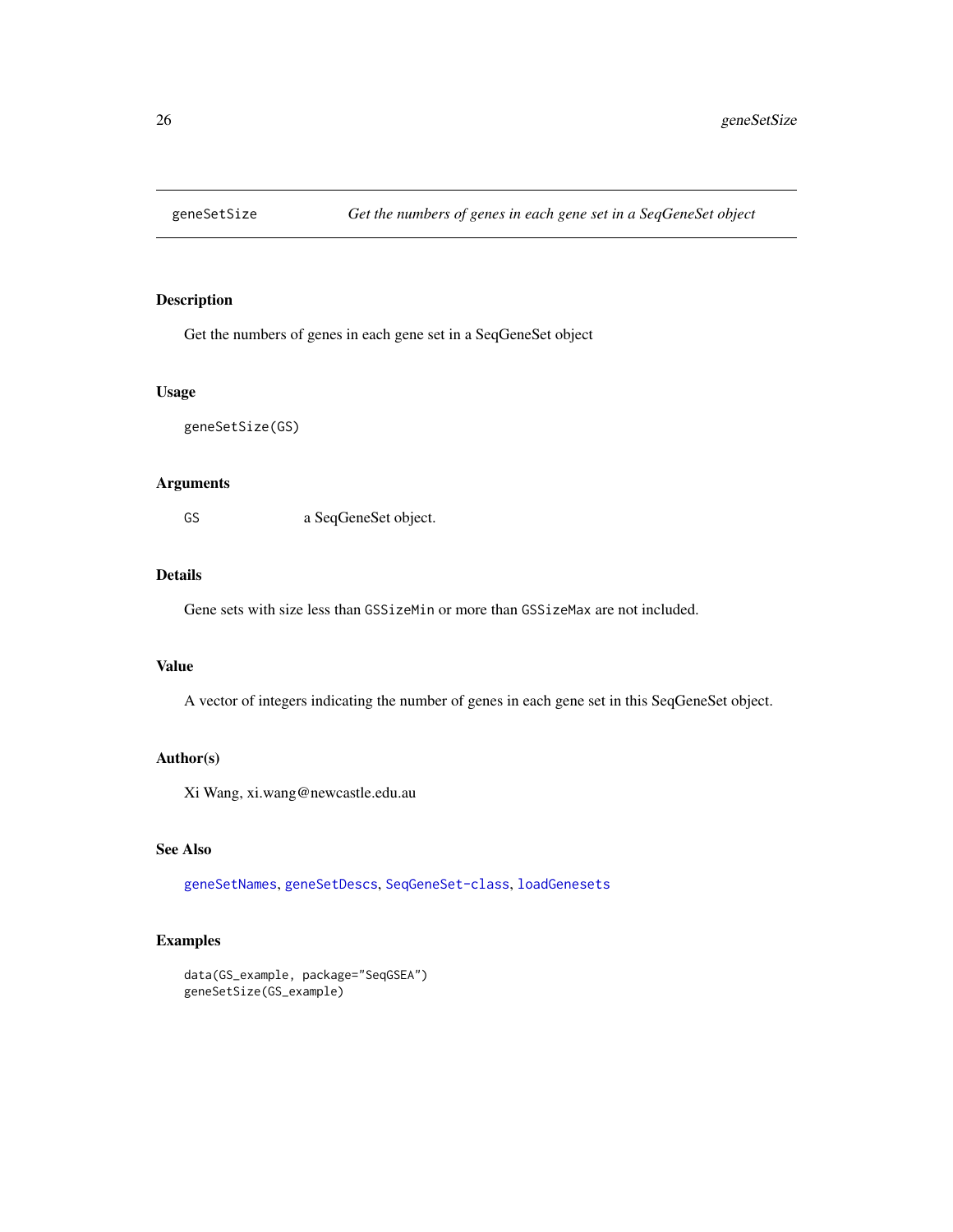<span id="page-26-1"></span><span id="page-26-0"></span>This function is to determine each gene's testability. A gene is testable if at least one of its exons are testable.

#### Usage

```
geneTestability(RCS)
```
### Arguments

RCS a ReadCountSet object after exon testability checked, usually the output of [exonTestability](#page-19-2).

### Details

This result can applied to filter out genes not expressed.

### Value

A logical vector indicating which genes are testable, i.e., having at least one exon testable.

#### Note

Please run [exonTestability](#page-19-2) before run this function.

### Author(s)

Xi Wang, xi.wang@newcastle.edu.au

### See Also

[exonTestability](#page-19-2), [subsetByGenes](#page-51-1)

```
data(RCS_example, package="SeqGSEA")
RCS_example <- exonTestability(RCS_example, cutoff=5)
geneTestable <- geneTestability(RCS_example)
head(geneTestable)
```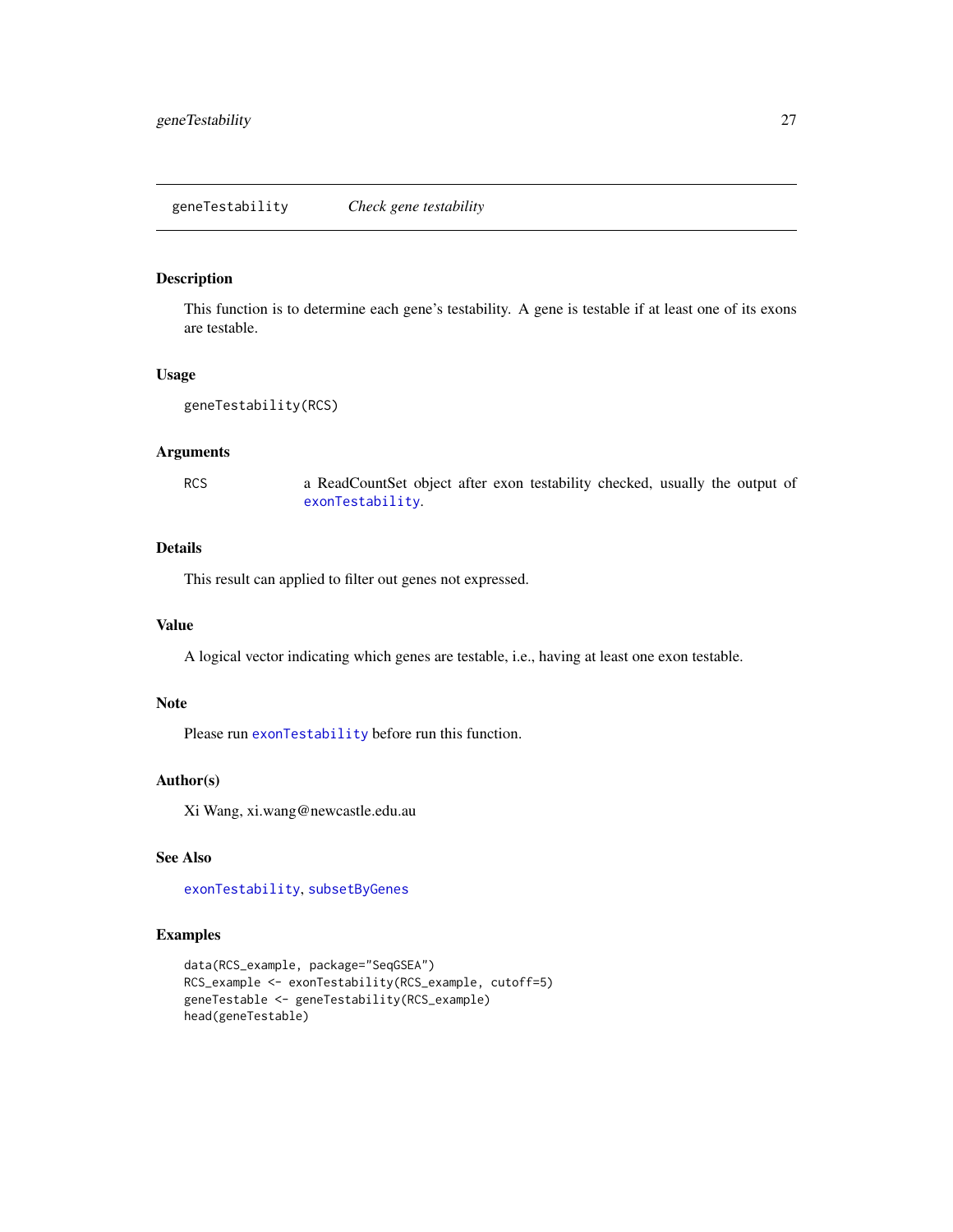<span id="page-27-1"></span><span id="page-27-0"></span>

Generate permutation matrix from ReadCountSet objects or from label vectors.

### Usage

genpermuteMat(obj, times = 1000, seed = NULL)

### Arguments

| obi   | a ReadCountSet object or a label vector. This function needs the original sample<br>label information to generate permutation matrix.                                                                              |
|-------|--------------------------------------------------------------------------------------------------------------------------------------------------------------------------------------------------------------------|
| times | an integer indication the times of permutation.                                                                                                                                                                    |
| seed  | an integer or NULL, to produce the random seed (an integer vector) for generat-<br>ing random permutation matrix: the same seed generates the same permutation<br>matrix, which is introduced for reproducibility. |

### Value

A sample label shuffled matrix, rows corresponding to samples and columns for each permutation.

### Author(s)

Xi Wang, xi.wang@newcastle.edu.au

### See Also

[DSpermute4GSEA](#page-12-1), [DENBStatPermut4GSEA](#page-9-1)

```
data(RCS_example, package="SeqGSEA")
permuteMat <- genpermuteMat(RCS_example, times=10, seed=0)
RCS_example <- exonTestability(RCS_example)
RCS_example <- DSpermute4GSEA(RCS_example, permuteMat)
```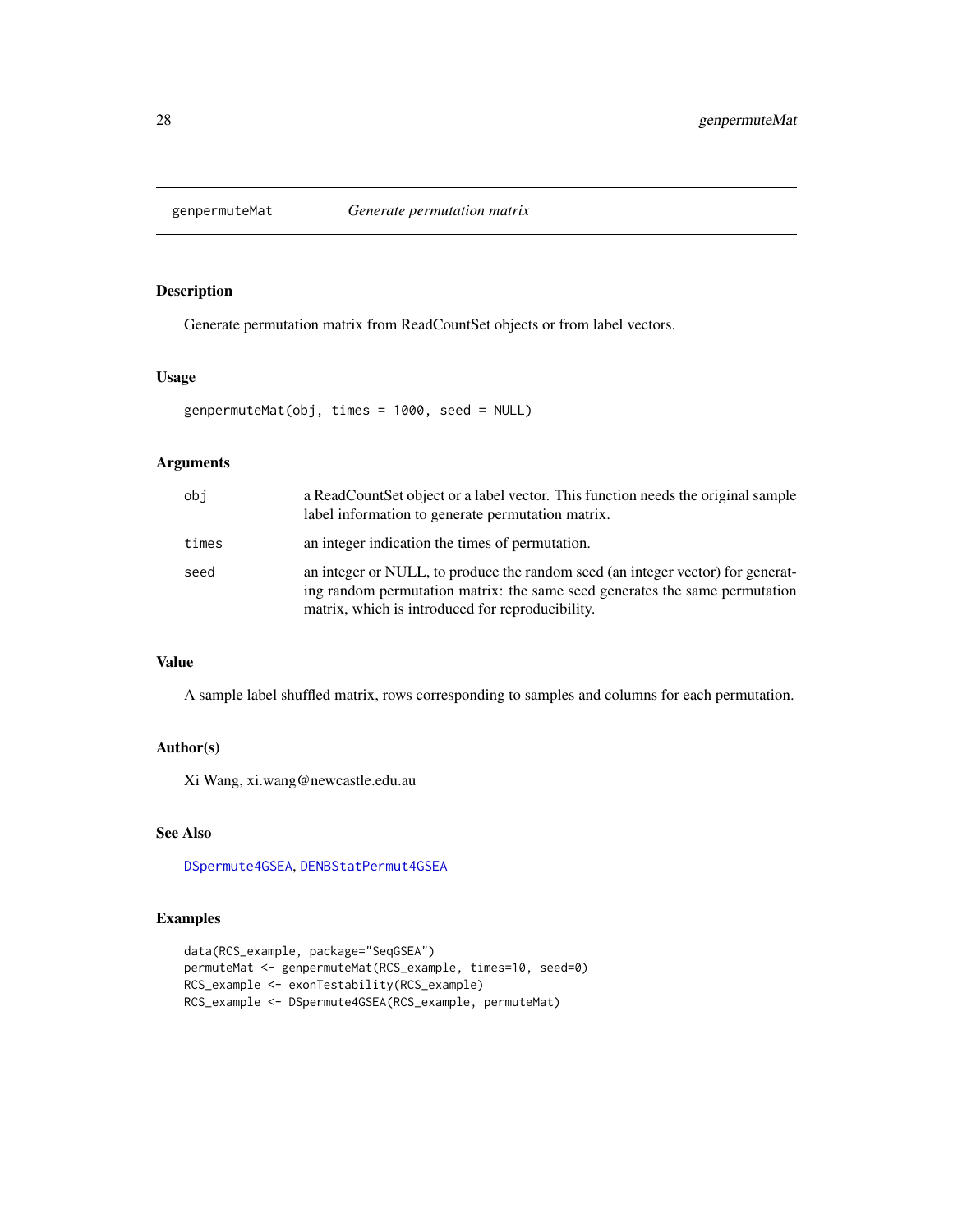<span id="page-28-1"></span><span id="page-28-0"></span>

Calculate read counts of genes from a ReadCountSet object

### Usage

getGeneCount(RCS)

#### Arguments

RCS a ReadCountSet object

### Details

This function can be used to get gene read counts from exon read counts.

### Value

a matrix of gene read counts for each gene (row) and each sample (col).

### Author(s)

Xi Wang, xi.wang@newcastle.edu.au

### See Also

[loadExonCountData](#page-32-1), [runDESeq](#page-44-1)

```
data(RCS_example, package="SeqGSEA")
geneCounts <- getGeneCount(RCS_example)
```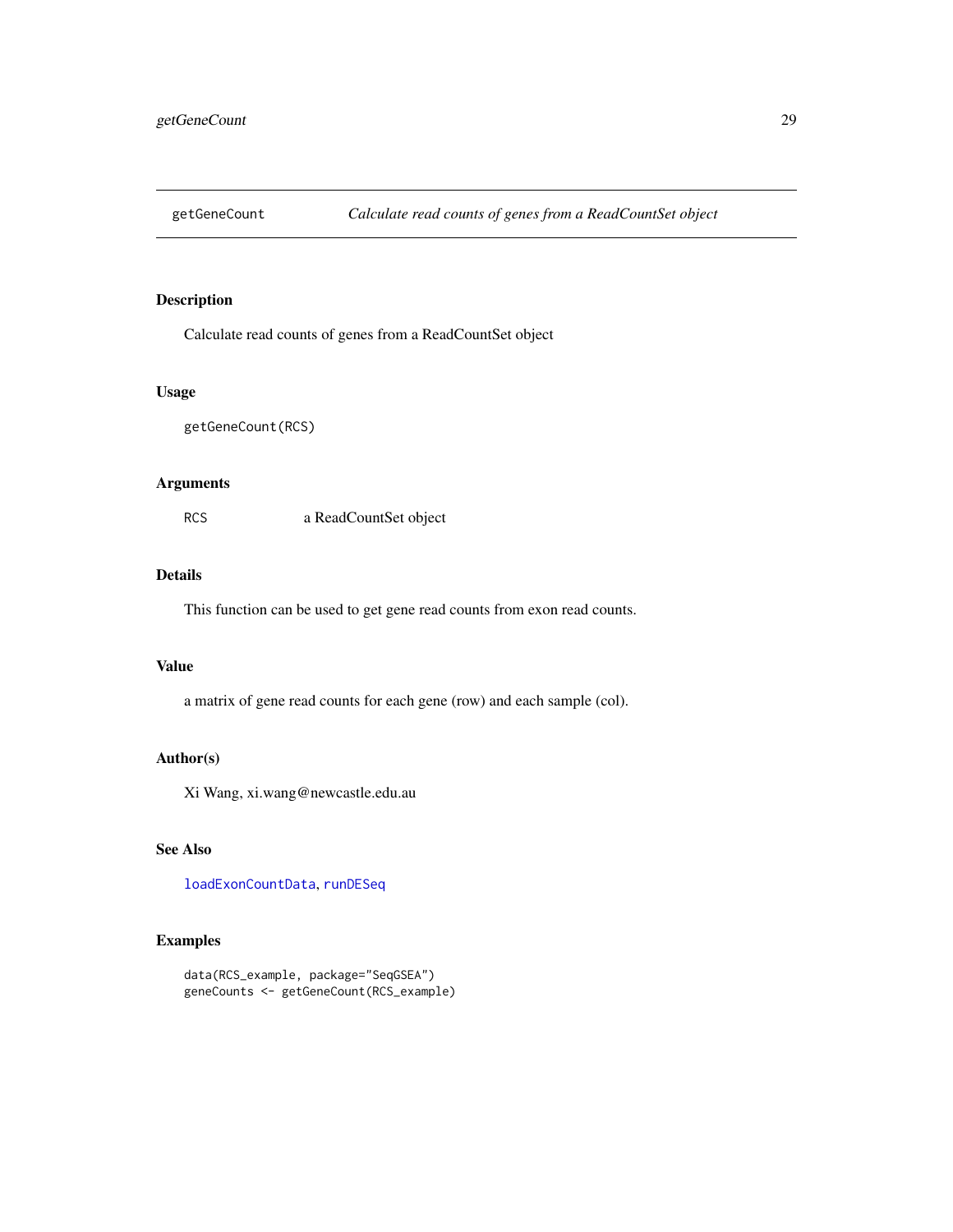<span id="page-29-1"></span><span id="page-29-0"></span>GSEAresultTable *Form a table for GSEA results*

### Description

Form a table for GSEA results.

### Usage

```
GSEAresultTable(gene.set, GSDesc = FALSE)
```
### Arguments

| gene.set | a SeqGeneSet object after running GSEnrichAnalyze.                         |
|----------|----------------------------------------------------------------------------|
| GSDesc   | logical indicating whether to output gene set descriptions. default: FALSE |

### Value

A data frame containing columns of GSName, GSSize, ES, ES.pos, pval, FDR, and FWER.

### Author(s)

Xi Wang, xi.wang@newcastle.edu.au

#### See Also

[GSEnrichAnalyze](#page-30-1), [topGeneSets](#page-55-1)

```
data(DEscore, package="SeqGSEA")
data(DSscore, package="SeqGSEA")
gene.score <- geneScore(DEscore, DSscore, method="linear", DEweight = 0.3)
data(DEscore.perm, package="SeqGSEA")
data(DSscore.perm, package="SeqGSEA")
gene.score.perm <- genePermuteScore(DEscore.perm, DSscore.perm, method="linear", DEweight=0.3)
data(GS_example, package="SeqGSEA")
GS_example <- GSEnrichAnalyze(GS_example, gene.score, gene.score.perm)
head(GSEAresultTable(GS_example))
```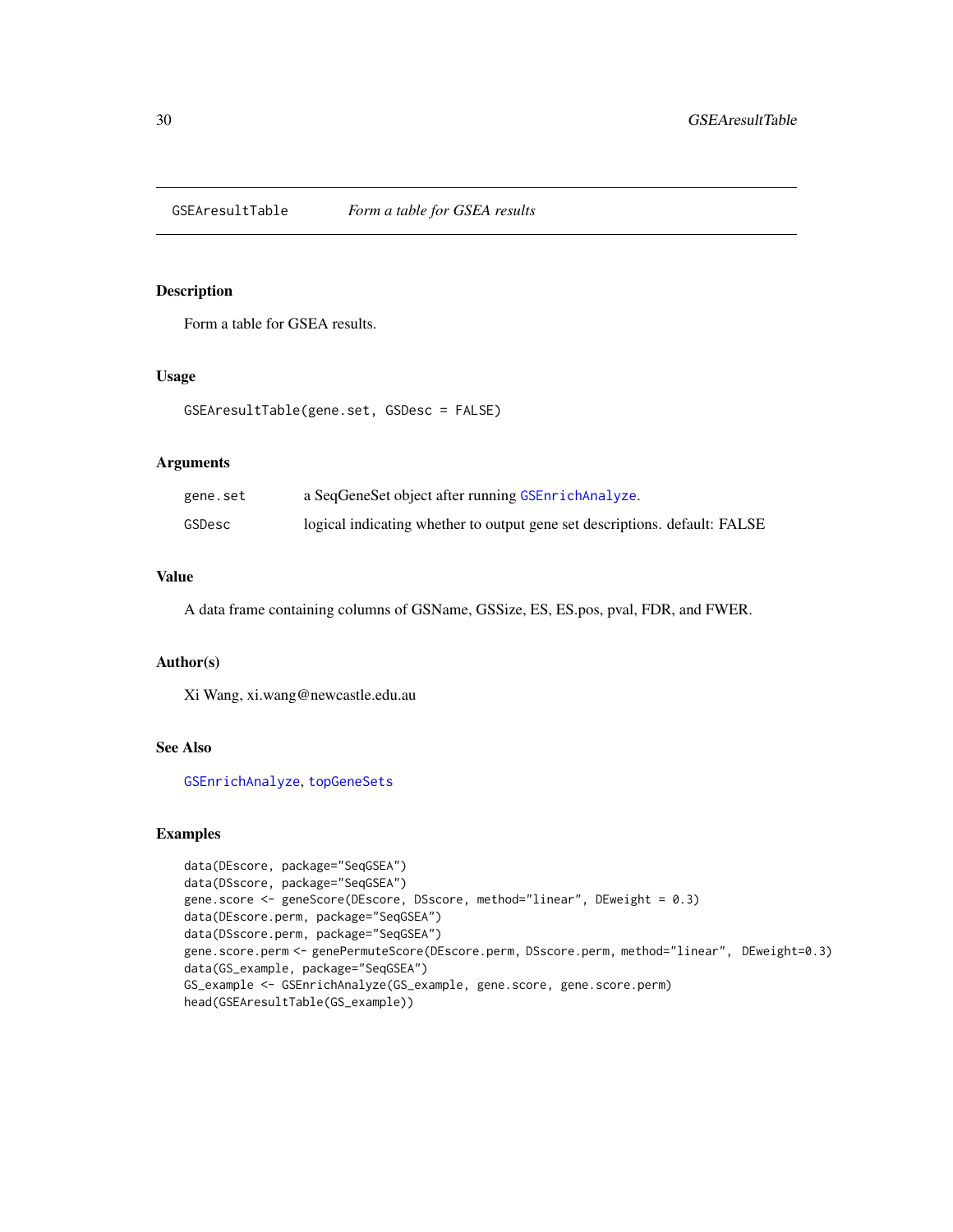<span id="page-30-1"></span><span id="page-30-0"></span>GSEnrichAnalyze *Main function of gene set enrichment analysis*

### Description

The main function of gene set enrichment analysis

#### Usage

```
GSEnrichAnalyze(gene.set, gene.score, gene.score.perm, weighted.type = 1)
```
#### Arguments

| gene.set        | a SeqGeneSet object.                                                                                      |
|-----------------|-----------------------------------------------------------------------------------------------------------|
| gene.score      | a vector of integrated gene scores in the same order as genes listed in the genelist<br>slot of gene.set. |
| gene.score.perm |                                                                                                           |
|                 | a matrix of integrated gene scores on permutation data sets; row: genes; col:<br>permutation.             |
| weighted.type   | weight type for gene scores; default: 1.                                                                  |

### Value

A SeqGeneSet object with many slots updated, such as GSEA.ES and GSEA.pval.

#### Author(s)

Xi Wang, xi.wang@newcastle.edu.au

### References

Xi Wang and Murray J. Cairns (2013). Gene Set Enrichment Analysis of RNA-Seq Data: Integrating Differential Expression and Splicing. BMC Bioinformatics, 14(Suppl 5):S16.

#### See Also

[normES](#page-36-1), [signifES](#page-50-2)

```
data(DEscore, package="SeqGSEA")
data(DSscore, package="SeqGSEA")
gene.score <- geneScore(DEscore, DSscore, method="linear", DEweight = 0.3)
data(DEscore.perm, package="SeqGSEA")
data(DSscore.perm, package="SeqGSEA")
gene.score.perm <- genePermuteScore(DEscore.perm, DSscore.perm, method="linear", DEweight=0.3)
data(GS_example, package="SeqGSEA")
GS_example <- GSEnrichAnalyze(GS_example, gene.score, gene.score.perm)
topGeneSets(GS_example, 5)
```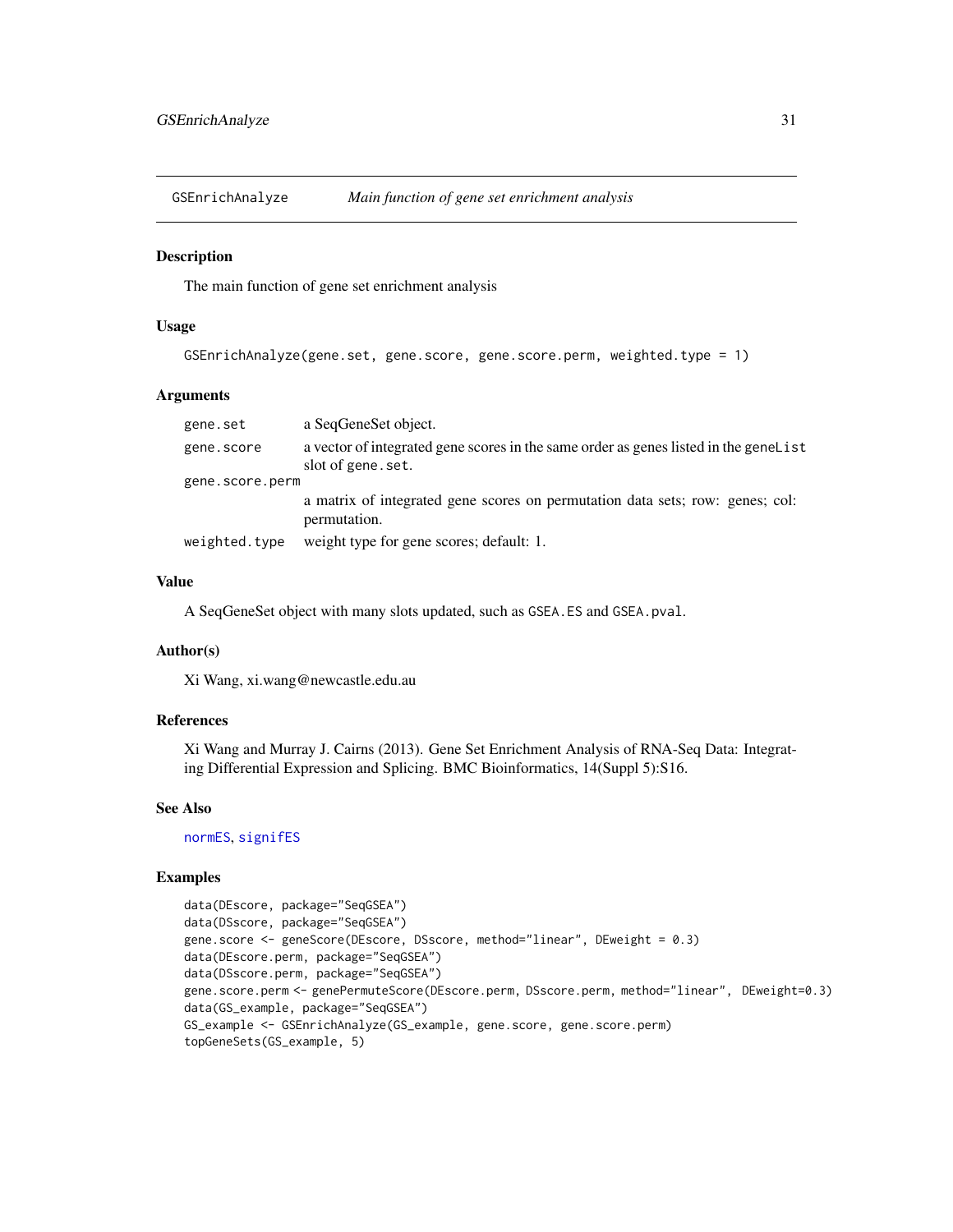<span id="page-31-0"></span>An exemplified SeqGeneSet object to demonstrate functions in the SeqGSEA package. This object was generated with collection #6 (C6) gene sets of the Molecular Signatures Database (MSigDB) v3.1.

### Usage

data("GS\_example")

### References

Subramanian, A., Tamayo, P., Mootha, V. K., Mukherjee, S., Ebert, B. L., Gillette, M. A., Paulovich, A., Pomeroy, S. L., Golub, T. R., Lander, E. S., and Mesirov, J. P. (2005). Gene set enrichment analysis: a knowledge-based approach for interpreting genome-wide expression profiles. Proc Natl Acad Sci USA, 102(43): 15545-50.

<span id="page-31-1"></span>label *Get the labels of samples in a ReadCountSet object*

#### Description

Get the labels of samples in a ReadCountSet object

#### Usage

label(RCS)

### Arguments

RCS a ReadCountSet object

### Author(s)

Xi Wang, xi.wang@newcastle.edu.au

### See Also

[newReadCountSet](#page-35-1)

### Examples

data(RCS\_example, package="SeqGSEA") label(RCS\_example)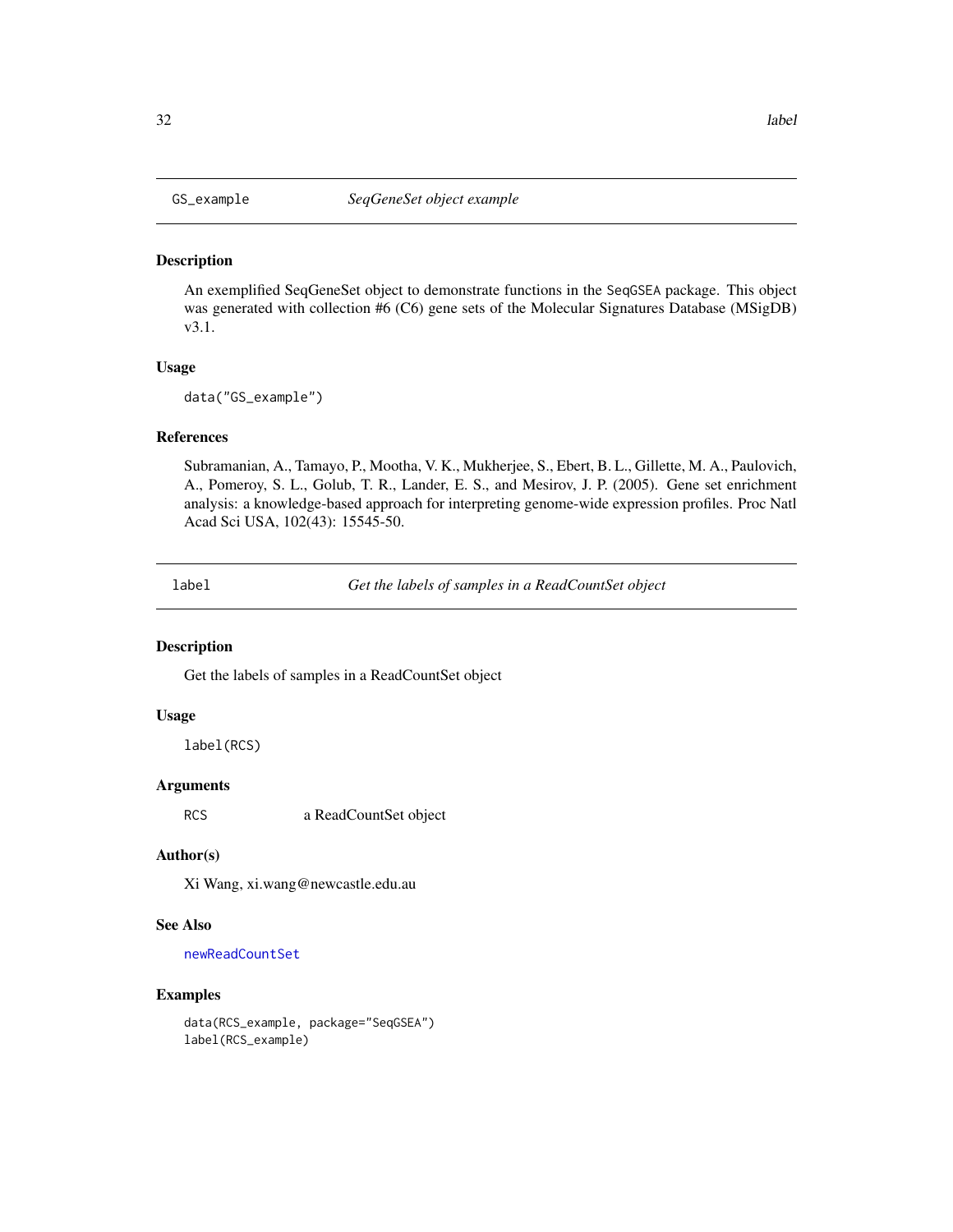<span id="page-32-1"></span><span id="page-32-0"></span>This function is used to load (sub-)exon count data. Exon count data can be got by the Python script count\_in\_exons.py.

### Usage

loadExonCountData(case.files, control.files)

#### Arguments

| case.files | a character vector containing the exon count file names for case samples                   |
|------------|--------------------------------------------------------------------------------------------|
|            | control. files a character vector containing the exon count file names for control samples |

#### Details

You may need the Python script count\_in\_exons.py (released with this package) to generate your exon count files from read mapping results (say BAM files). The detailed usage can be obtained by simply typing python \path\to\count\_in\_exons.py. Users can also use other scripts or software for exon read counting.

The format of the exon count file is:

```
GeneName1:001[tab]Count11
GeneName1:002[tab]Count12
...
GeneName1:00N[tab]Count1N
GeneName2:001[tab]Count21
...
```
#### Value

This function returns a ReadCountSet object.

### Author(s)

Xi Wang, xi.wang@newcastle.edu.au

#### See Also

[newReadCountSet](#page-35-1), [ReadCountSet-class](#page-43-1)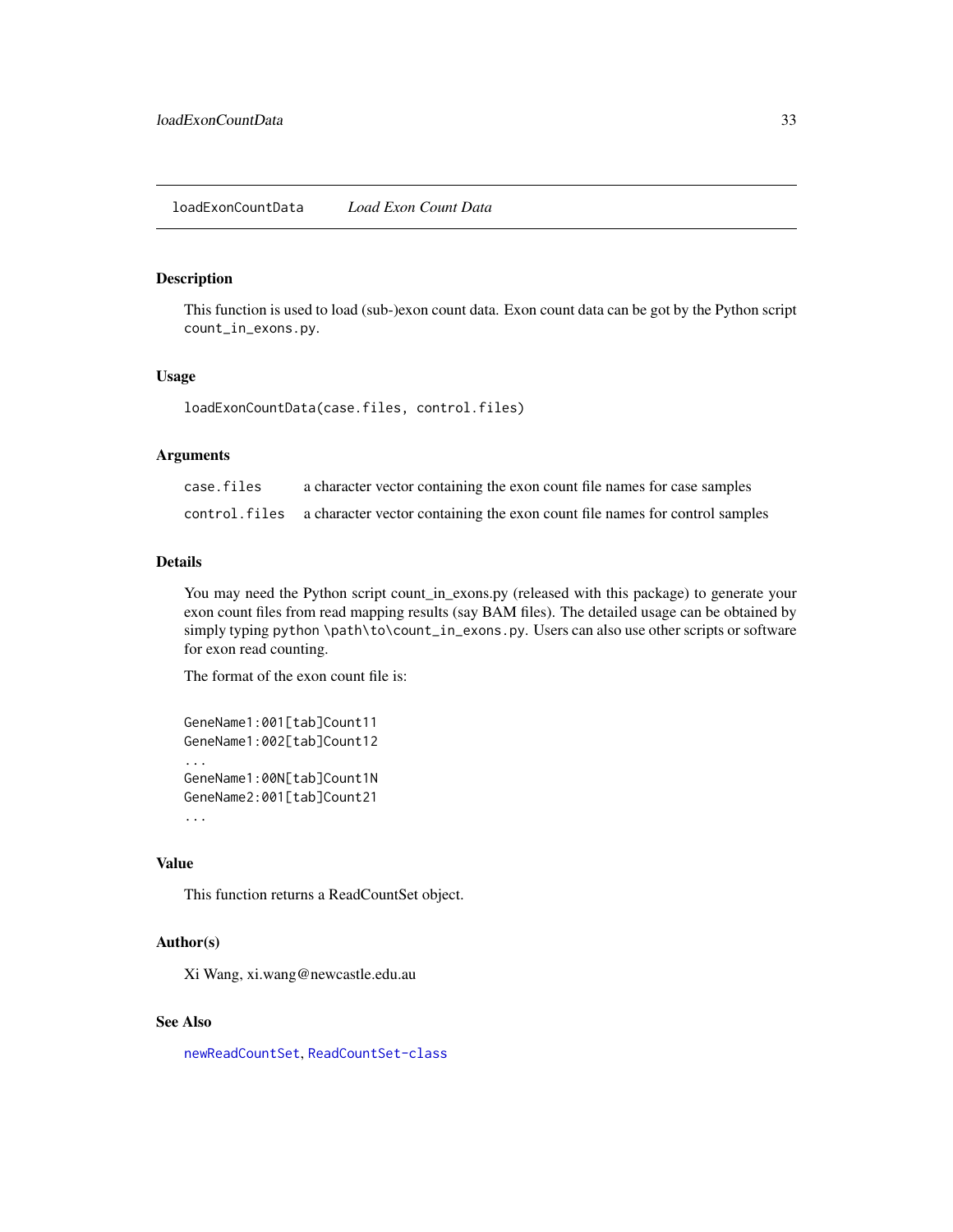### Examples

```
library(SeqGSEA)
dat.dir = system.file("extdata", package="SeqGSEA", mustWork=TRUE)
case.pattern <- "^SC"
ctrl.pattern <- "^SN"
case.files <- dir(dat.dir, pattern=case.pattern, full.names = TRUE)
control.files <- dir(dat.dir, pattern=ctrl.pattern, full.names = TRUE)
## Not run:
RCS <- loadExonCountData(case.files, control.files)
RCS
## End(Not run)
```
<span id="page-33-1"></span>loadGenesets *Load gene sets from files*

### Description

This function is to load annotation of gene sets from files. The files are in the format of Molecular Signatures Database (MSigDB), and those files can be downloaded at [http://www.broadinstitute](http://www.broadinstitute.org/gsea/msigdb/index.jsp). [org/gsea/msigdb/index.jsp](http://www.broadinstitute.org/gsea/msigdb/index.jsp).

#### Usage

```
loadGenesets(geneset.file, geneIDs, geneID.type = c("gene.symbol", "ensembl"),
             genesetsize.min = 5, genesetsize.max = 1000, singleCell = FALSE)
```
### Arguments

| geneset.file    | the file containing the gene set annotation.                                    |
|-----------------|---------------------------------------------------------------------------------|
| geneIDs         | gene IDs that have expression values in the studied data set.                   |
| geneID.type     | indicating the type of gene IDs, gene symbol or emsembl gene IDs.               |
| genesetsize.min |                                                                                 |
|                 | the minimum number of genes in a gene set that will be treated in the analysis. |
| genesetsize.max |                                                                                 |
|                 | the maximum number of genes in a gene set that will be treated in the analysis. |
| singleCell      | logical, whether to creat a SeqGeneSet object for scGSEA.                       |

### Details

TBA

### Value

A SeqGeneSet object.

<span id="page-33-0"></span>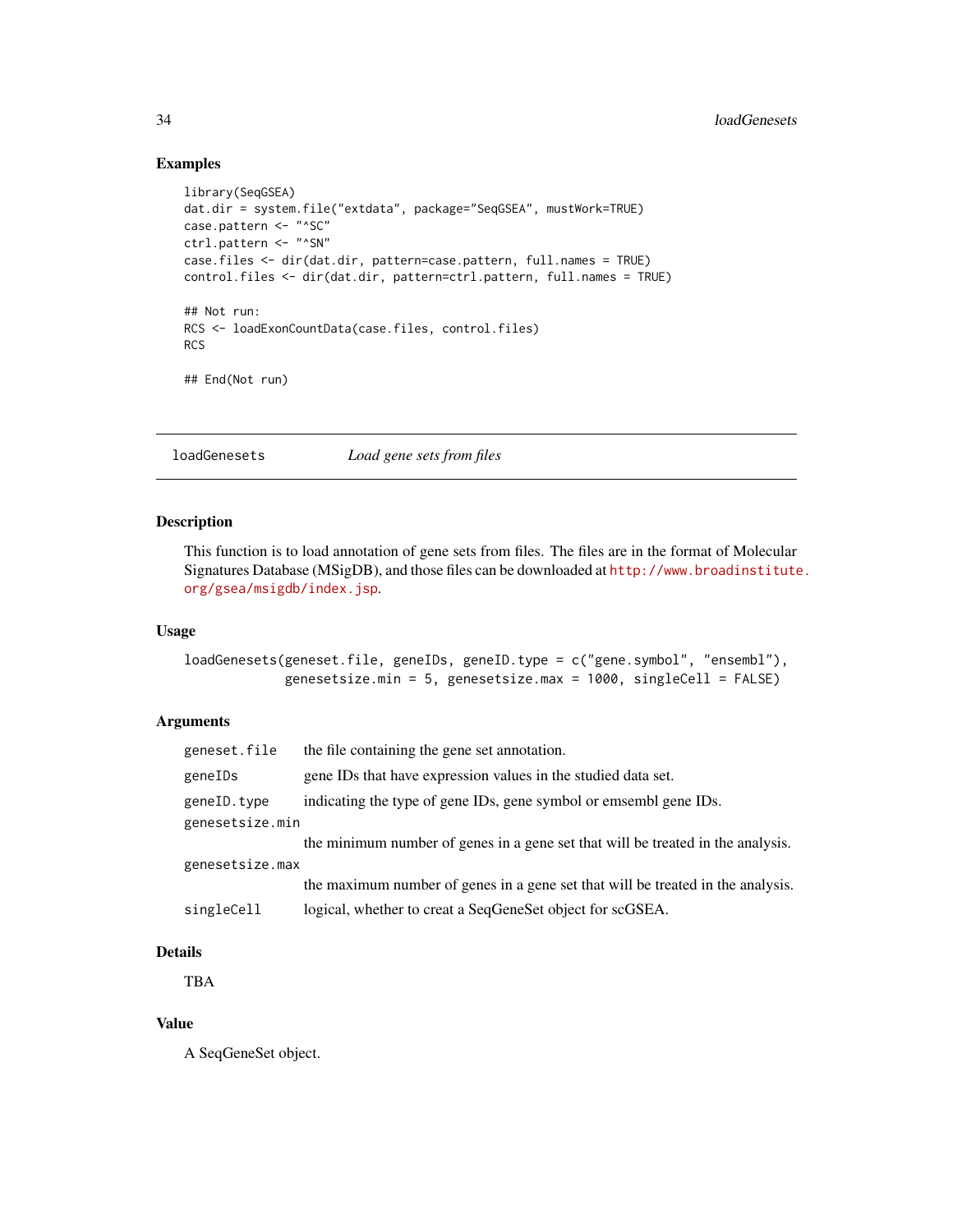### <span id="page-34-0"></span>newGeneSets 35

### Author(s)

Xi Wang, xi.wang@newcastle.edu.au

### See Also

[newGeneSets](#page-34-1), [SeqGeneSet-class](#page-48-1)

### Examples

```
## Not run:
data(RCS_example, package="SeqGSEA")
geneIDs <- geneID(RCS_example)
geneID.type <- "ensembl"
geneset.file <- system.file("extdata", "gs_symb.txt", package="SeqGSEA", mustWork=TRUE)
GS <- loadGenesets(geneset.file, geneIDs, geneID.type = geneID.type)
GS
```
## End(Not run)

<span id="page-34-1"></span>newGeneSets *Initialize a new SeqGeneSet object*

#### Description

This is an internal function to generate a new SeqGeneSet object.

### Usage

newGeneSets(GS, GSNames, GSDescs, geneList, scGSEA = FALSE, name = NA\_character\_, sourceFile = NA\_character\_, GSSizeMin = 5, GSSizeMax = 1000)

#### Arguments

| GS.        | a list, each element is an integer vector, indicating the indexes of genes in each<br>gene set. See <i>Details</i> below. |
|------------|---------------------------------------------------------------------------------------------------------------------------|
| GSNames    | a character string vector, each is the name of each gene set.                                                             |
| GSDescs    | a character string vector, each is the description of each gene set.                                                      |
| geneList   | a character string vector of gene IDs. See <i>Details</i> below.                                                          |
| scGSEA     | logical, if this object used for scGSEA.                                                                                  |
| name       | the name of this category of gene sets.                                                                                   |
| sourceFile | the source file name of this category of gene sets.                                                                       |
| GSSizeMin  | the minimum number of genes in a gene set to be analyzed. Default: 5                                                      |
| GSSizeMax  | the maximum number of genes in a gene set to be analyzed. Default: 1000                                                   |
|            |                                                                                                                           |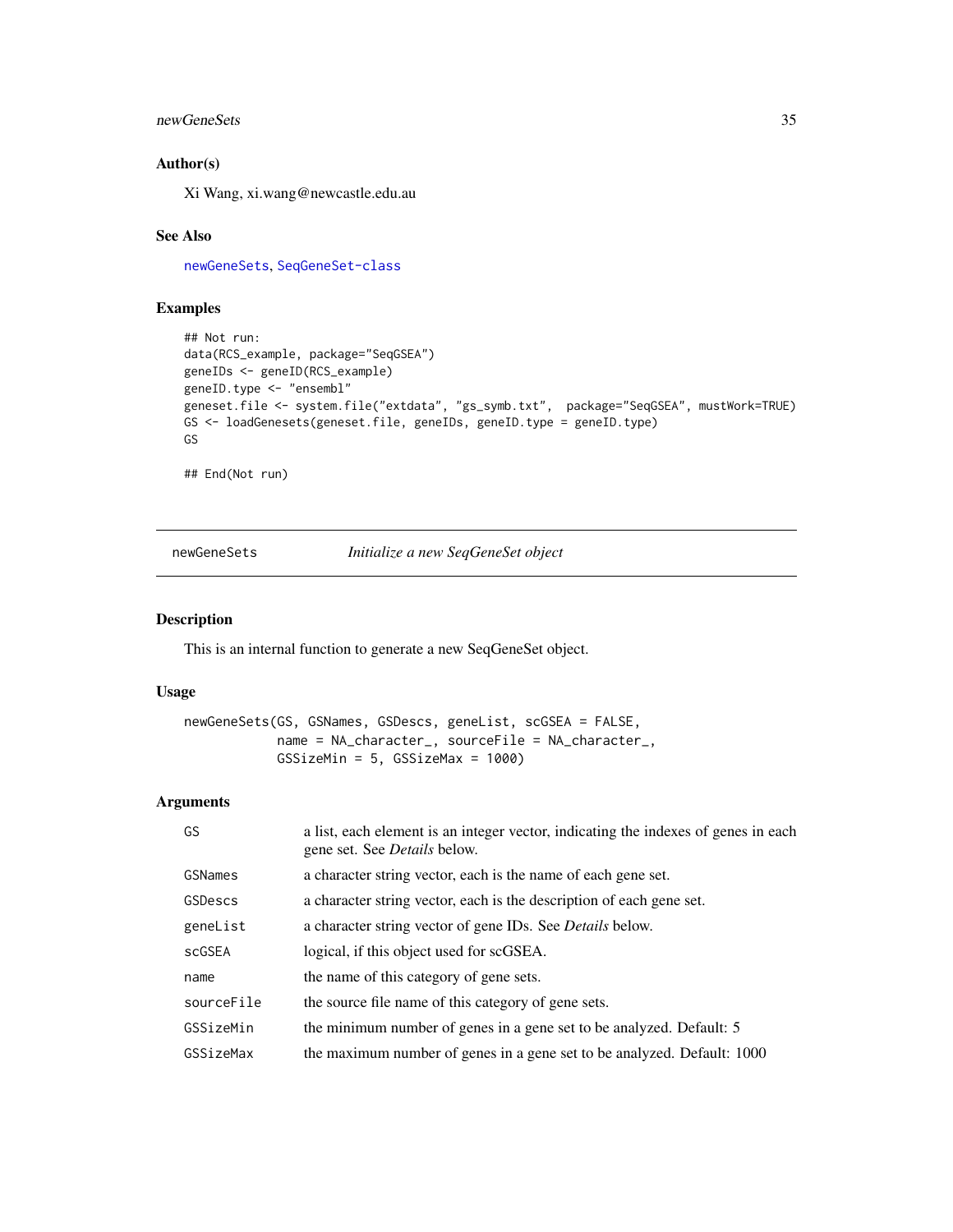### Details

TBA

### Value

A SeqGeneSet object.

### Author(s)

Xi Wang, xi.wang@newcastle.edu.au

### See Also

[loadGenesets](#page-33-1), [SeqGeneSet-class](#page-48-1)

### Examples

```
##
gs <- newGeneSets(GS=list(1:10, 6:15, 11:20),
                  geneList=paste("Gene", 1:22, sep=""),
                  GSNames=c("gs1","gs2","gs3"),
                  GSDescs=c("test1","test2","test3"),
                  name="gs examples")
gs
## End
```
<span id="page-35-1"></span>

### Description

This is a internal function to generate a new ReadCountSet object.

### Usage

```
newReadCountSet(readCounts, exonIDs, geneIDs)
```
#### Arguments

| readCounts | a data frame, read counts for each exon of each samples. Must have colnames,<br>which indicate the label of samples. |
|------------|----------------------------------------------------------------------------------------------------------------------|
| exonIDs    | a character vector indicating exon IDs.                                                                              |
| geneIDs    | a character vector indicating gene IDs.                                                                              |

### Value

A object of the ReadCountSet class.

<span id="page-35-0"></span>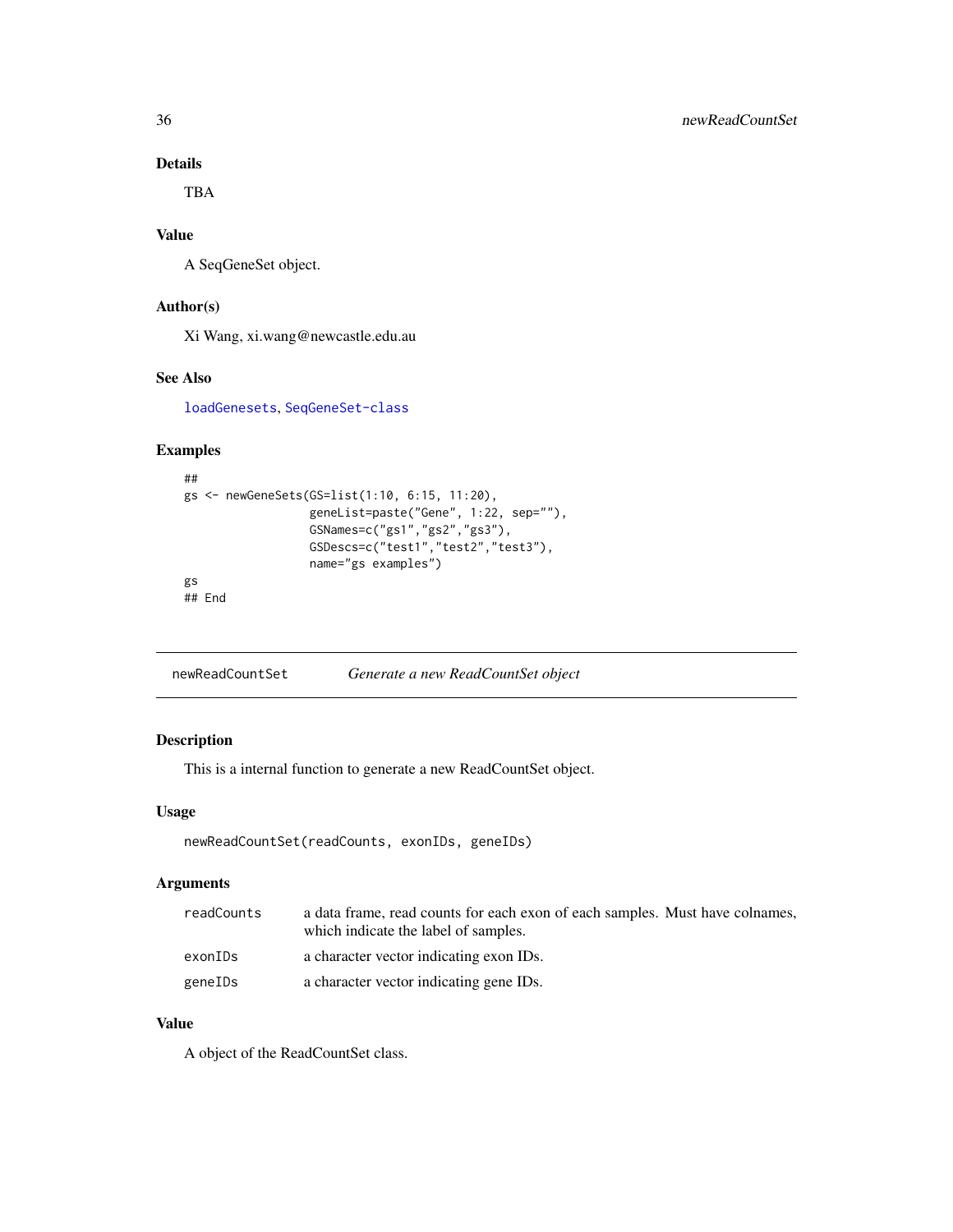#### <span id="page-36-0"></span>normES 37

### Author(s)

Xi Wang, xi.wang@newcastle.edu.au

#### See Also

[loadExonCountData](#page-32-1), [ReadCountSet-class](#page-43-1)

#### Examples

```
rcounts <- cbind(t(sapply(1:10, function(x) {rnbinom(5, size=10, prob=runif(1))} ) ),
                 t(sapply(1:10, function(x) {rnbinom(5, size=10, prob=runif(1))}) ) )colnames(rcounts) <- c(paste("S", 1:5, sep=""), paste("C", 1:5, sep=""))
geneIDs <- c(rep("G1", 4), rep("G2", 6))
exonIDs <- c(paste("E", 1:4, sep=""), paste("E", 1:6, sep=""))
##
RCS <- newReadCountSet(rcounts, exonIDs, geneIDs)
RCS
## End
```
<span id="page-36-1"></span>normES *Normalize enrichment scores*

#### Description

This is an internal function to normalize enrichment scores. For advanced users only.

#### Usage

```
normES(gene.set)
```
#### Arguments

gene.set a SeqGeneSet object after running [calES](#page-4-1) and [calES.perm](#page-5-1).

#### Value

A SeqGeneSet object with ES scores normalized.

#### Author(s)

Xi Wang, xi.wang@newcastle.edu.au

### See Also

[GSEnrichAnalyze](#page-30-1), [signifES](#page-50-2)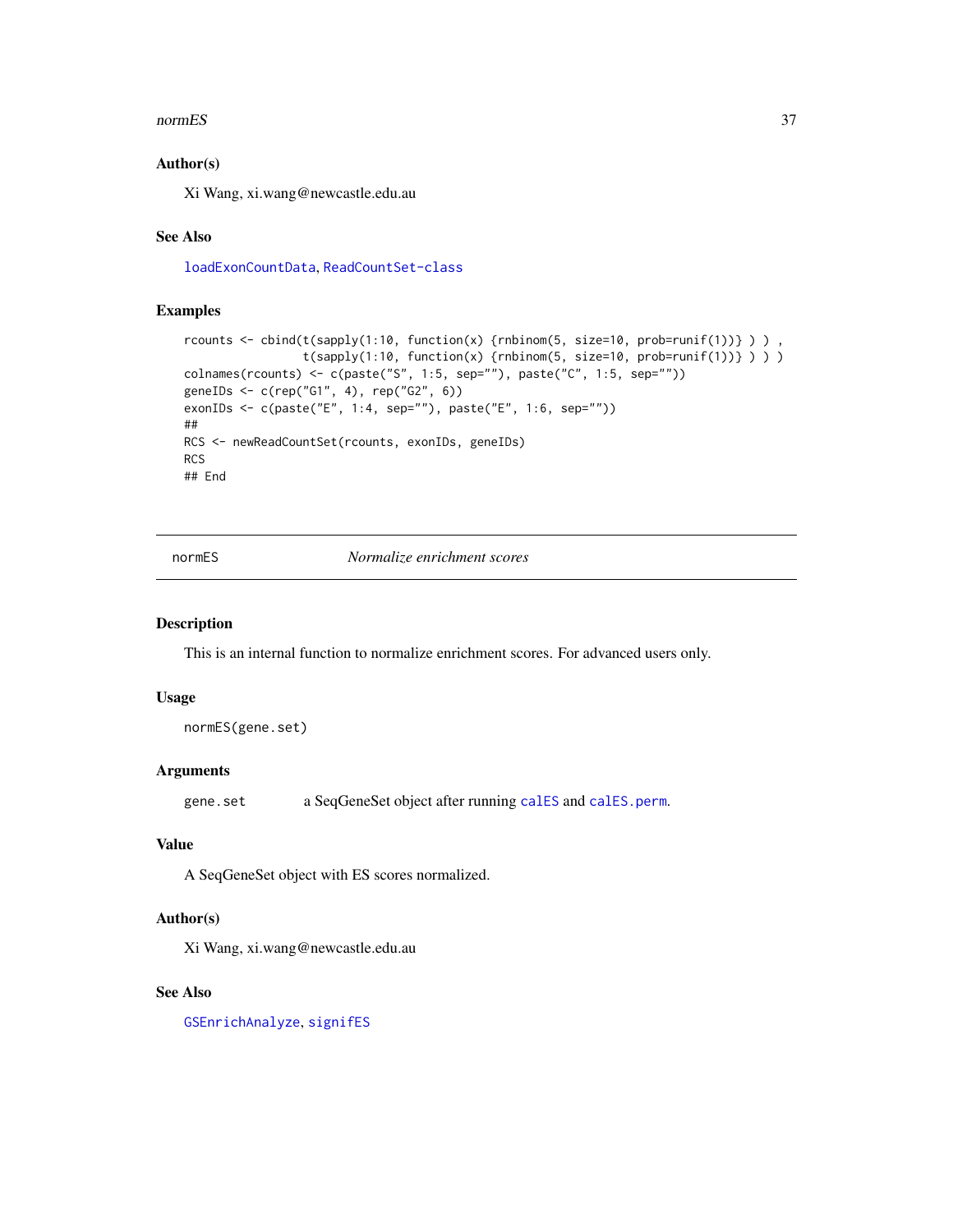<span id="page-37-1"></span><span id="page-37-0"></span>

Get normalization factors from permutation scores for normalization DE or DS scores

#### Usage

```
normFactor(permStat)
```
### Arguments

permStat a matrix of NB-statistics from permutation data sets, with row corresponding to genes and columns to permutations.

### Value

A vector of normalization factors, each for one gene.

#### Author(s)

Xi Wang, xi.wang@newcastle.edu.au

### References

Xi Wang and Murray J. Cairns (2013). Gene Set Enrichment Analysis of RNA-Seq Data: Integrating Differential Expression and Splicing. BMC Bioinformatics, 14(Suppl 5):S16.

#### See Also

[scoreNormalization](#page-47-1)

```
data(RCS_example, package="SeqGSEA")
permuteMat <- genpermuteMat(RCS_example, times=10)
RCS_example <- exonTestability(RCS_example)
RCS_example <- estiExonNBstat(RCS_example)
RCS_example <- estiGeneNBstat(RCS_example)
RCS_example <- DSpermute4GSEA(RCS_example, permuteMat)
## (not run)
DSscore.normFac <- normFactor(RCS_example@permute_NBstat_gene)
DSscore <- scoreNormalization(RCS_example@featureData_gene$NBstat, DSscore.normFac)
DSscore.perm <- scoreNormalization(RCS_example@permute_NBstat_gene, DSscore.normFac)
## End (not run)
```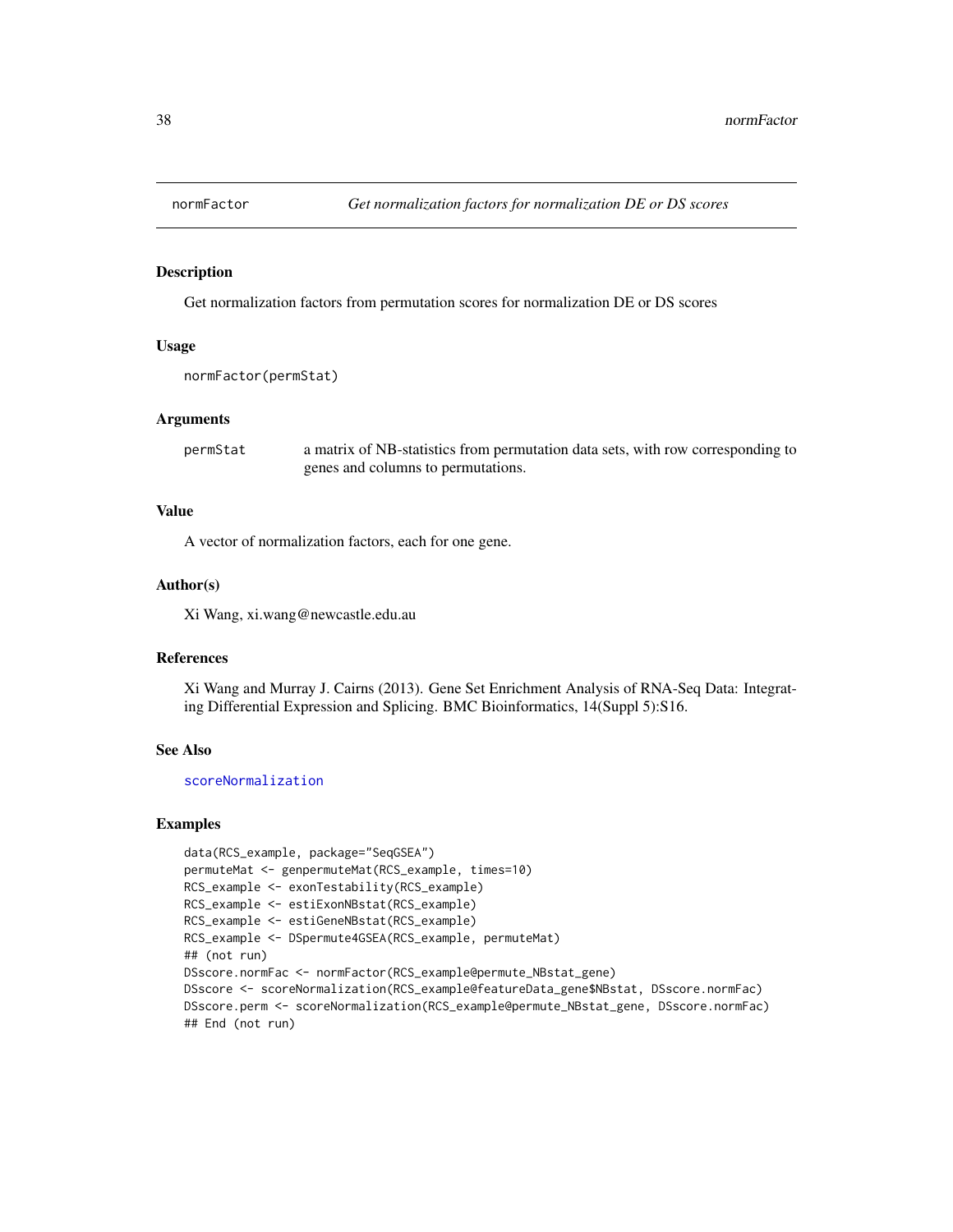<span id="page-38-1"></span><span id="page-38-0"></span>This function is to plot the distribution of enrichment scores, with comparison with permutation enrichment scores.

### Usage

```
plotES(gene.set, pdf = NULL)
```
### Arguments

| gene.set | a SeqGeneSet object after running GSEnrichAnalyze.                              |
|----------|---------------------------------------------------------------------------------|
| pdf      | whether to save the plot to PDF file; if yes, provide the name of the PDF file. |

### Author(s)

Xi Wang, xi.wang@newcastle.edu.au

### See Also

[GSEnrichAnalyze](#page-30-1), [plotSigGeneSet](#page-40-1)

### Examples

```
data(DEscore, package="SeqGSEA")
data(DSscore, package="SeqGSEA")
gene.score <- geneScore(DEscore, DSscore, method="linear", DEweight = 0.3)
data(DEscore.perm, package="SeqGSEA")
data(DSscore.perm, package="SeqGSEA")
gene.score.perm <- genePermuteScore(DEscore.perm, DSscore.perm, method="linear", DEweight=0.3)
data(GS_example, package="SeqGSEA")
GS_example <- GSEnrichAnalyze(GS_example, gene.score, gene.score.perm)
plotES(GS_example)
```
<span id="page-38-2"></span>plotGeneScore *Plot gene (DE/DS) scores*

#### Description

This function is to plot gene scores, as well as DE scores and DS scores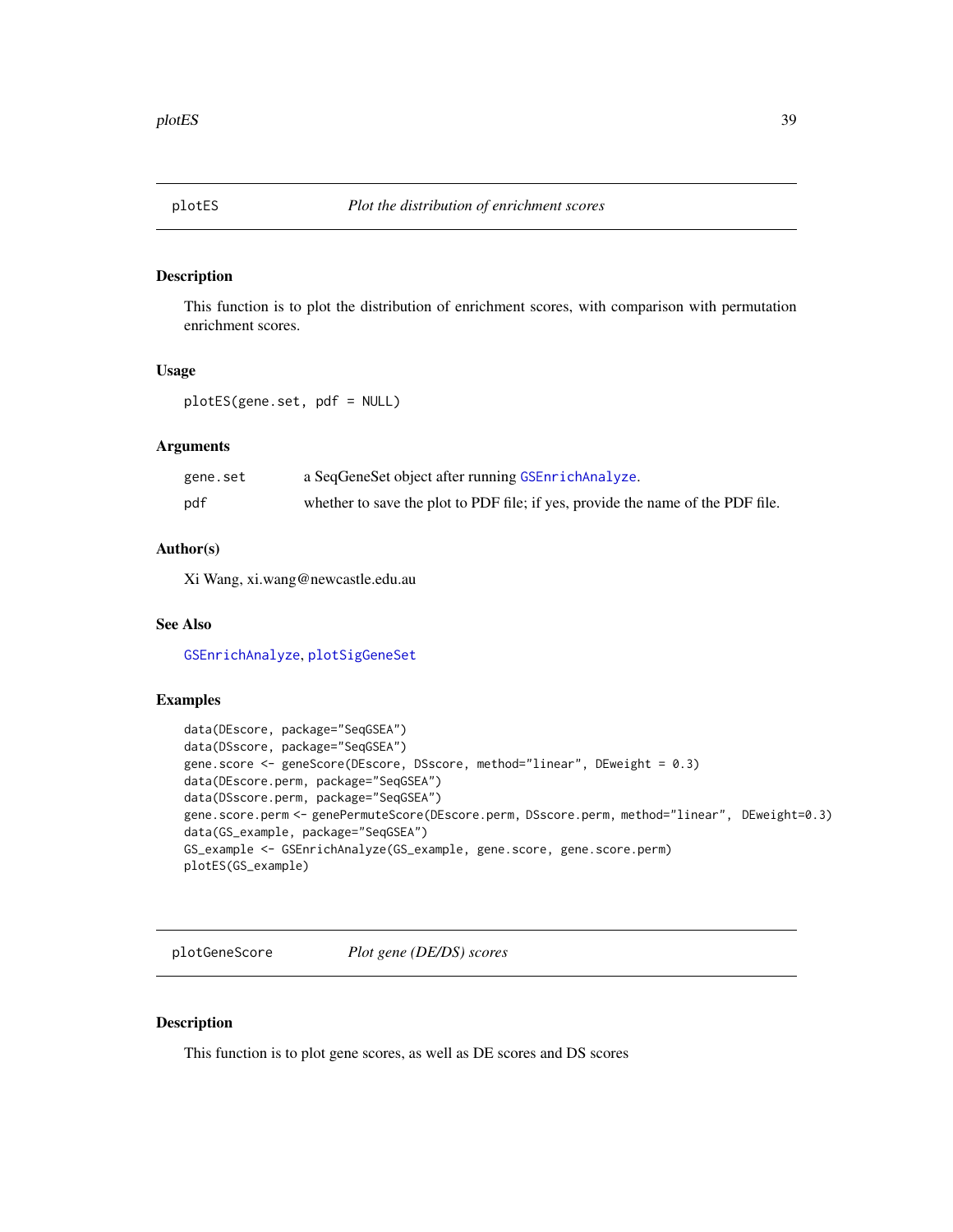#### <span id="page-39-0"></span>Usage

```
plotGeneScore(score, perm.score = NULL, pdf = NULL,
              main = c("Overall", "Expression", "Splicing"))
```
### Arguments

| score      | the gene/DE/DS score vector.                                                                |
|------------|---------------------------------------------------------------------------------------------|
| perm.score | a matrix of the corresponding gene/DE/DS scores on the permutation data sets.               |
| pdf        | if a PDF file name provided, plot will be save to that file.                                |
| main       | the key words representing the type of scores that will be shown in the plot main<br>title. |

#### Details

The plot shows the ranked scores from the largest to the smallest. Lines also show the maximum and average scores, values shown on the top left.

### Author(s)

Xi Wang, xi.wang@newcastle.edu.au

### Examples

```
data(DEscore, package="SeqGSEA")
plotGeneScore(DEscore, main="Expression")
data(DSscore, package="SeqGSEA")
gene.score <- geneScore(DEscore, DSscore, method="linear", DEweight = 0.3)
plotGeneScore(gene.score)
```
<span id="page-39-1"></span>plotSig *Plot showing SeqGeneSet's p-values/FDRs vs. NESs*

### Description

The function is to generate a plot of p-values (FDRs) versus normalized enrichment scores (NES). It also shows the distribution of p-values (FDRs) in this gene set category.

### Usage

plotSig(gene.set, pdf = NULL)

#### Arguments

| gene.set | a SeqGeneSet object after running GSEnrichAnalyze.                              |
|----------|---------------------------------------------------------------------------------|
| pdf      | whether to save the plot to PDF file; if yes, provide the name of the PDF file. |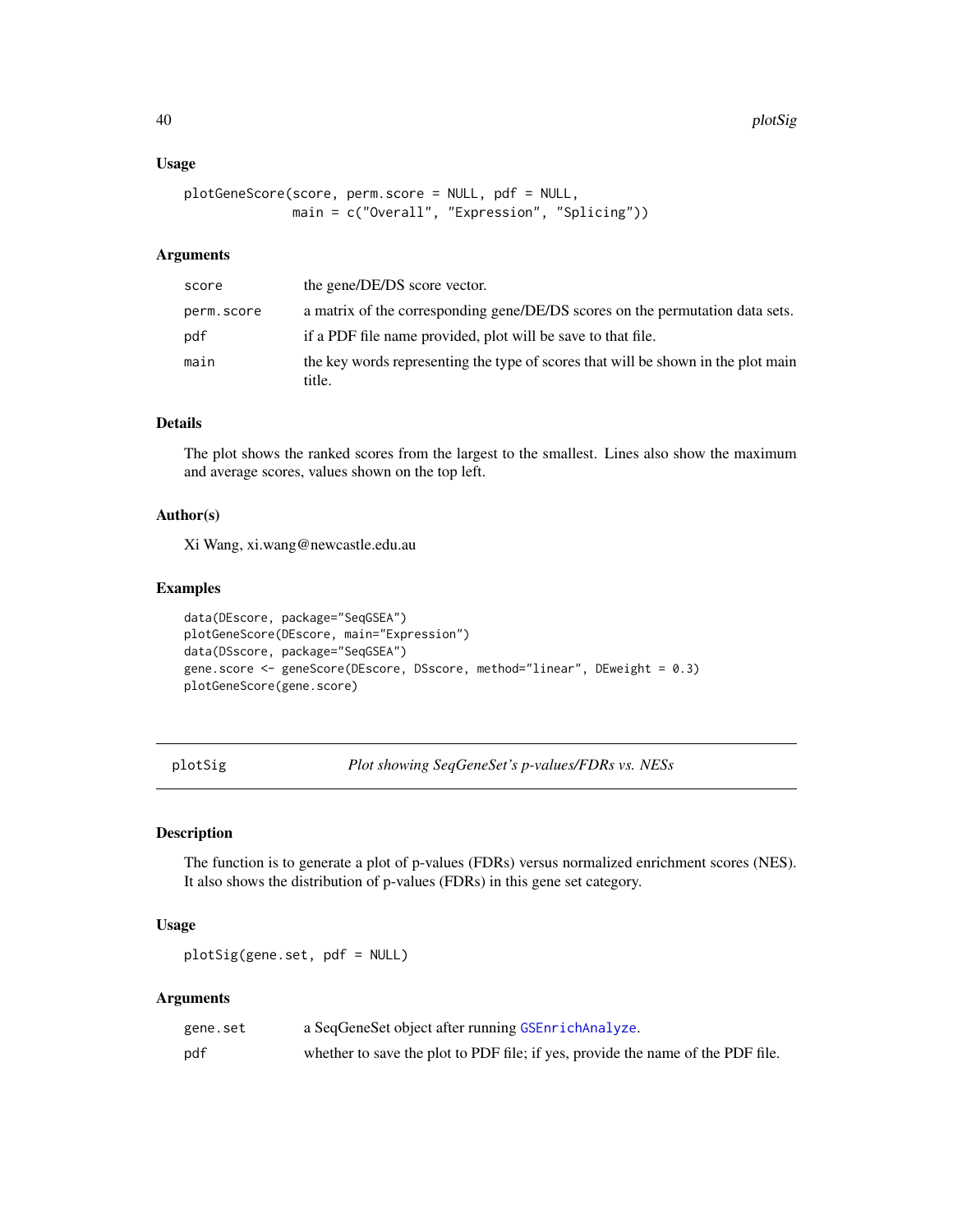### <span id="page-40-0"></span>plotSigGeneSet 41

#### Author(s)

Xi Wang, xi.wang@newcastle.edu.au

#### See Also

[GSEnrichAnalyze](#page-30-1), [plotSigGeneSet](#page-40-1)

#### Examples

```
data(DEscore, package="SeqGSEA")
data(DSscore, package="SeqGSEA")
gene.score <- geneScore(DEscore, DSscore, method="linear", DEweight = 0.3)
data(DEscore.perm, package="SeqGSEA")
data(DSscore.perm, package="SeqGSEA")
gene.score.perm <- genePermuteScore(DEscore.perm, DSscore.perm, method="linear", DEweight=0.3)
data(GS_example, package="SeqGSEA")
GS_example <- GSEnrichAnalyze(GS_example, gene.score, gene.score.perm)
plotSig(GS_example)
```
<span id="page-40-1"></span>plotSigGeneSet *Plot gene set details*

#### Description

This function is to generate a two-panel plot showing detailed information of the gene set specified. One panel is showing the running enrichment scores and the position where the ES appear. The other panel shows the significance level of the ES, comparing with permutation ESs.

#### Usage

plotSigGeneSet(gene.set, i, gene.score, pdf = NULL)

#### **Arguments**

| gene.set   | a SeqGeneSet object after running GSEnrichAnalyze.                                                                            |  |
|------------|-------------------------------------------------------------------------------------------------------------------------------|--|
| i          | the i-th gene set in the SeqGeneSet object. topGeneSets is useful to find the<br>most significantly overrepresented gene set. |  |
| gene.score | the gene score vector containing gene scores for each gene.                                                                   |  |
| pdf        | whether to save the plot to PDF file; if yes, provide the name of the PDF file.                                               |  |

#### Details

See [writeSigGeneSet](#page-57-1), which writes the detailed gene set information to a file or to the screen.

#### Author(s)

Xi Wang, xi.wang@newcastle.edu.au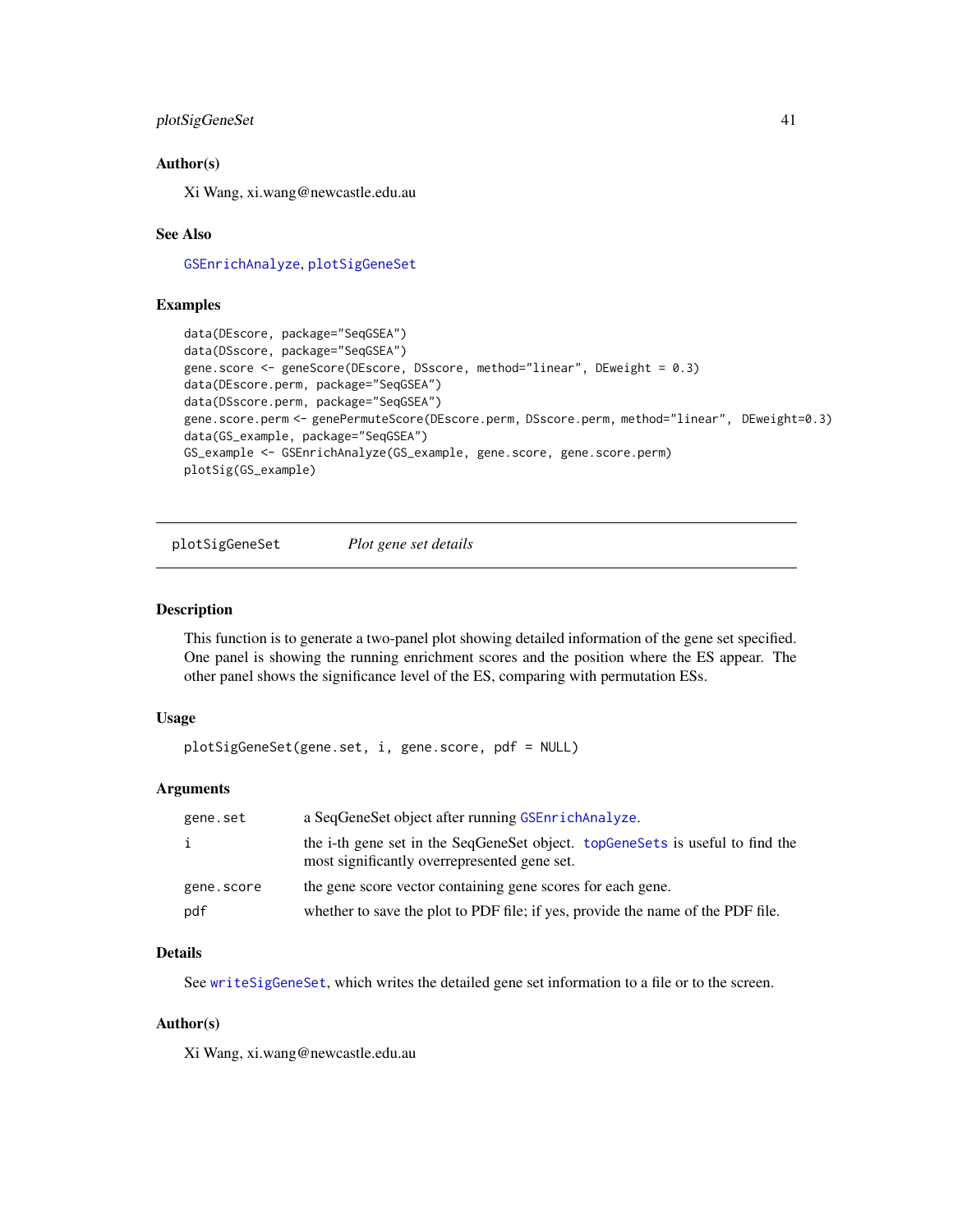### See Also

```
GSEnrichAnalyze, topGeneSets, plotSig, plotES, writeSigGeneSet
```
#### Examples

```
data(DEscore, package="SeqGSEA")
data(DSscore, package="SeqGSEA")
gene.score <- geneScore(DEscore, DSscore, method="linear", DEweight = 0.3)
data(DEscore.perm, package="SeqGSEA")
data(DSscore.perm, package="SeqGSEA")
gene.score.perm <- genePermuteScore(DEscore.perm, DSscore.perm, method="linear", DEweight=0.3)
data(GS_example, package="SeqGSEA")
GS_example <- GSEnrichAnalyze(GS_example, gene.score, gene.score.perm)
topGeneSets(GS_example, n=5)
plotSigGeneSet(GS_example, 9, gene.score) # 9th gene set is the most significant one.
```
<span id="page-41-1"></span>rankCombine *Integration of differential expression and differential splice scores with a rank-based strategy*

#### Description

Integration of differential expression and differential splice scores with a rank-based strategy, which simultaneously integrates observed scores and permutation scores using the same ranks.

#### Usage

```
rankCombine(DEscore, DSscore, DEscoreMat, DSscoreMat, DEweight = 0.5)
```
#### Arguments

| DEscore    | differential expression scores, normalized.                                                                                                     |
|------------|-------------------------------------------------------------------------------------------------------------------------------------------------|
| DSscore    | differential splice scores, normalized.                                                                                                         |
| DEscoreMat | differential expression scores in permuted data sets, normalized.                                                                               |
| DSscoreMat | differential splice scores in permuted data sets, normalized.                                                                                   |
| DEweight   | any number between 0 and 1 (included), the weight of differential expression<br>scores (so the weight for differential splice is (1-DEweight)). |

### Details

This integration method is also known as integration with global ranks. See Wang and Cairns (2013) for details.

#### Value

A list with two elements geneScore and genePermuteScore.

<span id="page-41-0"></span>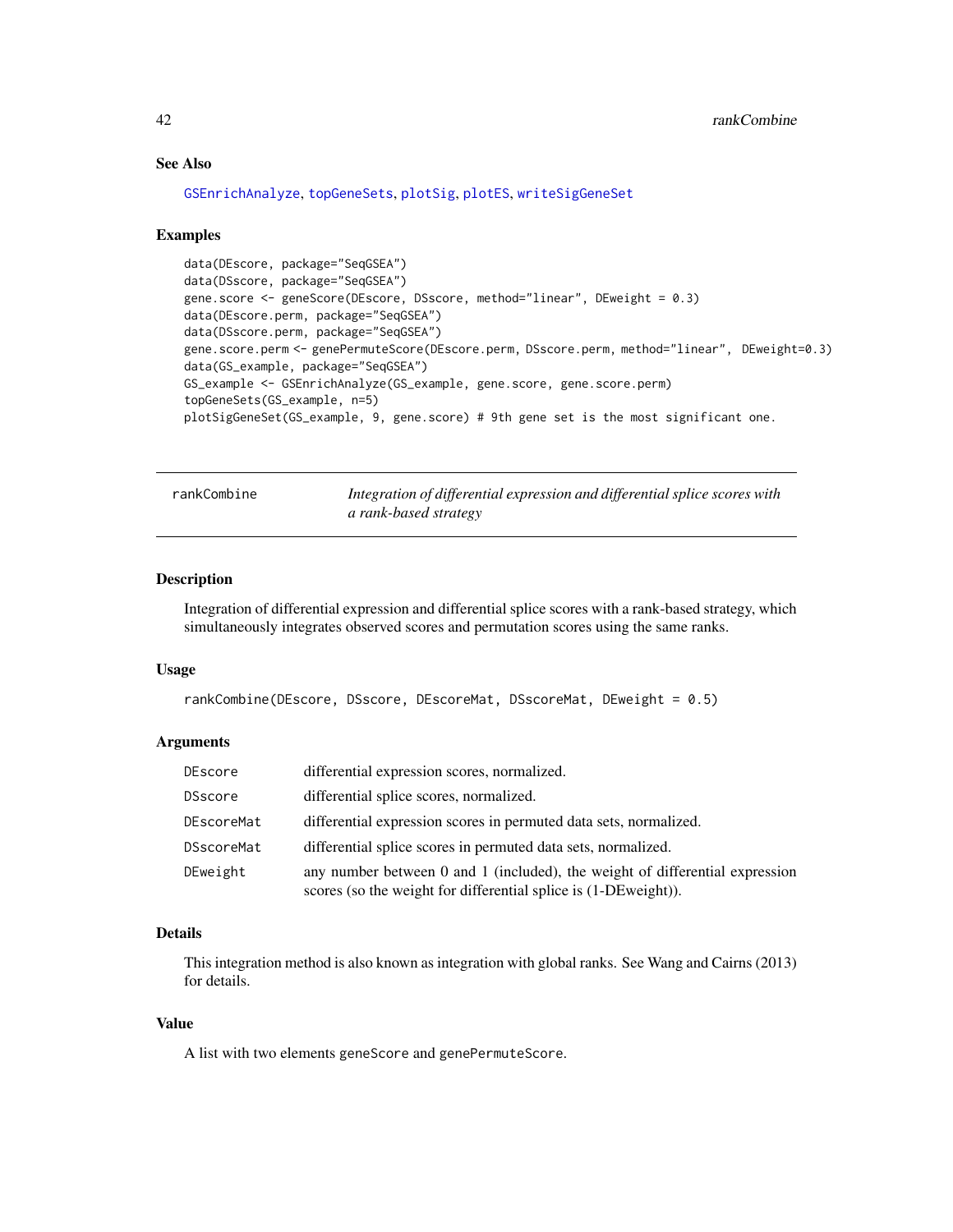### <span id="page-42-0"></span>RCS\_example 43

### Author(s)

Xi Wang, xi.wang@newcastle.edu.au

#### References

Xi Wang and Murray J. Cairns (2013). Gene Set Enrichment Analysis of RNA-Seq Data: Integrating Differential Expression and Splicing. BMC Bioinformatics, 14(Suppl 5):S16.

### See Also

[geneScore](#page-22-1), [genePermuteScore](#page-21-1)

### Examples

```
data(DEscore, package="SeqGSEA")
data(DSscore, package="SeqGSEA")
data(DEscore.perm, package="SeqGSEA")
data(DSscore.perm, package="SeqGSEA")
combine <- rankCombine(DEscore, DSscore, DEscore.perm, DSscore.perm, DEweight=0.3)
gene.score <- combine$geneScore
gene.score.perm <- combine$genePermuteScore
```
RCS\_example *ReadCountSet object example*

#### **Description**

An exemplified ReadCountSet object to demonstrate functions in the SeqGSEA package. This object is comprised of 20 samples across 5,000 exons, a part of the prostate cancer RNA-Seq data set from Kannan et al (2011). Please note that the count data in this example object is incomplete.

#### Usage

```
data("RCS_example")
```
#### References

Kannan, K., Wang, L., Wang, J., Ittmann, M. M., Li, W., and Yen, L. (2001). Recurrent chimeric RNAs enriched in human prostate cancer identified by deep sequencing. Proc Natl Acad Sci USA, 108(22): 9172-7.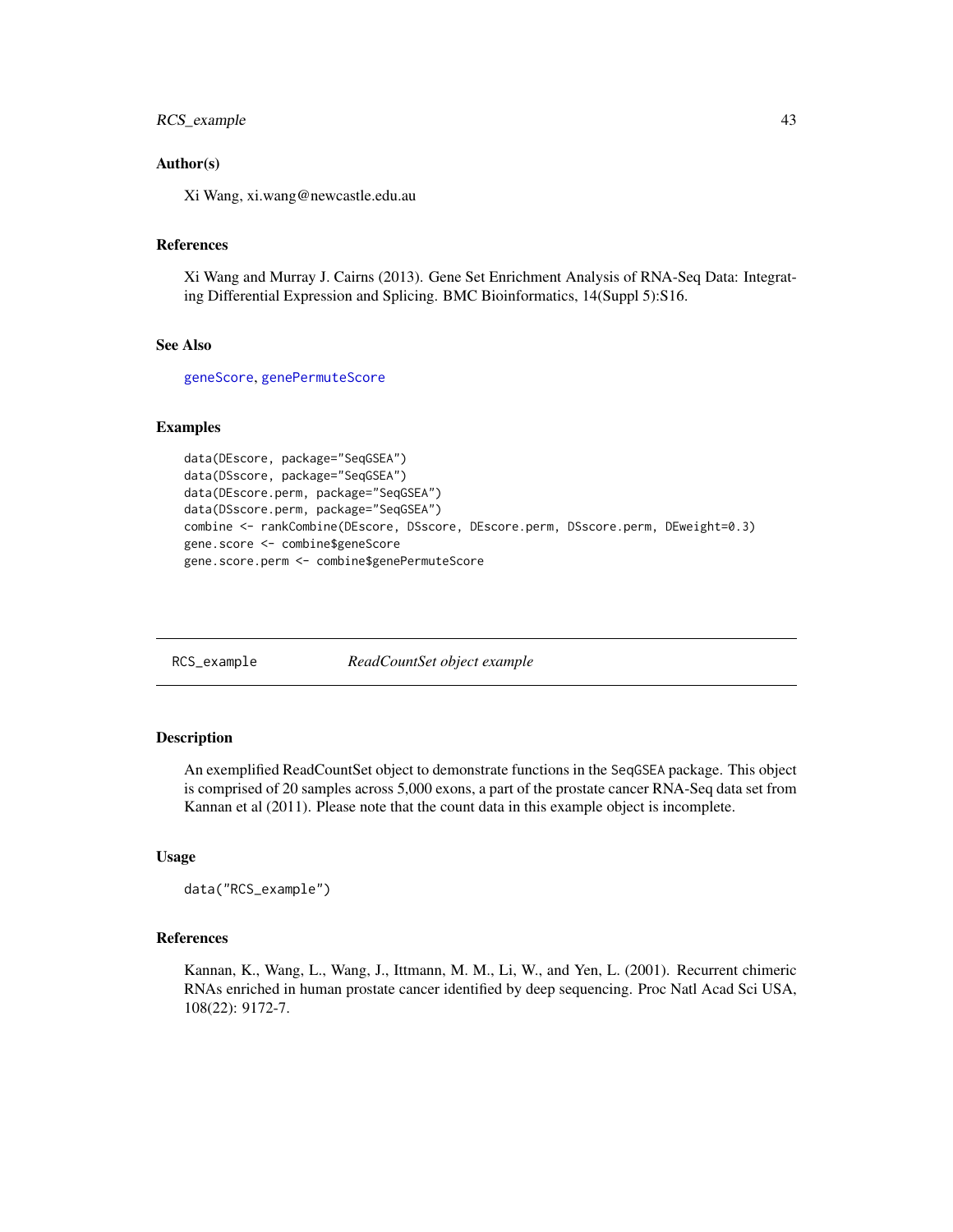<span id="page-43-1"></span><span id="page-43-0"></span>ReadCountSet-class *Class* "ReadCountSet"

#### <span id="page-43-2"></span>Description

ReadCountSet class

#### Objects from the Class

Objects can be created by calls of the form [newReadCountSet](#page-35-1).

#### **Slots**

featureData\_gene: Object of class "data.frame". Data for each genes.

- permute\_NBstat\_exon: Object of class "matrix". NB statistics of exons on the permutation data sets.
- permute\_NBstat\_gene: Object of class "matrix". NB statistics of genes on the permutation data sets.

assayData: Object of class "AssayData". The read count data.

phenoData: Object of class "AnnotatedDataFrame". Data for each samples.

featureData: Object of class "AnnotatedDataFrame". Data for each exons.

experimentData: Object of class "MIAxE". Experiment data.

annotation: Object of class "character". Not used.

protocolData: Object of class "AnnotatedDataFrame". Protocol information.

.\_\_classVersion\_\_: Object of class "Versions". Version information.

#### Methods

counts Get counts from a ReadCountSet object. See [counts](#page-7-3).

counts<- Set counts to a ReadCountSet object. See [counts](#page-7-3).

#### Extends

Class ["eSet"](#page-0-0), directly.

#### Author(s)

Xi Wang, xi.wang@newcastle.edu.au

#### References

Xi Wang and Murray J. Cairns (2013). Gene Set Enrichment Analysis of RNA-Seq Data: Integrating Differential Expression and Splicing. BMC Bioinformatics, 14(Suppl 5):S16.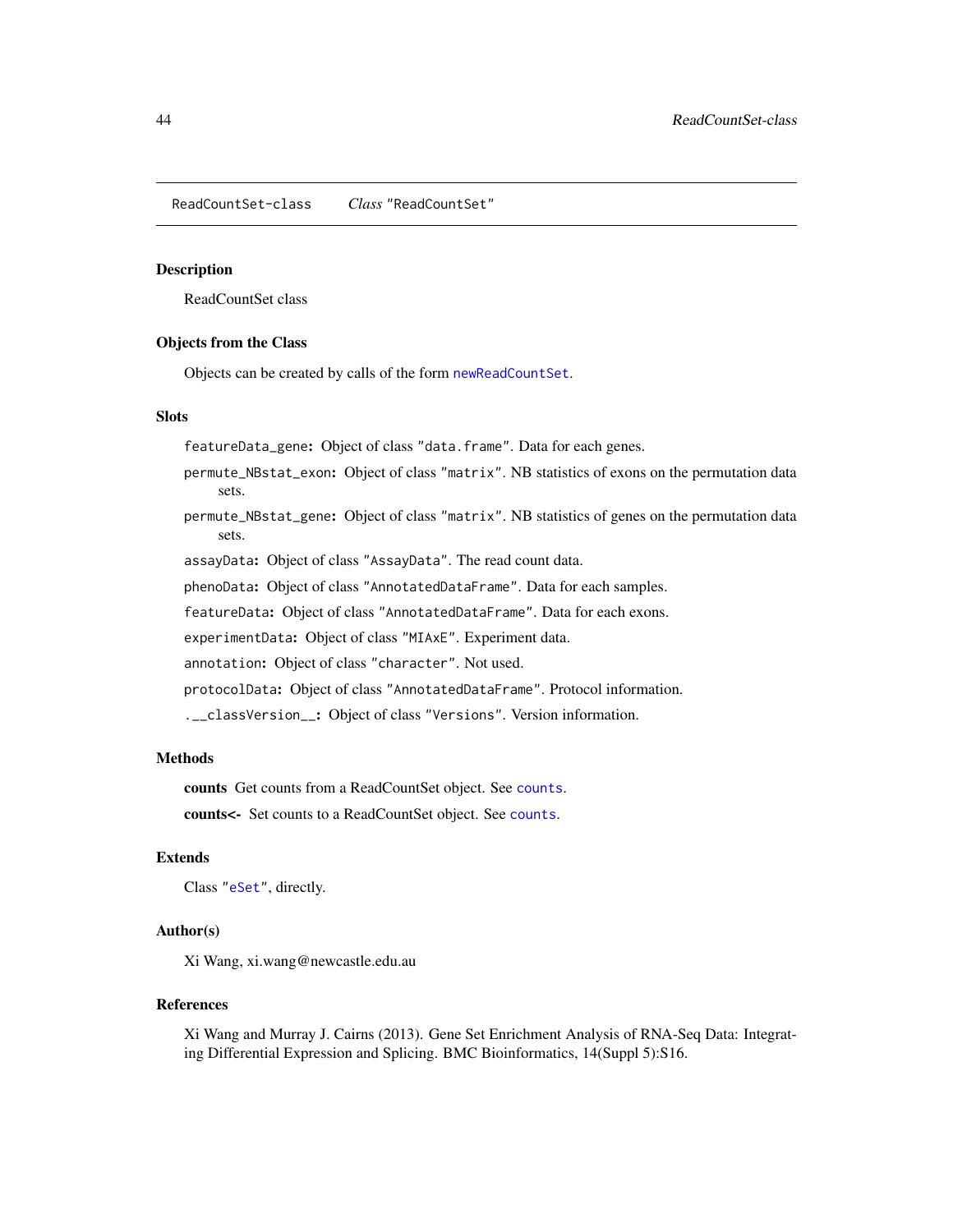### <span id="page-44-0"></span>runDESeq 45

### See Also

[newReadCountSet](#page-35-1), [loadExonCountData](#page-32-1), [exonID](#page-18-1), [geneID](#page-19-1), [counts-methods](#page-7-1), [label](#page-31-1), [subsetByGenes](#page-51-1)

#### Examples

```
showClass("ReadCountSet")
```
<span id="page-44-1"></span>runDESeq *Run DESeq for differential expression analysis*

#### Description

This function provides a wrapper to run DESeq for differential expression analysis. It includes two steps, DESeq::estimateSizeFactors and DESeq::estimateDispersions.

### Usage

runDESeq(geneCounts, label)

### Arguments

| geneCounts | a matrix containing read counts for each gene, can be the output of getGeneCount. |
|------------|-----------------------------------------------------------------------------------|
| label      | the sample classification labels.                                                 |

### Value

A DESeqDataSet object with size factors and dispersion parameters been estimated.

#### Author(s)

Xi Wang, xi.wang@newcastle.edu.au

#### References

Anders, S. and Huber, W. (2010) Differential expression analysis for sequence count data, Genome Biol, 11, R106.

### See Also

[getGeneCount](#page-28-1), [DENBTest](#page-10-1), [DENBStat4GSEA](#page-8-1)

```
data(RCS_example, package="SeqGSEA")
geneCounts <- getGeneCount(RCS_example)
label <- label(RCS_example)
dds <- runDESeq(geneCounts, label)
```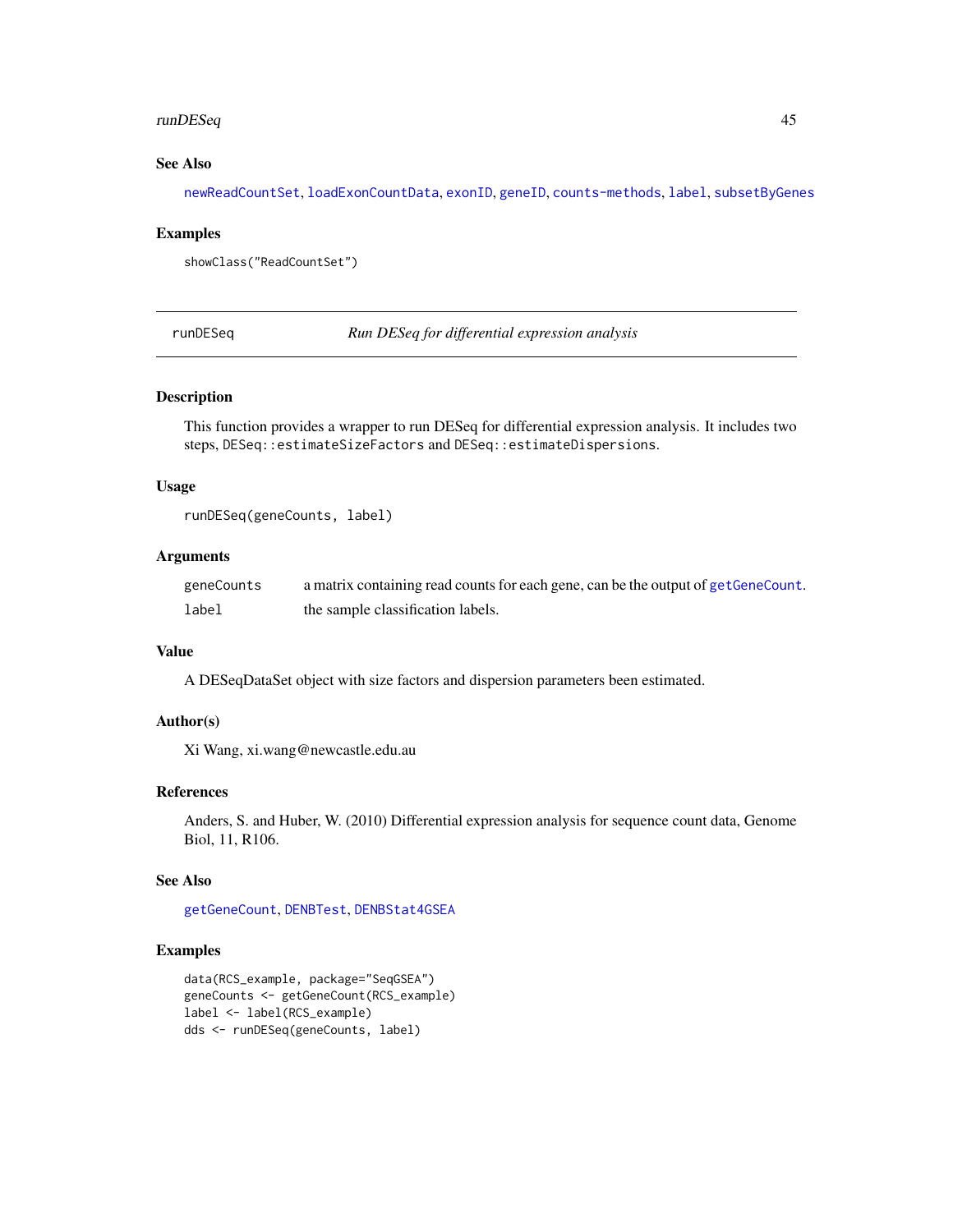<span id="page-45-0"></span>46 runSeqGSEA

runSeqGSEA *An all-in function that allows end users to apply SeqGSEA to their data with one step.*

### Description

This function provides typical SeqGSEA analysis pipelines for end users to apply the SeqGSEA method in the easiest fashion. It assumes the pipelines start with exon reads counts, even for the DE-only analysis. Users should specify their file locations and a few parameters before running this pipeline.

It allows DE-only analysis, which will skip the DS analysis portion, and it also allows users to try different weights in integrating DE and DS scores, which will save time in computing the DE and DS scores.

The function returns a list of SeqGSEA analysis results in the format of [GSEAresultTable](#page-29-1), and generates a few plots and writes a few files, whose name prefix can be specified. The output files will either be in PDF format or TXT format, and generated by [plotGeneScore](#page-38-2), [writeScores](#page-56-1), [plotES](#page-38-1), [plotSig](#page-39-1), [plotSigGeneSet](#page-40-1), and [writeSigGeneSet](#page-57-1).

#### Usage

runSeqGSEA(data.dir, case.pattern, ctrl.pattern, geneset.file, output.prefix, topGS=10, geneID.type=c("gene.symbol", "ensembl"), nCores=1, perm.times=1000, seed=NULL, minExonReadCount=5, integrationMethod=c("linear", "quadratic", "rank"), DEweight=c(0.5), DEonly=FALSE, minGSsize=5, maxGSsize=1000, GSEA.WeightedType=1)

#### Arguments

| data.dir      | a character vector, the path to your count data directory.                                                                                                                                                  |
|---------------|-------------------------------------------------------------------------------------------------------------------------------------------------------------------------------------------------------------|
| case.pattern  | a character vector, the unique pattern in the file names of case samples. E.g, if<br>file names starting with "SC", the pattern writes "^SC".                                                               |
| ctrl.pattern  | a character vector, the unique pattern in the file names of control samples.                                                                                                                                |
| geneset.file  | a character vector, the path to your gene set file. The gene set file must be in<br>GMT format. Please refer to the link follows for details. http://www.broadinstitute.org/cancer/software/gs              |
| output.prefix | a character vector, the path with prefix for output files.                                                                                                                                                  |
| topGS         | an integer, this number of top ranked gene sets will be output with details; if<br>geneset. file contains less than this number of gene sets, all gene sets' result<br>details will be output. Default: 10. |
| geneID.type   | the gene ID type in geneset.file. Currently only support "gene.symbol" and "en-<br>sembl". Default: gene.symbol.                                                                                            |
| nCores        | an integer. The number of cores for running SeqGSEA. Default: 1                                                                                                                                             |
| perm.times    | an integer. The number of times for permutation, which will be used for nor-<br>malizing DE and DS scores and for GSEA significance analysis. Recommended<br>values are greater than 1000. Default: 1000.   |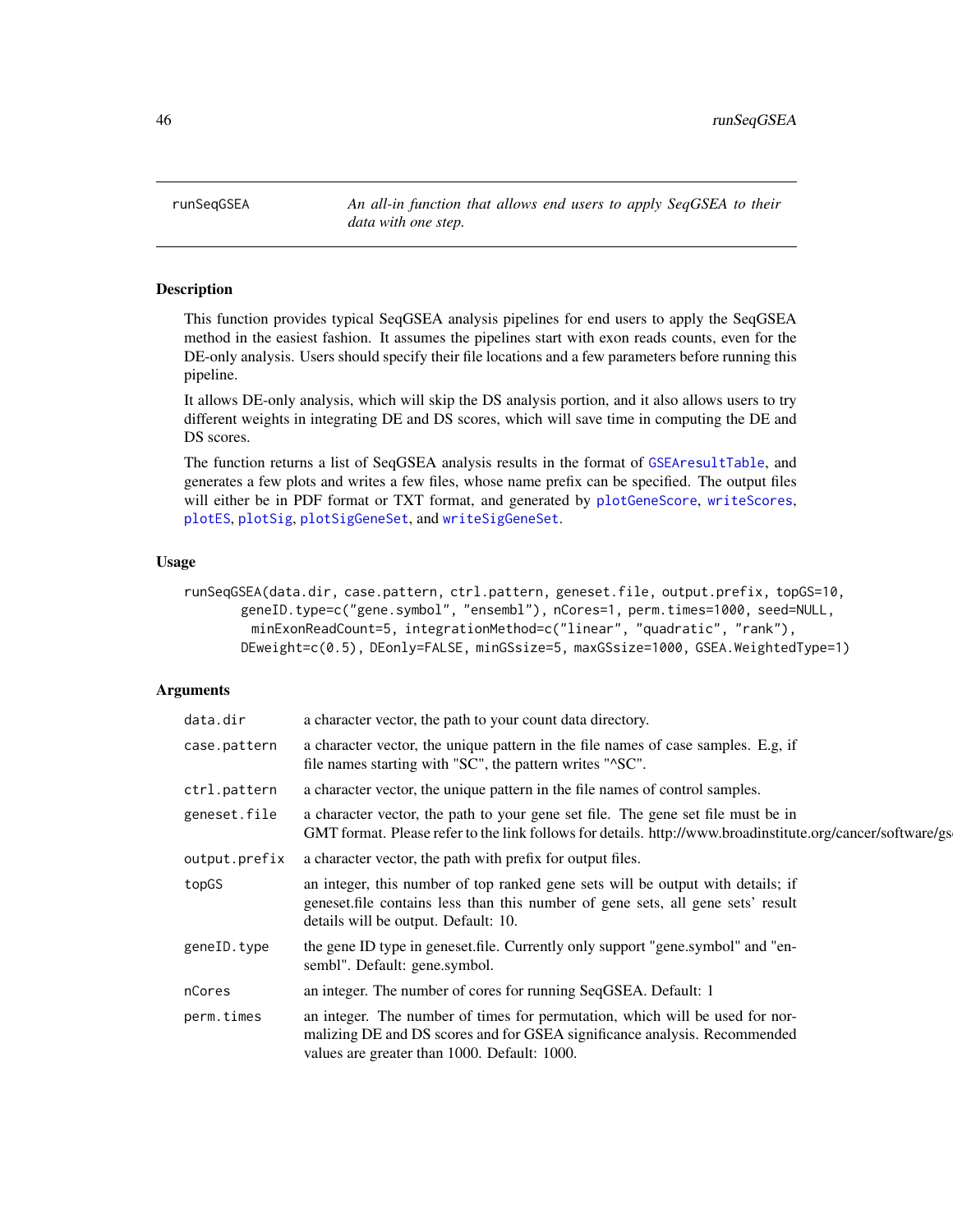<span id="page-46-0"></span>

| seed              | an integer or NULL, used for setting the seeds to generate random numbers. The<br>same seed will guarantee the same analysis results given by SeqGSEA. Default:<br>NULL.                                           |  |
|-------------------|--------------------------------------------------------------------------------------------------------------------------------------------------------------------------------------------------------------------|--|
| minExonReadCount  |                                                                                                                                                                                                                    |  |
|                   | an integer. An exon with total read count across all samples less than this number<br>will be marked as untestable and be excluded in SeqGSEA analysis. Default: 5.                                                |  |
| integrationMethod |                                                                                                                                                                                                                    |  |
|                   | one of the three integration methods for DE and DS score integration: linear,<br>quadratic, or rank. Default: linear.                                                                                              |  |
| DEweight          | a real number between 0 and 1 OR a vector of those. Each number is the DE<br>weight in DE and DS integration. If using a vector of real numbers, SeqGSEA<br>will run with each of them individually. Default: 0.5. |  |
| DEonly            | logical, whether to run SeqGSEA only considering DE. Default: FALSE                                                                                                                                                |  |
| minGSsize         | an integer. The minimum gene set size: gene sets with genes less than this<br>number will be skipped. Default: 5.                                                                                                  |  |
| maxGSsize         | an integer. The maximum gene set size: gene sets with genes greater than this<br>number will be skipped. Default: 1000.                                                                                            |  |
| GSEA.WeightedType |                                                                                                                                                                                                                    |  |
|                   | the weight type of the main GSEA algorithm, can be $0$ (unweighted = Kolmogorov-<br>Smirnov), 1 (weighted), and 2 (over-weighted). Default: 1. It is recommended<br>not to change it.                              |  |

### Value

A list of SeqGSEA analysis results in the format of [GSEAresultTable](#page-29-1), which allows users for meta-analysis.

#### Author(s)

Xi Wang, xi.wang@mdc-berlin.de

### References

Xi Wang and Murray J. Cairns (2013). Gene Set Enrichment Analysis of RNA-Seq Data: Integrating Differential Expression and Splicing. BMC Bioinformatics, 14(Suppl 5):S16.

### See Also

[GSEAresultTable](#page-29-1), [geneScore](#page-22-1), [GSEnrichAnalyze](#page-30-1)

```
### Initialization ###
# input file location and pattern
data.dir <- system.file("extdata", package="SeqGSEA", mustWork=TRUE)
case.pattern <- "^SC" # file name starting with "SC"
ctrl.pattern <- "^SN" # file name starting with "SN"
# gene set file and type
```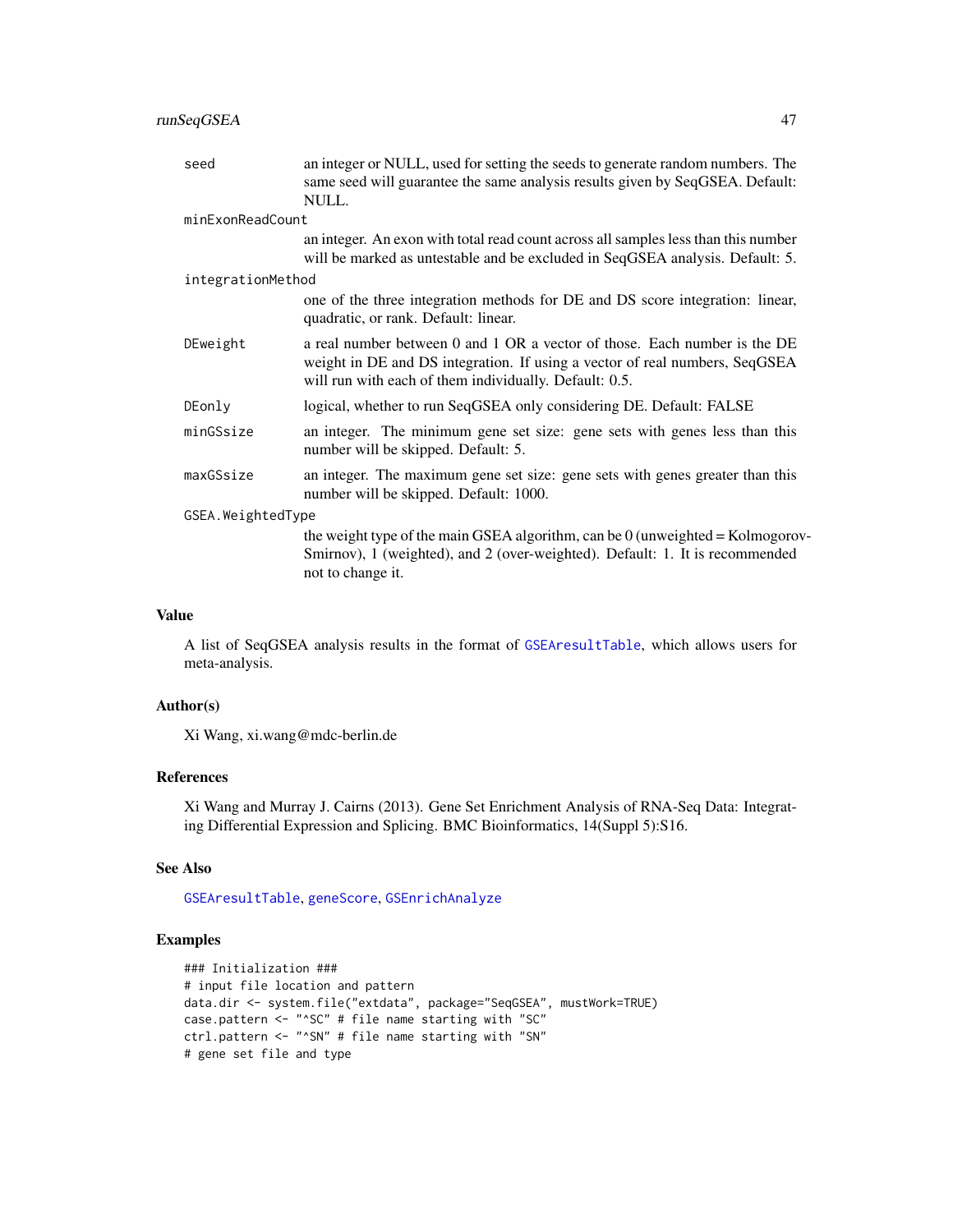<span id="page-47-0"></span>48 scoreNormalization

```
geneset.file <- system.file("extdata", "gs_symb.txt",
                            package="SeqGSEA", mustWork=TRUE)
geneID.type <- "ensembl"
# output file prefix
output.prefix <- "SeqGSEAexample"
# analysis parameters
nCores <- 1
perm.times <- 10
DEonly <- FALSE
DEweight \leq c(0.2, 0.5, 0.8) # a vector for different weights
integrationMethod <- "linear"
### one step SeqGSEA running ###
# Caution: if running the following command line, it will generate many files in your working directory
## Not run:
runSeqGSEA(data.dir=data.dir, case.pattern=case.pattern, ctrl.pattern=ctrl.pattern,
        geneset.file=geneset.file, geneID.type=geneID.type, output.prefix=output.prefix,
           nCores=nCores, perm.times=perm.times, integrationMethod=integrationMethod,
           DEonly=DEonly, DEweight=DEweight)
## End(Not run)
```
<span id="page-47-1"></span>scoreNormalization *Normalization of DE/DS scores*

### Description

Normalization of DE/DS scores or permutation DE/DS scores.

#### Usage

scoreNormalization(scores, norm.factor)

### Arguments

| scores      | a vector (a nX1 matrix) of a matrix of scores, rows corresponding to genes and<br>columns corresponding to a study or permutation. |
|-------------|------------------------------------------------------------------------------------------------------------------------------------|
| norm.factor | normalization factor, output of the function normeractor.                                                                          |

#### Value

A normalized vector or matrix depending on the input: with the same dimensions as the input.

#### Author(s)

Xi Wang, xi.wang@newcastle.edu.au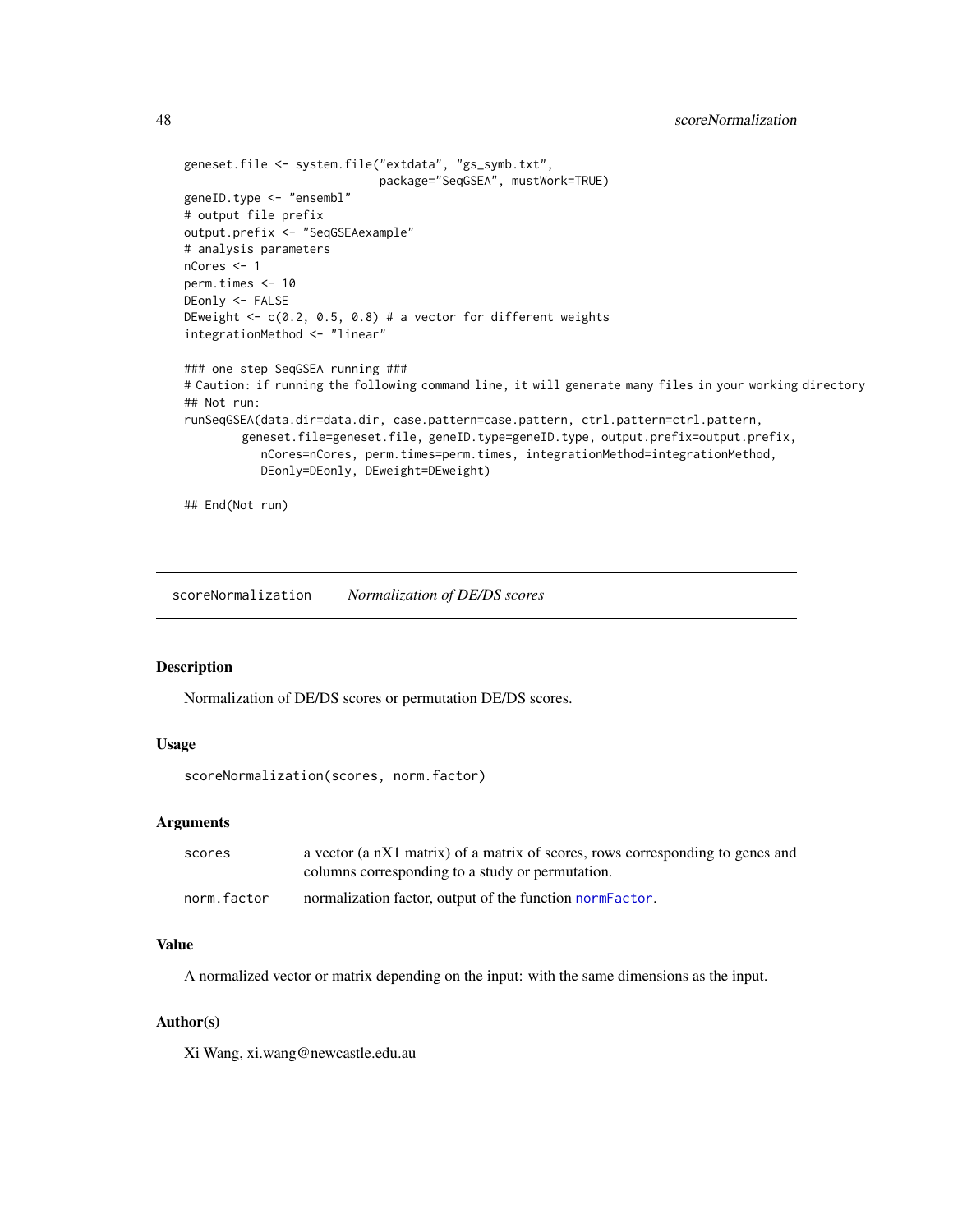### <span id="page-48-0"></span>SeqGeneSet-class 49

#### References

Xi Wang and Murray J. Cairns (2013). Gene Set Enrichment Analysis of RNA-Seq Data: Integrating Differential Expression and Splicing. BMC Bioinformatics, 14(Suppl 5):S16.

### See Also

[normFactor](#page-37-1)

#### Examples

```
data(RCS_example, package="SeqGSEA")
permuteMat <- genpermuteMat(RCS_example, times=10)
RCS_example <- exonTestability(RCS_example)
RCS_example <- estiExonNBstat(RCS_example)
RCS_example <- estiGeneNBstat(RCS_example)
RCS_example <- DSpermute4GSEA(RCS_example, permuteMat)
## (not run)
DSscore.normFac <- normFactor(RCS_example@permute_NBstat_gene)
DSscore <- scoreNormalization(RCS_example@featureData_gene$NBstat, DSscore.normFac)
DSscore.perm <- scoreNormalization(RCS_example@permute_NBstat_gene, DSscore.normFac)
## End (not run)
```
<span id="page-48-1"></span>SeqGeneSet-class *Class* "SeqGeneSet"

#### **Description**

SeqGeneSet class

#### Objects from the Class

Objects can be created by calls of the function [newGeneSets](#page-34-1).

### **Slots**

name: Object of class "character" the name of this gene set category

sourceFile: Object of class "character" the source file of gene set category

geneList: Object of class "character" the gene ID list indicating genes involved in this GSEA

GS: Object of class "list" a list of gene indexes corresponding to geneList, each element in the list indicating which genes are in each gene set of this SeqGeneSet object

GSNames: Object of class "character". Gene set names.

GSDescs: Object of class "character". Gene set descriptions.

GSSize: Object of class "numeric". Gene set sizes.

GSSizeMin: Object of class "numeric". The minimum gene set size to be analyzed.

GSSizeMax: Object of class "numeric". The maximum gene set size to be analyzed.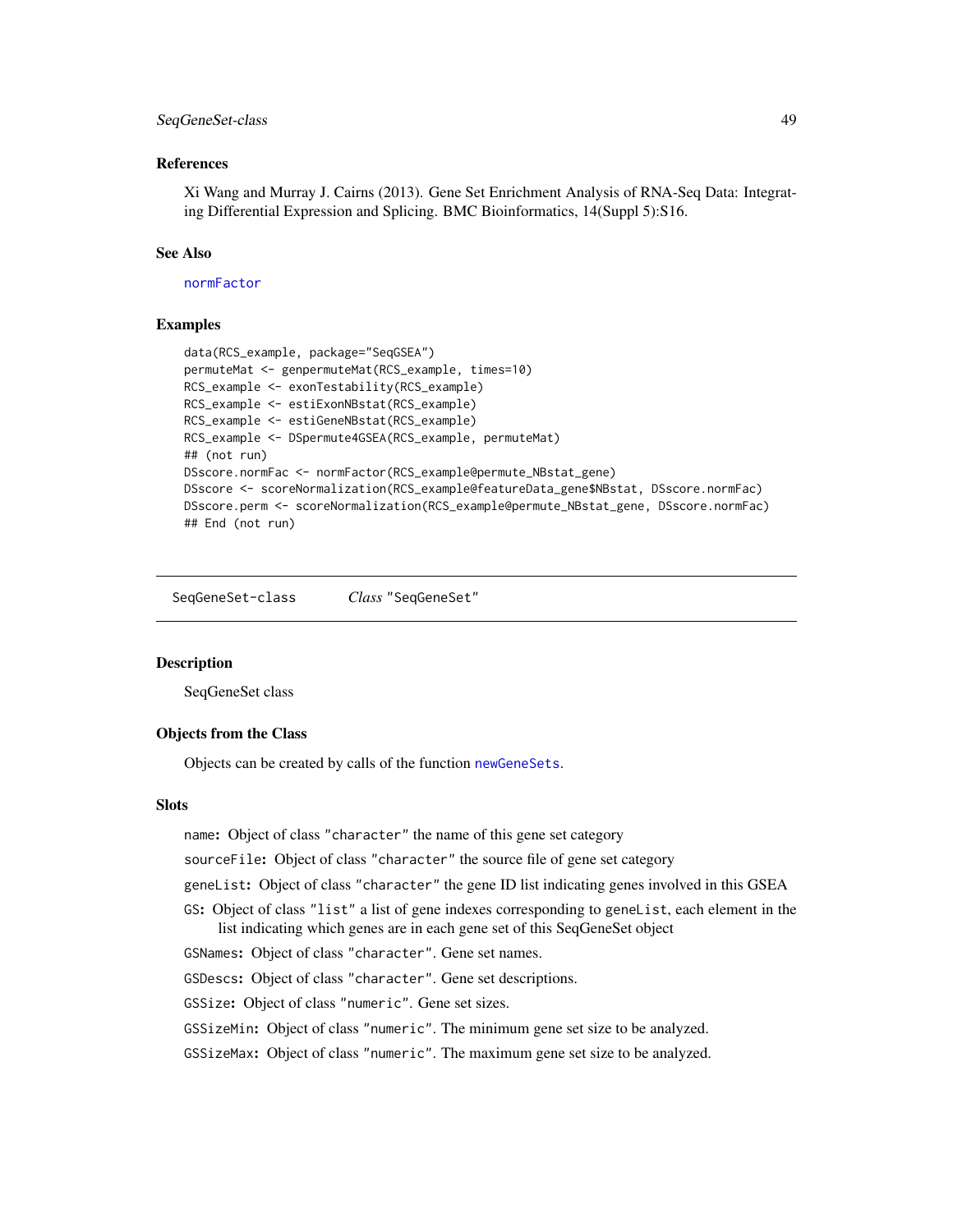<span id="page-49-0"></span>GS.Excluded: Object of class "list". Gene sets excluded to be analyzed.

GSNames.Excluded: Object of class "character". Gene set names excluded to be analyzed.

GSDescs.Excluded: Object of class "character". Gene set descriptions excluded to be analyzed.

GSEA.ES: Object of class "numeric". Enrichment scores.

GSEA.ES.pos: Object of class "numeric". The positions where enrichment scores appear.

- GSEA.ES.perm: Object of class "matrix". The enrichment scores of the permutation data sets.
- GSEA.score.cumsum: Object of class "matrix". Running enrichment scores.
- GSEA.normFlag: Object of class "logical". Logical indicating whether GSEA.ES has been normalized.
- GSEA.pval: Object of class "numeric". P-values of each gene set.
- GSEA.FWER: Object of class "numeric". Family-wise error rate of each gene set.
- GSEA.FDR: Object of class "numeric". False discovery rate of each gene set.
- sc.ES: Object of class "numeric". Enrichment scores in scGSEA.
- sc.ES.perm: Object of class "matrix". The enrichment scores of the permutation data sets in scGSEA.
- sc.normFlag: Object of class "logical". Logical indicating whether sc.ES has been normalized in scGSEA.
- scGSEA: Object of class "logical". Whether or not used for scGSEA.
- sc.pval: Object of class "numeric". P-values of each gene set in scGSEA.
- sc.FWER: Object of class "numeric". Family-wise error rate of each gene set in scGSEA.
- sc.FDR: Object of class "numeric". False discovery rate of each gene set in scGSEA.
- version: Object of class "Versions". Version information.

#### Methods

[ Get a sub-list of gene sets, and return a SeqGeneSet object.

show Show basic information of the SeqGeneSet object.

#### Author(s)

Xi Wang, xi.wang@newcastle.edu.au

#### References

Xi Wang and Murray J. Cairns (2013). Gene Set Enrichment Analysis of RNA-Seq Data: Integrating Differential Expression and Splicing. BMC Bioinformatics, 14(Suppl 5):S16.

#### See Also

[newGeneSets](#page-34-1), [size](#page-50-1), [geneSetNames](#page-24-1), [geneSetDescs](#page-23-1), [geneSetSize](#page-25-1)

#### Examples

showClass("SeqGeneSet")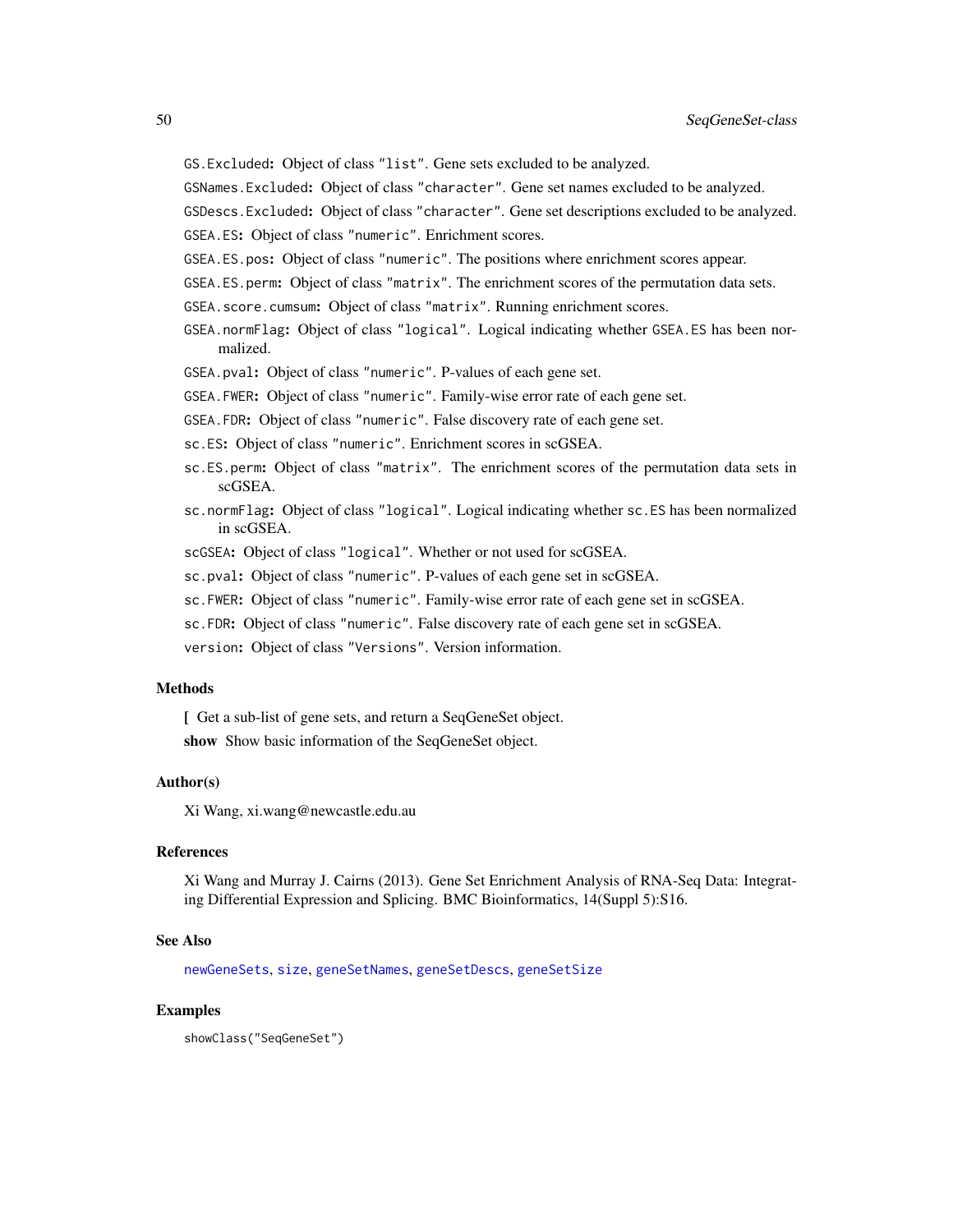<span id="page-50-2"></span><span id="page-50-0"></span>

The is an internal function to calculate significance of ESs of each gene set. For advanced users only.

### Usage

signifES(gene.set)

### Arguments

gene.set a GeneSet object after running [normES](#page-36-1).

### Value

A SeqGeneSet object with gene set enrichment significance metrics calculated.

#### Author(s)

Xi Wang, xi.wang@newcastle.edu.au

### See Also

[GSEnrichAnalyze](#page-30-1), [normES](#page-36-1)

<span id="page-50-1"></span>size *Number of gene sets in a SeqGeneSet object*

### Description

This function to get the number of gene sets in a SeqGeneSet object.

#### Usage

size(GS)

### Arguments

GS an object of class SeqGeneSet.

### Details

Gene sets with size less than GSSizeMin or more than GSSizeMax are not included.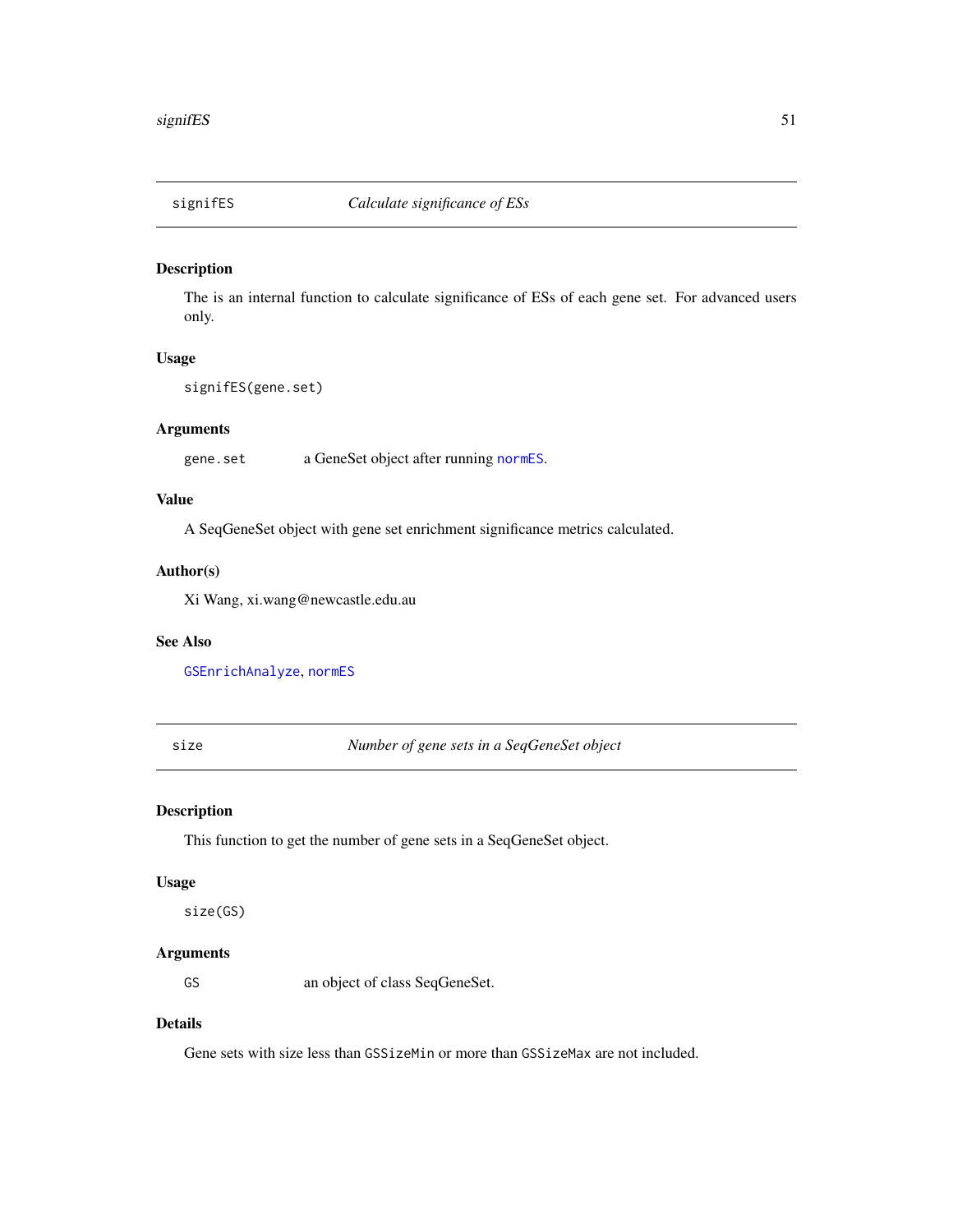<span id="page-51-0"></span>The number of gene sets in this SeqGeneSet object.

#### Author(s)

Xi Wang, xi.wang@newcastle.edu.au

#### See Also

[SeqGeneSet-class](#page-48-1), [loadGenesets](#page-33-1)

### Examples

```
data(GS_example, package="SeqGSEA")
size(GS_example)
```
<span id="page-51-1"></span>subsetByGenes *Get a new ReadCountSet with specified gene IDs.*

#### Description

Get a new ReadCountSet with specified gene IDs.

#### Usage

```
subsetByGenes(RCS, genes)
```
### Arguments

| <b>RCS</b> | a ReadCountSet object. |
|------------|------------------------|
| genes      | a list of gene IDS.    |

### Value

This function returns a new ReadCountSet object, with changes in slots assayData, featureData, featureData\_gene, and permute\_NBstat\_exon and permute\_NBstat\_gene if they have been calculated.

### Author(s)

Xi Wang, xi.wang@newcastle.edu.au

### See Also

[newReadCountSet](#page-35-1), [ReadCountSet](#page-43-2)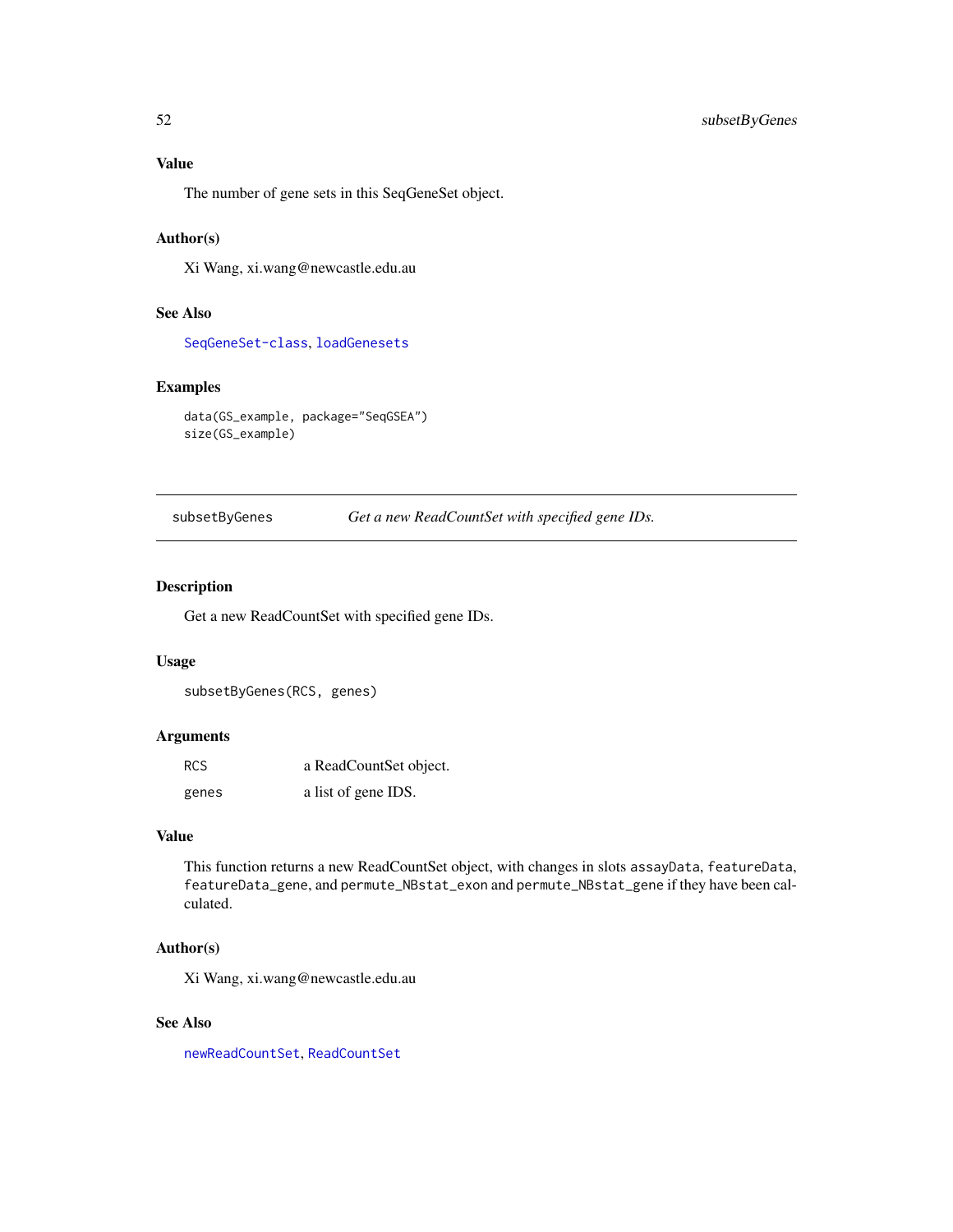### <span id="page-52-0"></span>topDEGenes 53

### Examples

```
data(RCS_example, package="SeqGSEA")
RCS_example
genes <- c("ENSG00000000938", "ENSG00000000005")
RCS_sub <- subsetByGenes(RCS_example, genes)
RCS_sub
```
<span id="page-52-1"></span>topDEGenes *Extract top differentially expressed genes.*

### Description

This function is to extract top n differentially expressed genes, ranked by either DESeq p-values, DESeq adjusted p-values, permutation p-values, permutation adjusted p-values, or NB-statistics.

### Usage

```
topDEGenes(DEGres, n = 20,
       sortBy = c("padj", "pval", "perm.pval", "perm.padj", "NBstat", "foldChange"))
```
#### **Arguments**

| DEGres | DE analysis results.                   |
|--------|----------------------------------------|
| n      | the number of top DE genes.            |
| sortBy | indicating which method to rank genes. |

#### Details

If the sortBy method is not among the column names, the function will result in an error.

### Value

A table for top n DE genes with significance metrics.

#### Author(s)

Xi Wang, xi.wang@newcastle.edu.au

### See Also

[topDSGenes](#page-54-1), [topDSExons](#page-53-1)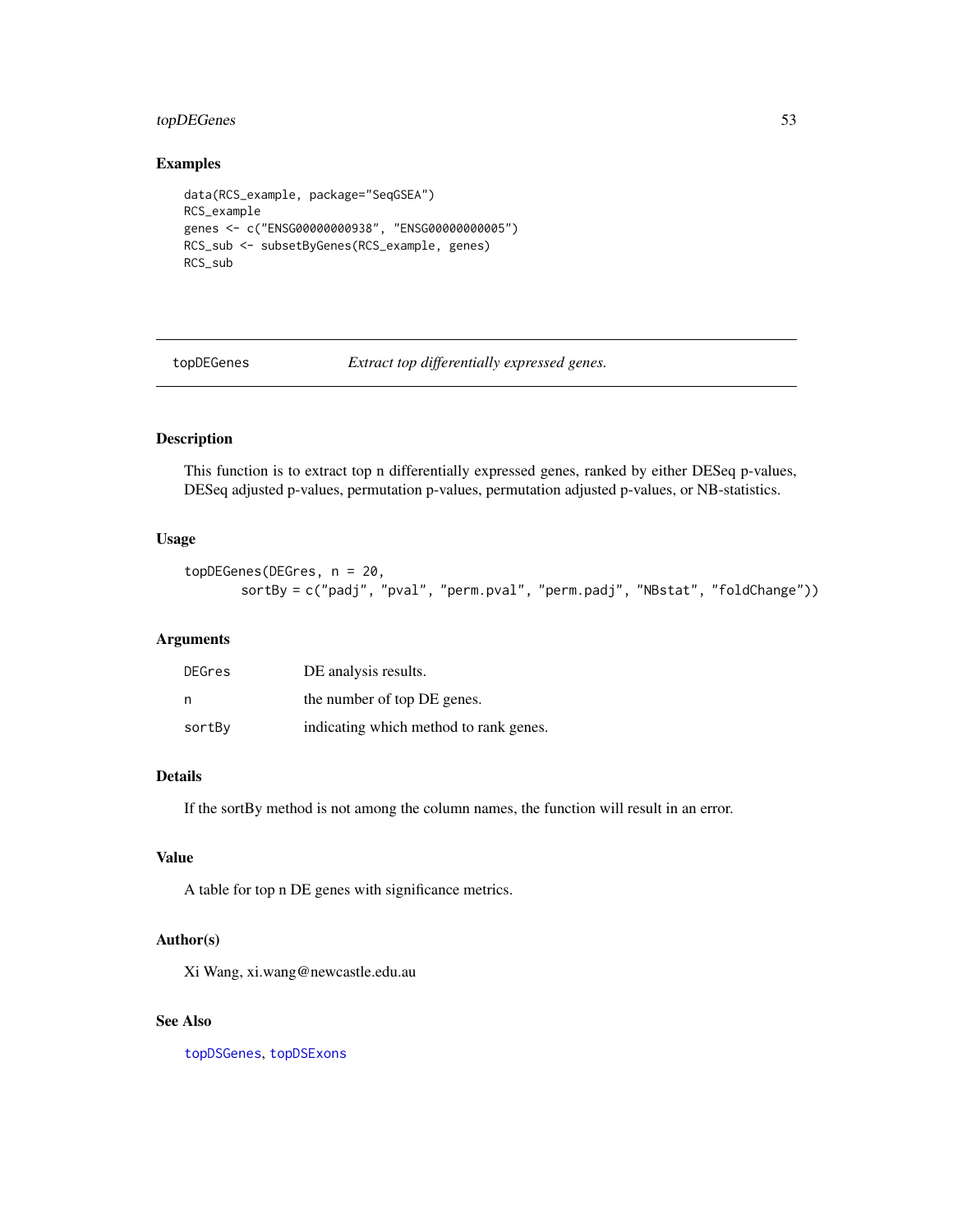### Examples

```
data(RCS_example, package="SeqGSEA")
geneCounts <- getGeneCount(RCS_example)
label <- label(RCS_example)
DEG <- runDESeq(geneCounts, label)
permuteMat <- genpermuteMat(RCS_example, times=10)
DEGres <- DENBTest(DEG)
DEpermNBstat <- DENBStatPermut4GSEA(DEG, permuteMat)
DEGres <- DEpermutePval(DEGres, DEpermNBstat)
topDEGenes(DEGres, n = 10, sortBy = "NBstat")
```
<span id="page-53-1"></span>topDSExons *Extract top differentially spliced exons*

### Description

This function is to extract top n differentially spliced exons, ranked by p-values or NB-stats.

### Usage

 $topDSExons(RCS, n = 20, sortBy = c("pvalue", "NBstat"))$ 

#### **Arguments**

| <b>RCS</b> | a ReadCountSet object after running DSpermutePval.                 |
|------------|--------------------------------------------------------------------|
| n          | the number of top genes.                                           |
| sortBy     | indicating whether p-value or NBstat to be used for ranking genes. |

### Value

A table for top n exons. Columns include: geneID, exonID, testable, NBstat, pvalue, padjust, and meanCounts.

#### Author(s)

Xi Wang, xi.wang@newcastle.edu.au

#### See Also

[topDSGenes](#page-54-1), [DSpermutePval](#page-13-1)

```
data(RCS_example, package="SeqGSEA")
permuteMat <- genpermuteMat(RCS_example, times=10)
RCS_example <- exonTestability(RCS_example)
RCS_example <- estiExonNBstat(RCS_example)
RCS_example <- estiGeneNBstat(RCS_example)
RCS_example <- DSpermutePval(RCS_example, permuteMat)
topDSExons(RCS_example, 10, "NB")
```
<span id="page-53-0"></span>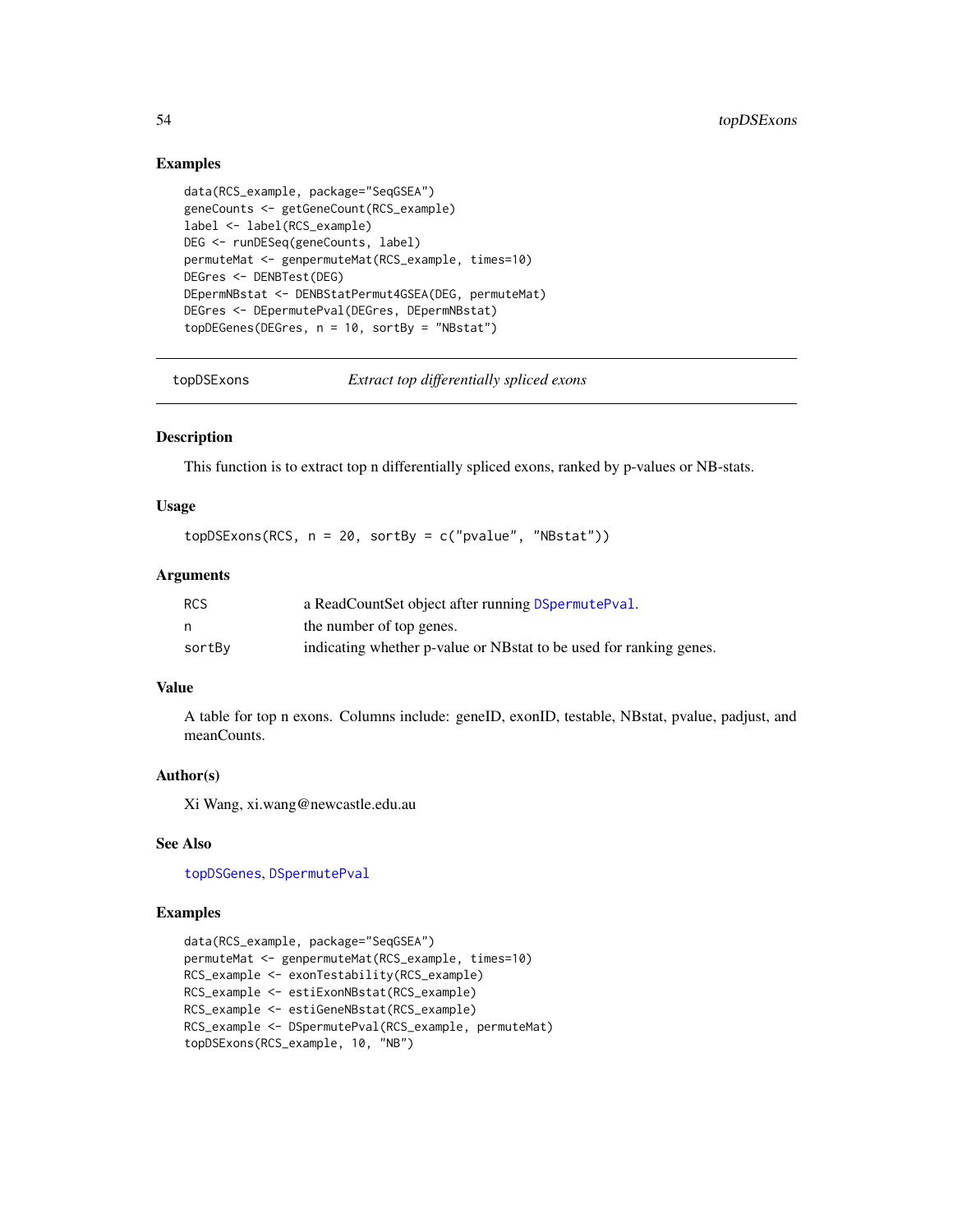<span id="page-54-1"></span><span id="page-54-0"></span>

This function to extract top n differentially spliced genes, ranked by p-values or NBstats.

### Usage

```
topDSGenes(RCS, n = 20, sortBy = c("pvalue", "NBstat"))
```
### Arguments

| <b>RCS</b> | a ReadCountSet object after running DSpermutePval.                 |
|------------|--------------------------------------------------------------------|
| n          | the number of top genes.                                           |
| sortBy     | indicating whether p-value or NBstat to be used for ranking genes. |

### Value

A table for top n genes. Columns include: geneID, NBstat, pvalue, and padjust.

### Author(s)

Xi Wang, xi.wang@newcastle.edu.au

### See Also

[topDSExons](#page-53-1), [DSpermutePval](#page-13-1)

```
data(RCS_example, package="SeqGSEA")
permuteMat <- genpermuteMat(RCS_example, times=10)
RCS_example <- exonTestability(RCS_example)
RCS_example <- estiExonNBstat(RCS_example)
RCS_example <- estiGeneNBstat(RCS_example)
RCS_example <- DSpermutePval(RCS_example, permuteMat)
topDSGenes(RCS_example, 10, "NB")
```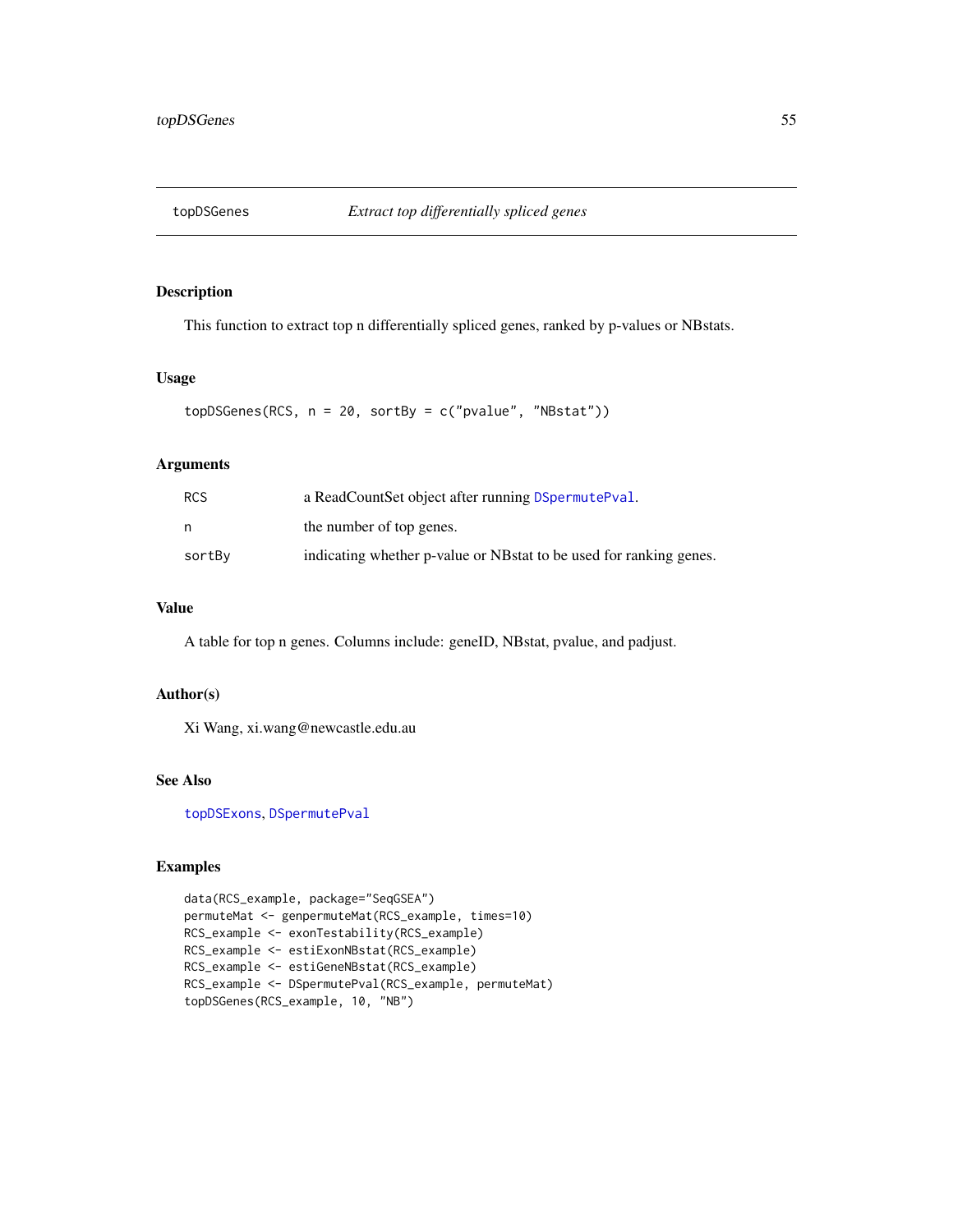<span id="page-55-1"></span><span id="page-55-0"></span>

This function is to extract n top significant gene sets overrepresented in the samples studied, ranked by FDR, p-values, or FWER.

#### Usage

```
topGeneSets(gene.set, n = 20, sortBy = c("FDR", "pvalue", "FWER"), GSDesc = FALSE)
```
#### Arguments

| gene.set | an object of class SeqGeneSet after GSEA runs.                     |
|----------|--------------------------------------------------------------------|
| n        | the number of top gene sets.                                       |
| sortBy   | indicating which method to rank gene sets.                         |
| GSDesc   | logical indicating whether or not to output gene set descriptions. |

#### Value

A data frame for top n gene sets detected with respect to the ranking method specified. Information includes: GSName, GSSize, ES, ES.pos, pval, FDR, and FWER.

#### Author(s)

Xi Wang, xi.wang@newcastle.edu.au

#### See Also

[GSEnrichAnalyze](#page-30-1), [GSEAresultTable](#page-29-1)

```
data(DEscore, package="SeqGSEA")
data(DSscore, package="SeqGSEA")
gene.score <- geneScore(DEscore, DSscore, method="linear", DEweight = 0.3)
data(DEscore.perm, package="SeqGSEA")
data(DSscore.perm, package="SeqGSEA")
gene.score.perm <- genePermuteScore(DEscore.perm, DSscore.perm, method="linear", DEweight=0.3)
data(GS_example, package="SeqGSEA")
GS_example <- GSEnrichAnalyze(GS_example, gene.score, gene.score.perm)
topGeneSets(GS_example, n=5)
```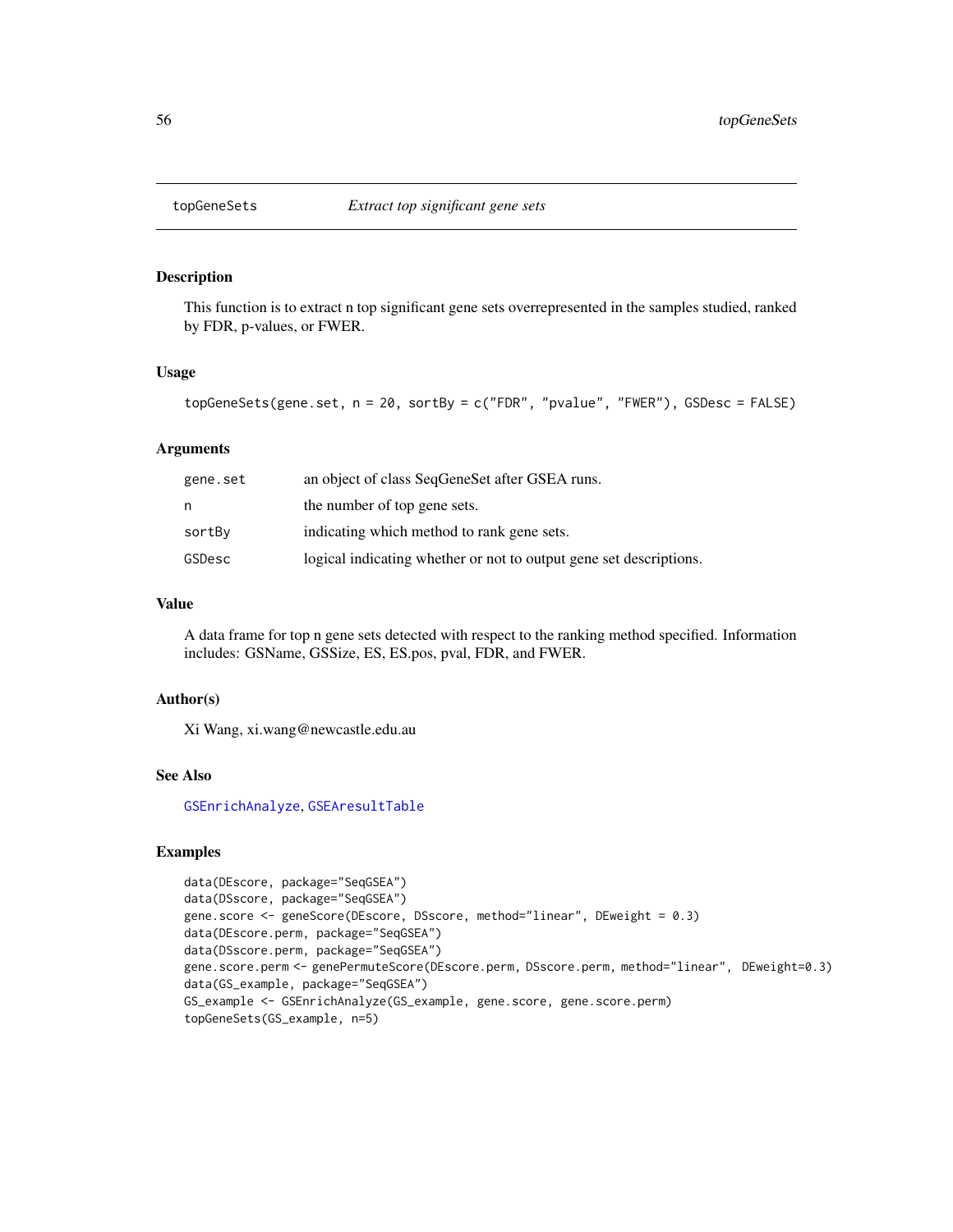<span id="page-56-1"></span><span id="page-56-0"></span>

This function is to write DE and DS scores, and optionally gene scores.

#### Usage

```
writeScores(DEscore, DSscore, geneScore=NULL, geneScoreAttr=NULL, file="")
```
### Arguments

| DEscore        | normalized DE scores.                               |
|----------------|-----------------------------------------------------|
| <b>DSscore</b> | normalized DS scores.                               |
| geneScore      | gene scores integrated from DE and DS scores.       |
| geneScoreAttr  | the parameters for integrating DE and DS scores.    |
| file           | output file name, if not specified print to screen. |

### Author(s)

Xi Wang, xi.wang@newcastle.edu.au

### See Also

[DEscore](#page-12-2), [geneScore](#page-22-1)

```
data(DEscore, package="SeqGSEA")
data(DSscore, package="SeqGSEA")
gene.score <- geneScore(DEscore, DSscore, method="linear", DEweight = 0.3)
writeScores(DEscore, DSscore) # without gene scores
writeScores(DEscore, DSscore, geneScore = gene.score,
            geneScoreAttr = "linear,0.3") # gene scores with attr.
```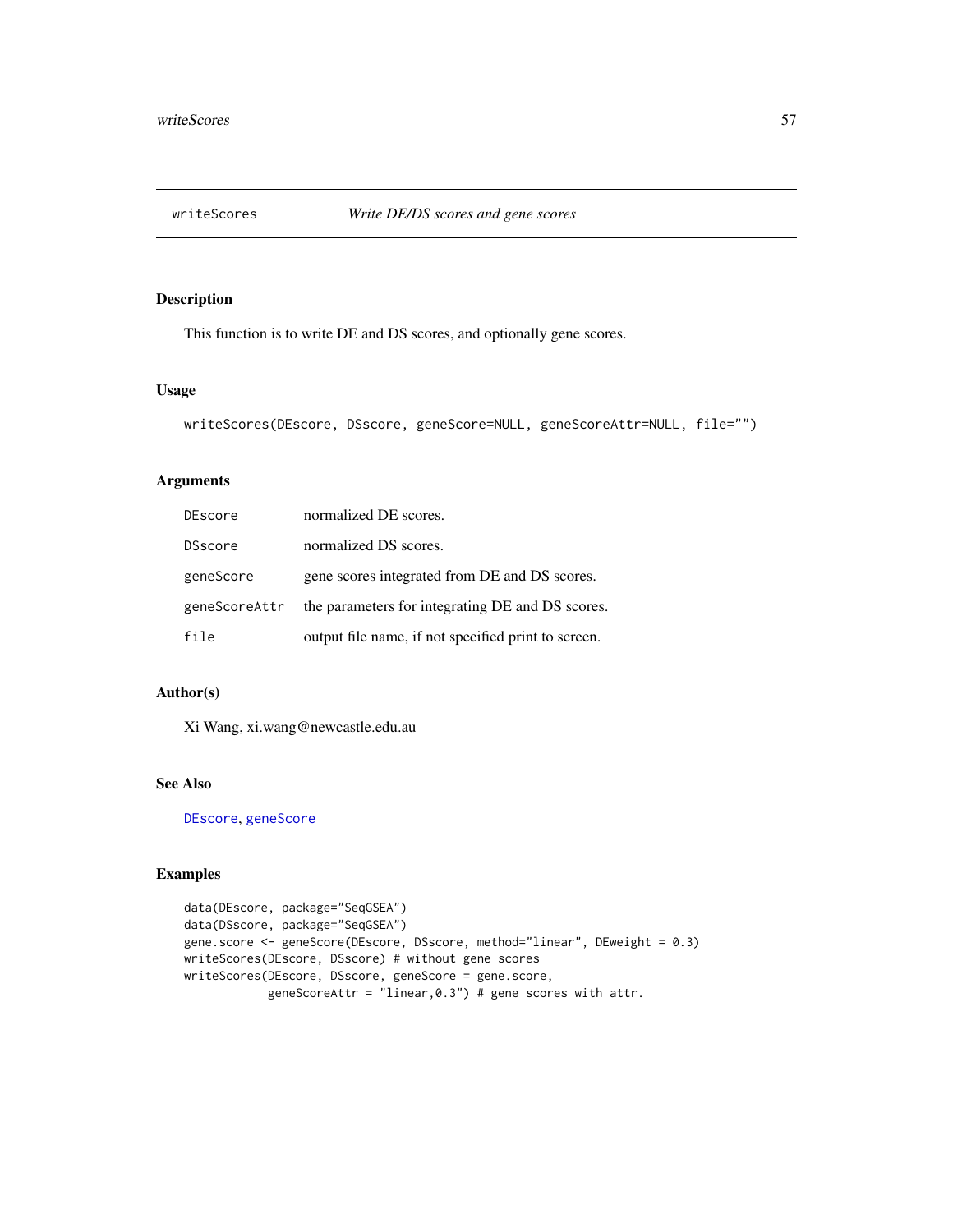<span id="page-57-1"></span><span id="page-57-0"></span>

This function is to write the specified gene set (whose index is i) with significance information, including p-value and FDR, and gene scores for each gene in this set.

#### Usage

writeSigGeneSet(gene.set, i, gene.score, file = "")

#### Arguments

| gene.set   | an object of class SeqGeneSet with GSEnrichAnalyze done.                                                                      |
|------------|-------------------------------------------------------------------------------------------------------------------------------|
| i.         | the i-th gene set in the SeqGeneSet object. topGeneSets is useful to find the<br>most significantly overrepresented gene set. |
| gene.score | the vector of gene scores for running GSEA.                                                                                   |
| file       | output file name, if not specified print to screen.                                                                           |

### Details

See [plotSigGeneSet](#page-40-1), which shows graphic information of the gene set specified.

#### Author(s)

Xi Wang, xi.wang@newcastle.edu.au

#### See Also

[GSEnrichAnalyze](#page-30-1), [topGeneSets](#page-55-1), [plotSigGeneSet](#page-40-1)

```
data(DEscore, package="SeqGSEA")
data(DSscore, package="SeqGSEA")
gene.score <- geneScore(DEscore, DSscore, method="linear", DEweight = 0.3)
data(DEscore.perm, package="SeqGSEA")
data(DSscore.perm, package="SeqGSEA")
gene.score.perm <- genePermuteScore(DEscore.perm, DSscore.perm, method="linear", DEweight=0.3)
data(GS_example, package="SeqGSEA")
GS_example <- GSEnrichAnalyze(GS_example, gene.score, gene.score.perm)
topGeneSets(GS_example, n=5)
writeSigGeneSet(GS_example, 9, gene.score) # 9th gene set is the most significant one.
```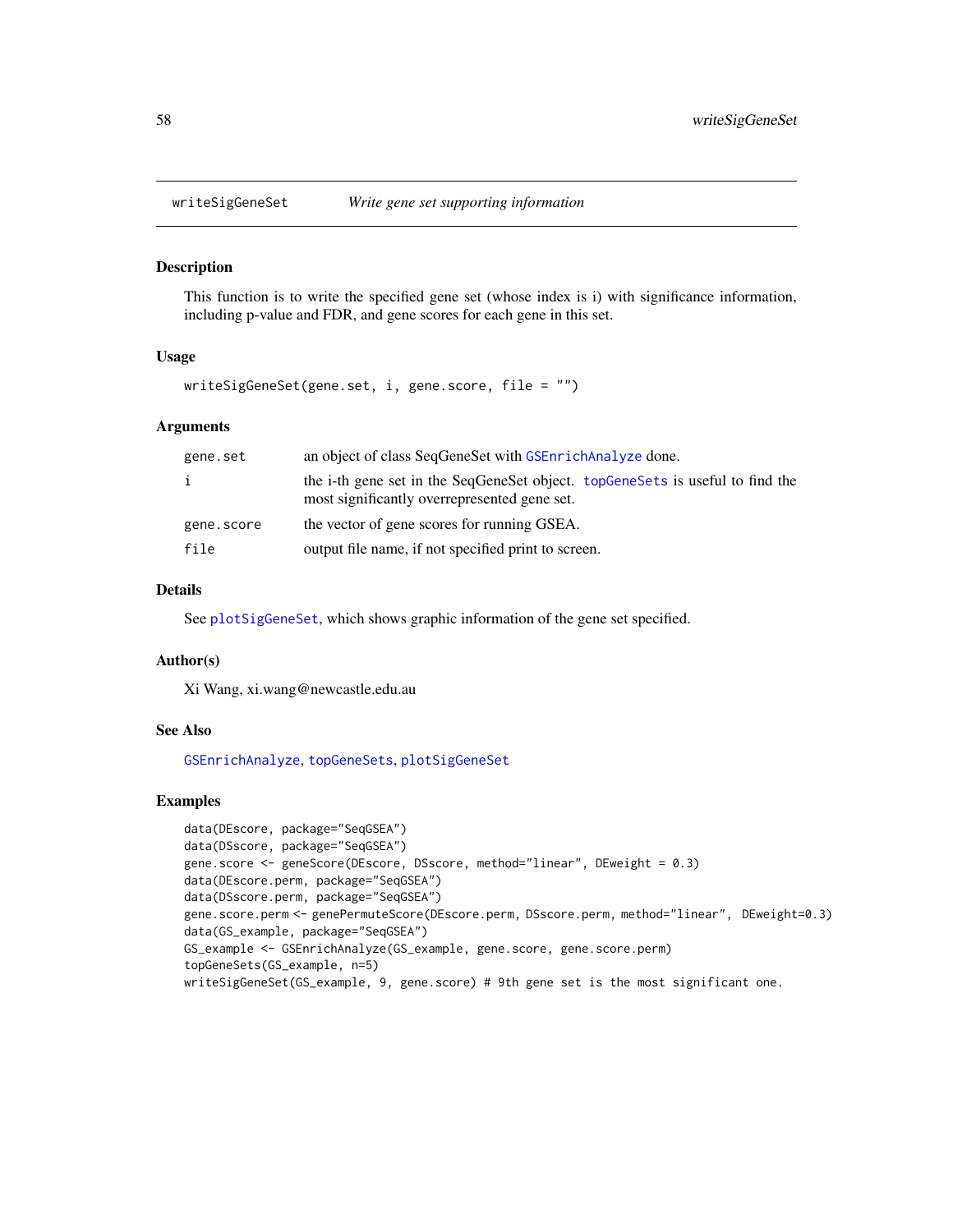# <span id="page-58-0"></span>**Index**

∗ classes ReadCountSet-class, [44](#page-43-0) SeqGeneSet-class, [49](#page-48-0) ∗ datasets DEscore, [13](#page-12-0) GS\_example, [32](#page-31-0) RCS\_example, [43](#page-42-0) [,SeqGeneSet,numeric,ANY,ANY-method *(*SeqGeneSet-class*)*, [49](#page-48-0) [,SeqGeneSet,numeric-method *(*SeqGeneSet-class*)*, [49](#page-48-0)

calES, *[4](#page-3-0)*, [5,](#page-4-0) *[6](#page-5-0)*, *[37](#page-36-0)* calES.perm, *[4](#page-3-0)*, *[6](#page-5-0)*, [6,](#page-5-0) *[37](#page-36-0)* convertEnsembl2Symbol, *[5](#page-4-0)*, [7,](#page-6-0) *[8](#page-7-0)* convertSymbol2Ensembl, *[5](#page-4-0)*, *[7](#page-6-0)*, [8](#page-7-0) counts, *[44](#page-43-0)* counts *(*counts-methods*)*, [8](#page-7-0) counts,ReadCountSet-method *(*counts-methods*)*, [8](#page-7-0) counts-methods, [8](#page-7-0) counts<-,ReadCountSet,matrix-method *(*counts-methods*)*, [8](#page-7-0)

DENBStat4GSEA, *[4](#page-3-0)*, [9,](#page-8-0) *[10–](#page-9-0)[12](#page-11-0)*, *[45](#page-44-0)* DENBStatPermut4GSEA, *[4](#page-3-0)*, *[9,](#page-8-0) [10](#page-9-0)*, [10,](#page-9-0) *[12](#page-11-0)*, *[14](#page-13-0)*, *[28](#page-27-0)* DENBTest, *[4](#page-3-0)*, *[9,](#page-8-0) [10](#page-9-0)*, [11,](#page-10-0) *[12](#page-11-0)*, *[45](#page-44-0)* DEpermutePval, *[4](#page-3-0)*, *[9](#page-8-0)[–11](#page-10-0)*, [12](#page-11-0) DEscore, [13,](#page-12-0) *[57](#page-56-0)* DSpermute4GSEA, *[4](#page-3-0)*, [13,](#page-12-0) *[15](#page-14-0)*, *[28](#page-27-0)* DSpermutePval, *[4](#page-3-0)*, *[14](#page-13-0)*, [14,](#page-13-0) *[16,](#page-15-0) [17](#page-16-0)*, *[54,](#page-53-0) [55](#page-54-0)* DSresultExonTable, *[5](#page-4-0)*, [15,](#page-14-0) *[17](#page-16-0)* DSresultGeneTable, *[5](#page-4-0)*, *[16](#page-15-0)*, [16](#page-15-0) DSscore *(*DEscore*)*, [13](#page-12-0)

eSet, *[44](#page-43-0)* estiExonNBstat, *[4](#page-3-0)*, *[15](#page-14-0)*, [17,](#page-16-0) *[18,](#page-17-0) [19](#page-18-0)* estiGeneNBstat, *[4](#page-3-0)*, *[15](#page-14-0)*, *[18](#page-17-0)*, [18](#page-17-0) exonID, *[3](#page-2-0)*, [19,](#page-18-0) *[21](#page-20-0)*, *[45](#page-44-0)* exonID<- *(*exonID*)*, [19](#page-18-0)

exonTestability, *[4](#page-3-0)*, *[14](#page-13-0)*, *[17,](#page-16-0) [18](#page-17-0)*, [20,](#page-19-0) *[27](#page-26-0)*

geneID, *[3](#page-2-0)*, *[19](#page-18-0)*, [20,](#page-19-0) *[45](#page-44-0)* geneID<- *(*geneID*)*, [20](#page-19-0) geneList, [21](#page-20-0) genePermuteScore, *[4](#page-3-0)*, [22,](#page-21-0) *[24](#page-23-0)*, *[43](#page-42-0)* geneScore, *[4](#page-3-0)*, *[23](#page-22-0)*, [23,](#page-22-0) *[43](#page-42-0)*, *[47](#page-46-0)*, *[57](#page-56-0)* geneSetDescs, *[4](#page-3-0)*, [24,](#page-23-0) *[25,](#page-24-0) [26](#page-25-0)*, *[50](#page-49-0)* geneSetNames, *[4](#page-3-0)*, *[25](#page-24-0)*, [25,](#page-24-0) *[26](#page-25-0)*, *[50](#page-49-0)* geneSetSize, *[4](#page-3-0)*, *[25](#page-24-0)*, [26,](#page-25-0) *[50](#page-49-0)* geneTestability, *[4](#page-3-0)*, *[20](#page-19-0)*, [27](#page-26-0) genpermuteMat, *[5](#page-4-0)*, *[10,](#page-9-0) [11](#page-10-0)*, *[14,](#page-13-0) [15](#page-14-0)*, [28](#page-27-0) getGeneCount, *[4](#page-3-0)*, [29,](#page-28-0) *[45](#page-44-0)* GS\_example, [32](#page-31-0) GSEAresultTable, *[5](#page-4-0)*, [30,](#page-29-0) *[46,](#page-45-0) [47](#page-46-0)*, *[56](#page-55-0)* GSEnrichAnalyze, *[4](#page-3-0)*, *[6](#page-5-0)*, *[30](#page-29-0)*, [31,](#page-30-0) *[37](#page-36-0)*, *[39](#page-38-0)[–42](#page-41-0)*, *[47](#page-46-0)*, *[51](#page-50-0)*, *[56](#page-55-0)*, *[58](#page-57-0)*

label, *[3](#page-2-0)*, [32,](#page-31-0) *[45](#page-44-0)* loadExonCountData, *[4](#page-3-0)*, *[29](#page-28-0)*, [33,](#page-32-0) *[37](#page-36-0)*, *[45](#page-44-0)* loadGenesets, *[4](#page-3-0)*, *[22](#page-21-0)*, *[25,](#page-24-0) [26](#page-25-0)*, [34,](#page-33-0) *[36](#page-35-0)*, *[52](#page-51-0)*

newGeneSets, *[4](#page-3-0)*, *[35](#page-34-0)*, [35,](#page-34-0) *[49,](#page-48-0) [50](#page-49-0)* newReadCountSet, *[4](#page-3-0)*, *[19](#page-18-0)*, *[21](#page-20-0)*, *[32,](#page-31-0) [33](#page-32-0)*, [36,](#page-35-0) *[44,](#page-43-0) [45](#page-44-0)*, *[52](#page-51-0)* normES, *[4](#page-3-0)*, *[31](#page-30-0)*, [37,](#page-36-0) *[51](#page-50-0)* normFactor, *[4](#page-3-0)*, [38,](#page-37-0) *[48,](#page-47-0) [49](#page-48-0)*

plotES, *[5](#page-4-0)*, [39,](#page-38-0) *[42](#page-41-0)*, *[46](#page-45-0)* plotGeneScore, *[5](#page-4-0)*, [39,](#page-38-0) *[46](#page-45-0)* plotSig, *[5](#page-4-0)*, [40,](#page-39-0) *[42](#page-41-0)*, *[46](#page-45-0)* plotSigGeneSet, *[5](#page-4-0)*, *[39](#page-38-0)*, *[41](#page-40-0)*, [41,](#page-40-0) *[46](#page-45-0)*, *[58](#page-57-0)*

rankCombine, *[4](#page-3-0)*, [42](#page-41-0) RCS\_example, [43](#page-42-0) ReadCountSet, *[3](#page-2-0)*, *[52](#page-51-0)* ReadCountSet *(*ReadCountSet-class*)*, [44](#page-43-0) ReadCountSet-class, [44](#page-43-0) runDESeq, *[4](#page-3-0)*, *[9](#page-8-0)[–12](#page-11-0)*, *[29](#page-28-0)*, [45](#page-44-0) runSeqGSEA, [46](#page-45-0)